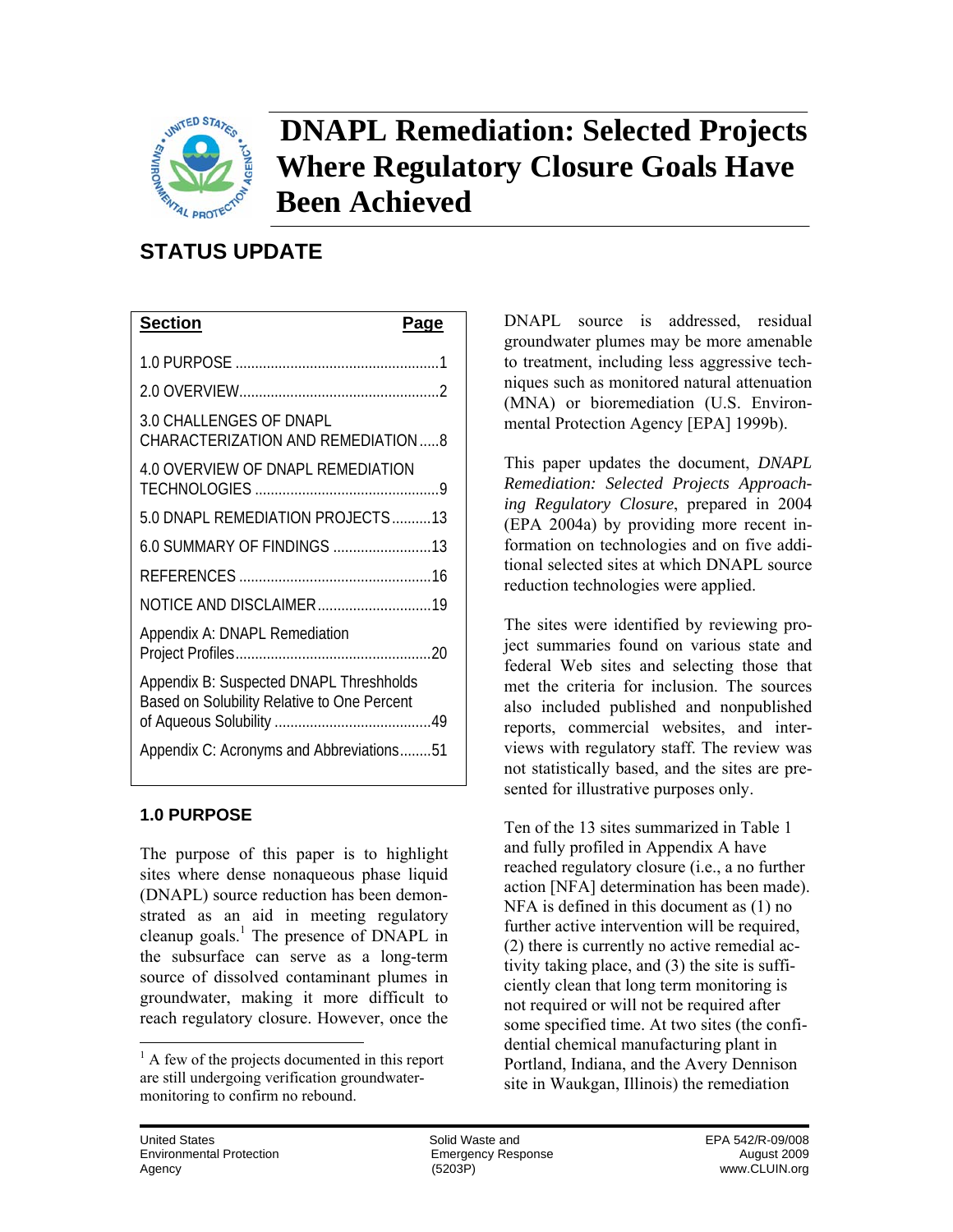was aimed at soil and they have met cleanup goals and institutional controls are in place to prevent use of groundwater. The King's Bay site is in a MNA mode with MCLs being met at the property line. Since the site is naturally anaerobic, it is anticipated that monitoring will end soon. Most of the sites were addressed under state cleanup programs, but four were addressed under Superfund (31%), and one was addressed as a state led RCRA corrective action (8%).

The sites profiled illustrate that addressing DNAPL source areas can lead to regulatory closure and, as is the case in six sites, unrestricted use. As discussed in Section 3.0, the benefits of DNAPL source reduction, and especially partial source removal, are still being debated. Although this paper does not attempt to resolve this issue, it does provide information that illustrates instances where source reduction has contributed to a site meeting cleanup goals (groundwater maximum contaminant limits [MCLs] were achieved at five sites). This paper helps, in part, to satisfy the recommendation of EPA's Ground Water Task Force to better assess and document results achieved by DNAPL source reduction. The information provided is also part of a national effort to better understand current technology capabilities and to illustrate the use of different cleanup criteria.

This paper is targeted toward project managers, federal and state regulatory staff, site owners, consultants, and technology providers with a basic understanding of site remediation approaches and terminology. References and available Web links are cited for those seeking further information about specific remedial technologies in the Reference section (page 16).

## **2.0 OVERVIEW**

The presence of DNAPLs in soil and groundwater presents unique challenges to site remediation. DNAPLs have a specific

gravity greater than water, a relatively low solubility, and a tendency to diffuse into fine-grained materials in an aquifer. These properties make DNAPL masses and residuals difficult to locate and characterize in the subsurface, and they can prolong the process of conventional remedial technologies, such as groundwater pump-and-treat (P&T).

 materials under certain conditions only to Due to their specific gravity, DNAPLs tend to sink in the subsurface. Their migration pathways tend to be complex and hard to predict due to the heterogeneous nature of the underlying soil and fractured bedrock. As a result, a complicated DNAPL architecture (shape and size) can develop that is made up of pools, ganglia, and globules in multiple soil layers and bedrock fracture zones. And because of their low solubility, tendency to displace water from larger soil pores, and tendency to diffuse into silt and clay, DNAPLs can release dissolved constituents for long periods of time forming large groundwater plumes. Constituents in the migrating plume can diffuse into aquifer back diffuse out at a later time.

DNAPLs often are present at electronics manufacturers, metal plating facilities, drycleaners, solvent recyclers, and other sites that have used chlorinated solvents. They also are found at wood treatment facilities that used creosote and at former manufactured gas plants (MGPs) that produced coal tar wastes. Chlorinated solvents, such as tetrachloroethene (PCE) and trichloroethene (TCE), are the most common types of organic soil and groundwater contaminants at Superfund and other hazardous waste sites.

Site owners will likely spend billions of dollars over the next several decades cleaning up DNAPL-impacted sites (EPA 2000).

The following sections present some of the challenges to characterizing and remediating sites with DNAPL contamination and summarize the many technologies that have been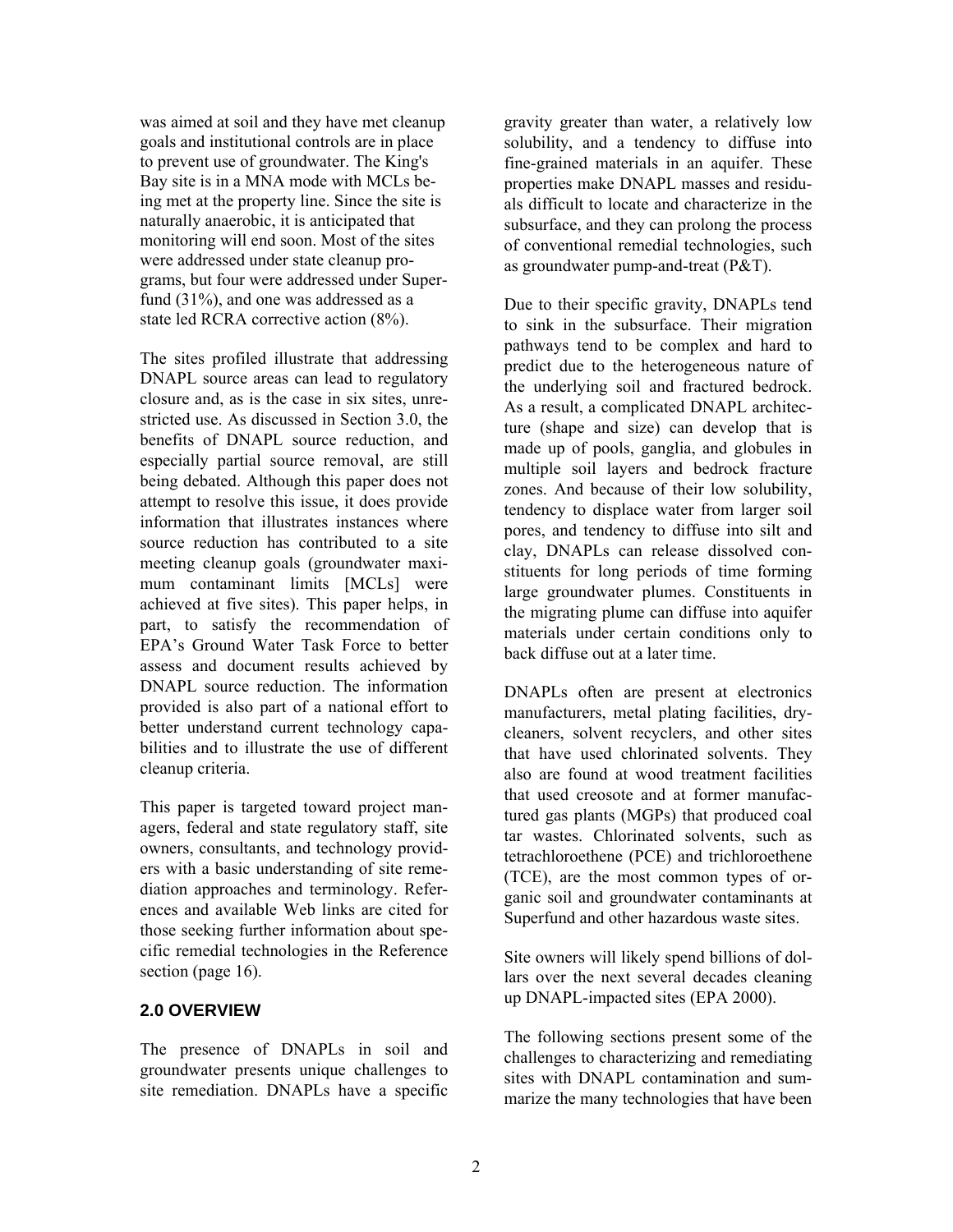used to treat the DNAPL source zone. The 13 examples of sites that have successfully addressed the source zone to meet regulatory requirements are also summarized, including information about the extent of contamination, the cleanup goals, and the treatment approach. These sites are further detailed in the profiles contained in Appendix A. For quick reference to these sites, see Table 1.

*For more information***:** The DNAPL focus area on EPA's CLU-IN website further explains their chemistry and behavior as well as characterization and remediation approaches:

quids (DNAPLs)/cat/Overview/ http://www.cluin.org/contaminantfocus/defa ult.focus/sec/Dense\_Nonaqueous\_Phase\_Li quids\_(DNAPLs)/cat/Overview/<br>3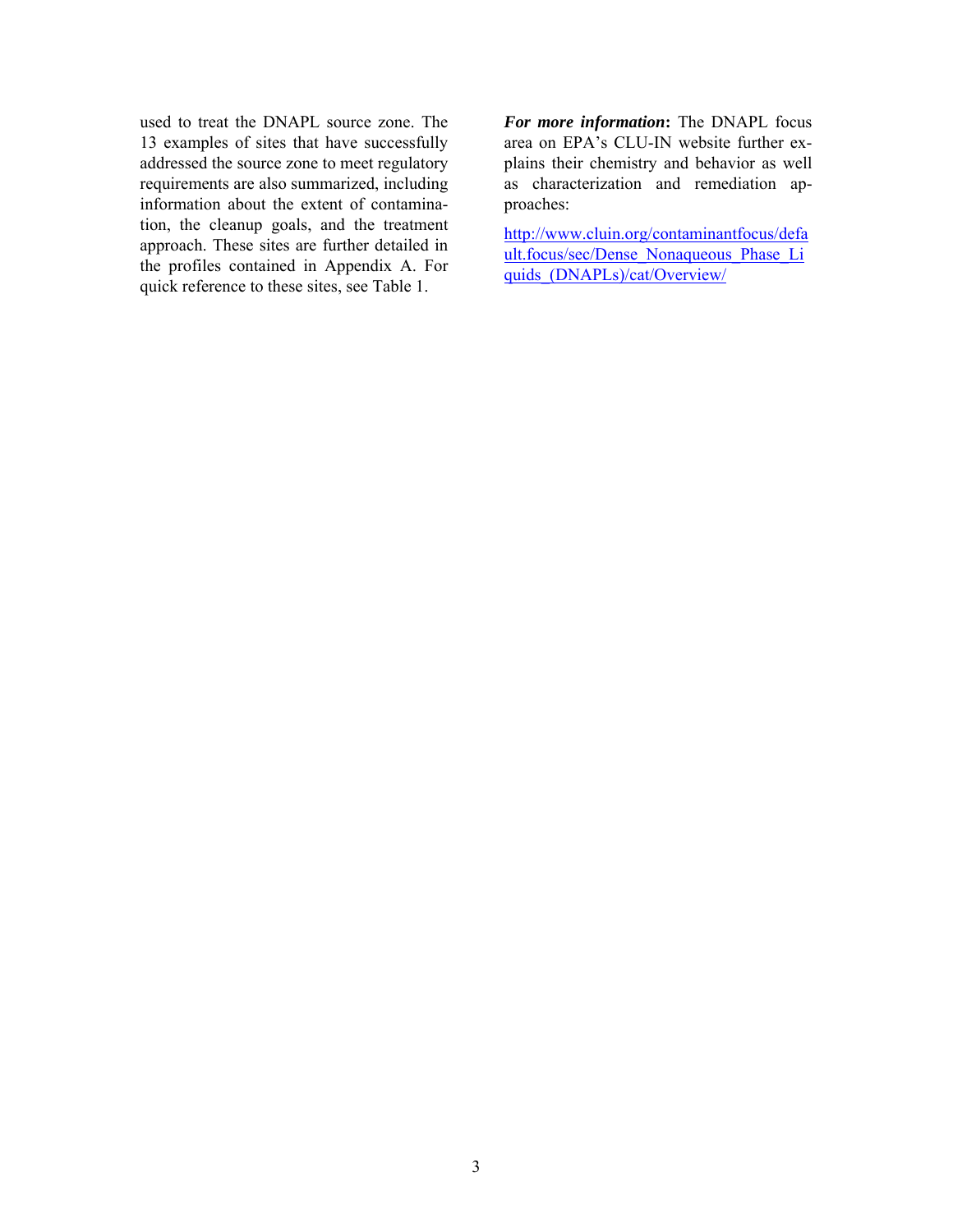## **Table 1. Summary of Selected DNAPL Remediation Projects**

(A List of Acronyms is Found at the End of the Table)

| <b>Site Name, Location</b>                                            | <b>Technology, Period</b><br>of Operation                                                                                                          | Media, Quan-<br>tity Treated                                                                                                               | <b>Project Goals, Program</b><br>(mg/kg= soil or sediment<br>$\mu$ g/L= groundwater)                                                                   | <b>Contaminant Concentrations</b><br>(Before Treatment)<br>(mg/kg= soil or sediment<br>$\mu$ g/L= groundwater)                                 | <b>Contaminant Concentra-</b><br>tions (After Treatment)<br>$(mg/kg = soil or sediment)$<br>$\mu$ g/L= groundwater)                                 | <b>Project Status,</b><br><b>Comments</b>                                                                            |
|-----------------------------------------------------------------------|----------------------------------------------------------------------------------------------------------------------------------------------------|--------------------------------------------------------------------------------------------------------------------------------------------|--------------------------------------------------------------------------------------------------------------------------------------------------------|------------------------------------------------------------------------------------------------------------------------------------------------|-----------------------------------------------------------------------------------------------------------------------------------------------------|----------------------------------------------------------------------------------------------------------------------|
|                                                                       |                                                                                                                                                    |                                                                                                                                            | IN SITU THERMAL TREATMENT PROJECTS                                                                                                                     |                                                                                                                                                |                                                                                                                                                     |                                                                                                                      |
| Confidential Chemi-<br>cal Manufacturing<br>Facility, Portland, IN    | In situ conductive<br>heating (145<br>heater/vacuum<br>wells) 7/97 to 12/97                                                                        | Soil, one area<br>7,500 ft <sup>2</sup> by 18<br>ft deep and a<br>second area<br>$600 \text{ ft}^2$<br>by 11 ft deep                       | $PCE - 8$ mg/kg, $TCE - 25$<br>$mg/kg$ , 1,1-DCE $-0.08$<br>mg/kg (IDEM Tier II,<br>Industrial Land Use),<br><b>State Voluntary Cleanup</b><br>Program | $PCE - 3,500$ mg/kg, $TCE - 79$<br>$mg/kg$ , 1,1-DCE - 0.65 mg/kg,<br>Suspected DNAPL                                                          | $PCE - 0.53$ mg/kg, $TCE -$<br>0.02 mg/kg (average in soil)<br>$1,1$ -DCE – not available                                                           | <b>IDEM NFA letter</b><br>(Date not provided)                                                                        |
| Avery Dennison Site,<br>Waukegan, IL                                  | ERH (95 electrodes/<br>34 recovery wells)<br>12/99 to 11/00                                                                                        | Saturated and<br>unsaturated<br>soil, $16,000 \text{ vd}^3$                                                                                | $MC - 24$ mg/kg (IEPA<br>TACO), State Voluntary<br>Cleanup Program                                                                                     | $\overline{MC}$ – 50,000 mg/kg (maximum<br>in soil), $MC - 1,900$ mg/kg (av-<br>erage in soil), Suspected<br><b>DNAPL</b>                      | $MC - 2.51$ mg/kg (average in<br>soil)                                                                                                              | <b>IEPA NFR letter</b><br>$(4/01)$ required<br>institutional con-<br>trols                                           |
| Camelot Cleaners,<br>West Fargo, ND<br>(Superfund Removal<br>Program) | ERH (56 multi-zone<br>electrode vents.<br>array of horizontal<br>vapor extraction<br>wells, and dual vac-<br>uum extraction<br>wells) 2/05 to 1/06 | Cleanup foot-<br>print was<br>10,300 ft <sup>2</sup> and<br>up to 56 ft<br>deep, GW oc-<br>curs $3-5$ ft bgs<br>and tends to be<br>perched | Reduce VOC levels to<br>less than 3 mg/kg in soil<br>and 1 mg/L in GW, EPA<br>Superfund Removal Pro-<br>gram                                           | Maximum PCE concentrations<br>detected in soil 2,200 mg/kg and<br>in water 89 mg/L, Suspected<br><b>DNAPL</b>                                  | One small area above 3<br>mg/kg; the rest were below.<br>All GW samples total VOCs<br>under $1 \text{ mg/L}$                                        | Unconditional no<br>further action, ex-<br>traction and moni-<br>toring wells were<br>removed                        |
| Former MGP Gas-<br>holder, North Adams.<br>MA                         | In situ conductive<br>heating (25 thermal<br>wells on 12-ft cen-<br>ters) $8/03$ to $6/05$                                                         | About 2,000<br>$yd^3$ of soil,<br>debris, and coal<br>tar. Depth of 18<br>ft bgs.                                                          | Cleanup goals were to<br>reduce $B(a)P$ levels to 300<br>mg/kg, naphthalene to<br>10,000 mg/kg and TPH to<br>$10,000$ mg/kg, MADEP                     | Maximum detected $B(a)P$ 650<br>mg/kg, naphthalene 14,000<br>mg/kg, and TPH 230,000 mg/kg,<br>Observed DNAPL                                   | 16,000 gallons of coal tar<br>recovered; final concentration<br>averages were $B(a)P(0.33)$<br>mg/kg, naphthalene 5.7<br>mg/kg, and TPH 43.15 mg/kg | Site owner filed for<br>an Activity and Use<br>Limitation to the<br>MADEP due to<br>other unrelated site<br>problems |
| Former Wood Treat-<br>ment Area, Alham-<br>bra, CA                    | ISTD (131 heater-<br>vacuum wells and<br>654 heater-only<br>wells $6/03$ to $9/05$<br>(actual heating)                                             | Soil $-16,500$<br>$\text{yd}^3$<br>(Average depth<br>20 ft bgs;<br>maximum                                                                 | Total PAHs $-0.065$<br>mg/kg (B(a)P-eq), $PCP -$<br>$2.5$ mg/kg, dioxins -<br>0.001 mg/kg expressed as<br>2,3,7,8-TCDD TEQ                             | Maximum concentrations: Total<br>PAHs $-35,000$ mg/kg, PCP $-58$<br>mg/kg, dioxins $-0.184$ mg/kg as<br>2,3,7,-TCDD, Suspected<br><b>DNAPL</b> | All contaminant concentra-<br>tions were below project<br>goals.                                                                                    | Certificate of com-<br>pletion issued<br>2/08/07                                                                     |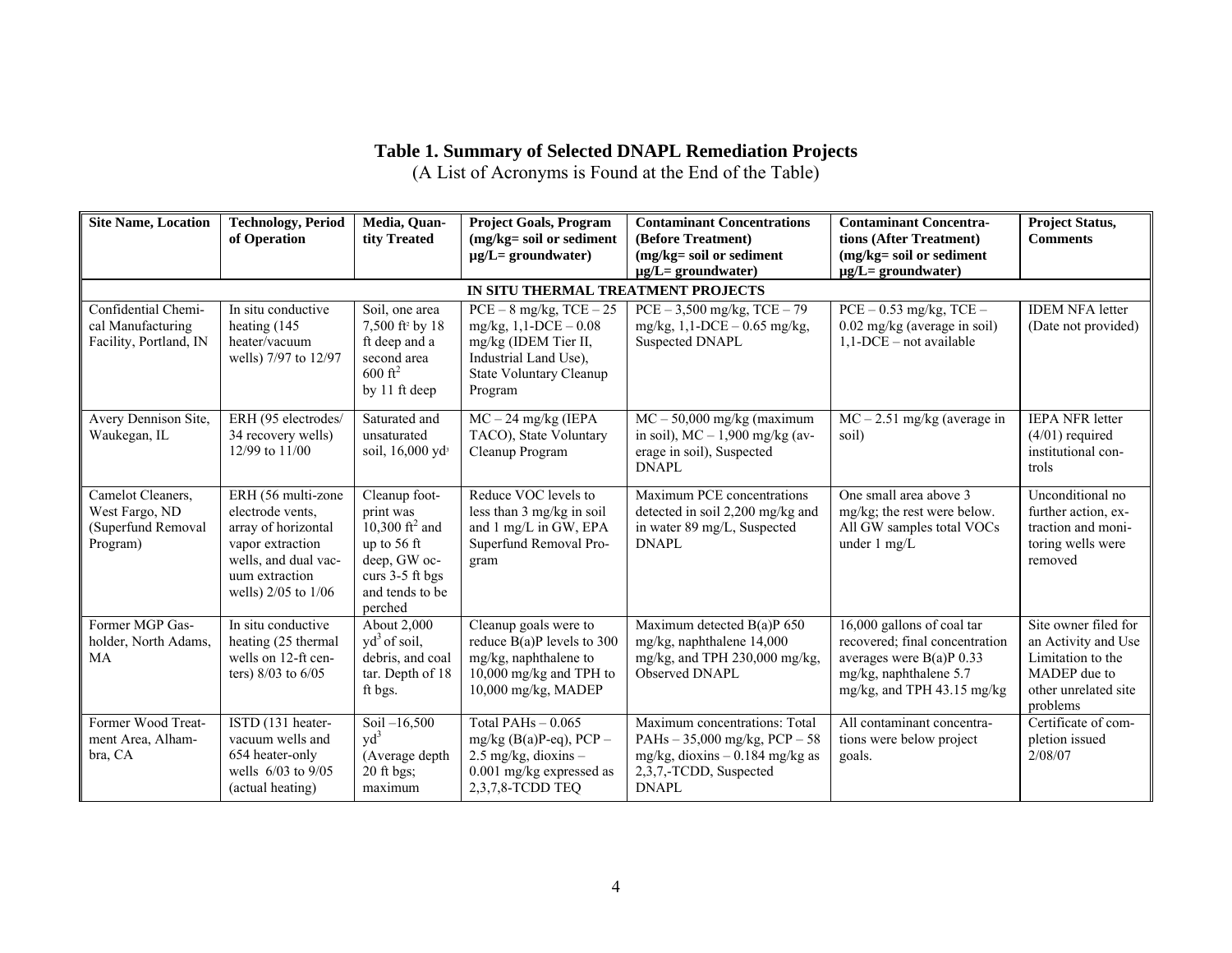| <b>Site Name, Location</b>                                                                           | <b>Technology, Period</b><br>of Operation                     | Media, Quan-<br>tity Treated<br>depth greater               | <b>Project Goals, Program</b><br>(mg/kg= soil or sediment<br>$\mu$ g/L= groundwater)<br>California Expedited Re-                                                                                                                                                | <b>Contaminant Concentrations</b><br>(Before Treatment)<br>(mg/kg= soil or sediment<br>$\mu$ g/L= groundwater)               | <b>Contaminant Concentra-</b><br>tions (After Treatment)<br>(mg/kg= soil or sediment<br>$\mu$ g/L= groundwater) | <b>Project Status,</b><br><b>Comments</b>                                                                                                                          |
|------------------------------------------------------------------------------------------------------|---------------------------------------------------------------|-------------------------------------------------------------|-----------------------------------------------------------------------------------------------------------------------------------------------------------------------------------------------------------------------------------------------------------------|------------------------------------------------------------------------------------------------------------------------------|-----------------------------------------------------------------------------------------------------------------|--------------------------------------------------------------------------------------------------------------------------------------------------------------------|
|                                                                                                      |                                                               | than 100 ft bgs                                             | medial Action Program                                                                                                                                                                                                                                           |                                                                                                                              |                                                                                                                 |                                                                                                                                                                    |
| Southern California<br><b>Edison Company</b><br>Visalia Pole Yard,<br>Visalia, CA<br>(Superfund NPL) | ISTD (11 injection<br>and 8 extraction<br>wells) 5/97 to 6/00 | Soil and<br>groundwater<br>(Maximum<br>depth 145 ft<br>bgs) | Pentachlorophenol 17<br>mg/kg and $1 \mu g/L$ ;<br>Benzo(a)pyrene 0.39<br>mg/kg and $0.2 \mu g/L$ ; and<br>TCDD equivalent 0.001<br>mg/kg and 30 pg/L<br>Superfund NPL with state<br>lead                                                                       | DNAPL (Creosote) and LNAPL<br>(diesel with pentachlorophenol)<br>pools present                                               | All contaminant concentra-<br>tions were below project<br>goals.                                                | <b>Final Remediation</b><br>Action Completion<br>Report approved by<br>state 12/4/08<br>IC in place com-<br>mercial and/or in-<br>dustrial redevelop-<br>ment only |
|                                                                                                      |                                                               |                                                             | <b>Ex Situ Thermal</b>                                                                                                                                                                                                                                          |                                                                                                                              |                                                                                                                 |                                                                                                                                                                    |
| Southern Maryland<br>Wood Treating Hol-<br>lywood, MD<br>(Superfund NPL)                             | Excavation and ex<br>situ thermal desorp-<br>tion, P&T        | Soil, sediment<br>270,000 tons of<br>soil                   | Surface soil: Total PAHs<br>$-0.1$ mg/kg B(a)P-eq<br>Subsurface soil: Total<br>PAHs $-1.0$ mg/kg B(a)P-<br>eq<br>Sediment: $PCP - 0.4$<br>mg/kg PCP, low molecu-<br>lar wt. $PAHs - 3.2$ mg/kg,<br>high molecular wt. PAHs<br>$-9.6$ mg/kg<br>EPA Superfund NPL | Maximum concentration of<br>PAHs in surface soil and sedi-<br>ment 4,120 mg/kg and 41 µg/kg,<br>respectively, Observed DNAPL | All cleanup goals were met.                                                                                     | Ready for Reuse<br>determination is-<br>sued by EPA on<br>11/18/04. Unre-<br>stricted use of site                                                                  |
|                                                                                                      |                                                               |                                                             | <b>ISCO PROJECTS</b>                                                                                                                                                                                                                                            |                                                                                                                              |                                                                                                                 |                                                                                                                                                                    |
| Former Southern<br>California Edison<br>MGP Site, Long<br>Beach, CA                                  | In situ ozonation<br>and excavation 1998<br>to 2001           | Soil and GW,<br>340 ft by 230 ft                            | $B(a)P-eq - 1.75$ mg/kg<br>(Site-specific risk-based<br>cleanup level), California<br><b>DTSC</b>                                                                                                                                                               | Total PAH $- 2,484$ mg/kg $> 100$<br>$mg/kg B(a)P-eq$ (maximum in<br>soil), Suspected DNAPL                                  | $B(a)P-eq - 1.4$ mg/kg (aver-<br>age in soil), PAH concentra-<br>tions in GW reduced to ND                      | California DTSC<br>will issue a Certifi-<br>cate of Completion<br>once deed restric-<br>tions are recorded                                                         |
| Former Cowboy<br>Cleaners Site,<br>Broomfield, CO                                                    | Potassium perman-<br>ganate 9/01 to 8/02                      | Soil and GW,<br>65,340 ft <sup>2</sup> (1.5)<br>acre) plume | Project goals not identi-<br>fied; State Voluntary<br>Cleanup Program                                                                                                                                                                                           | $PCE - 1,900 \mu g/L$ (maximum in<br>GW), Suspected DNAPL                                                                    | $PCE - 48 \mu g/L$ (source area)                                                                                | NFA letter issued<br>by State of Colo-<br>rado $(2/03)$ requires<br>commercial use                                                                                 |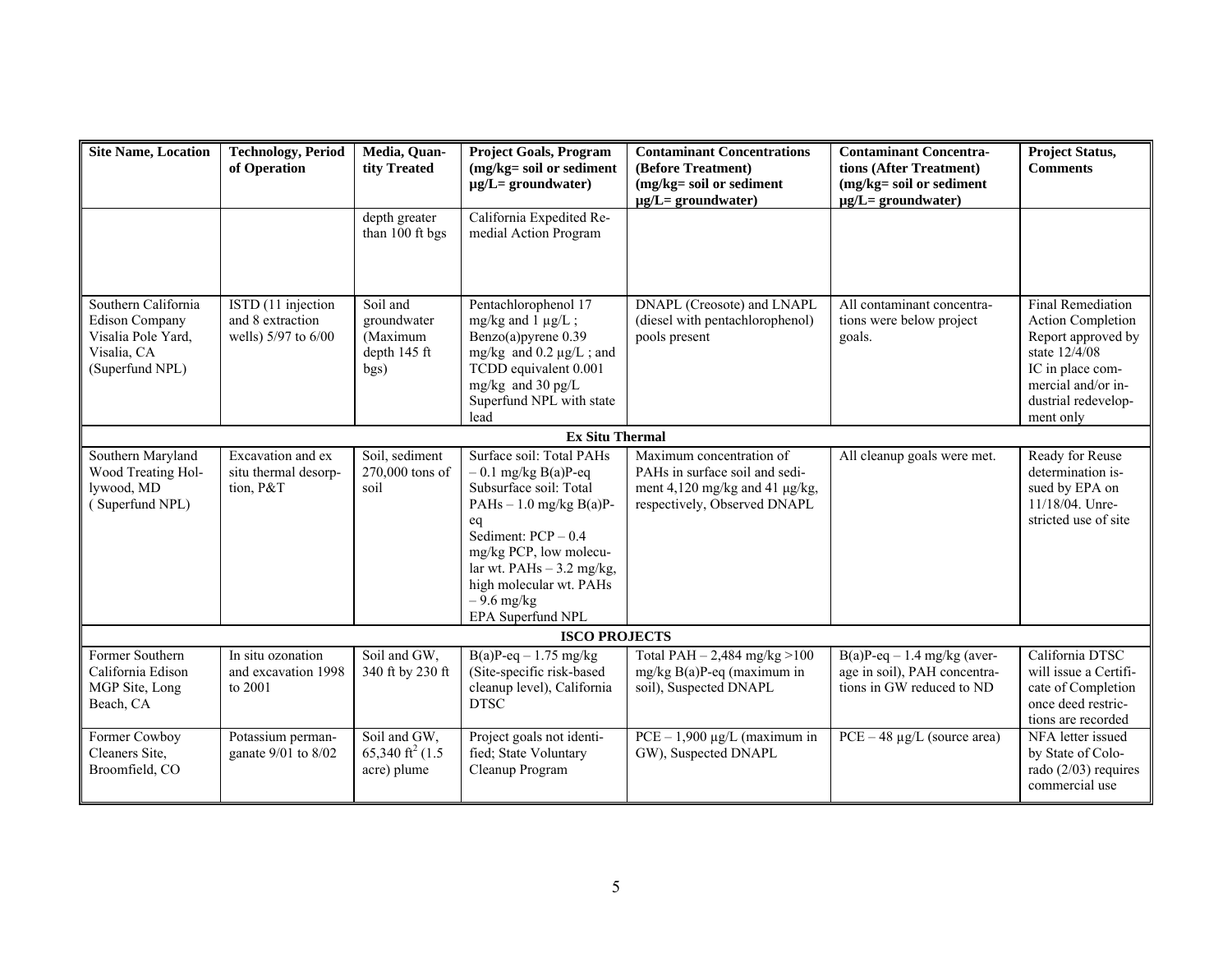| <b>Site Name, Location</b> | <b>Technology</b> , Period      | Media, Ouan-            | <b>Project Goals, Program</b>    | <b>Contaminant Concentrations</b>                   | <b>Contaminant Concentra-</b>                        | <b>Project Status,</b>      |
|----------------------------|---------------------------------|-------------------------|----------------------------------|-----------------------------------------------------|------------------------------------------------------|-----------------------------|
|                            | of Operation                    | tity Treated            | (mg/kg= soil or sediment         | (Before Treatment)                                  | tions (After Treatment)                              | <b>Comments</b>             |
|                            |                                 |                         | $\mu$ g/L= groundwater)          | (mg/kg= soil or sediment<br>$\mu$ g/L= groundwater) | $(mg/kg = soil or sediment)$                         |                             |
| Dry Clean USA              | SVE: 4/99 to 12/00,             | Full-scale              | Meet contaminant target          | $PCE - 27,300 \mu g/L$ in GW and                    | $\mu$ g/L= groundwater)<br>10/05 to 10/06 PCE ranged | <b>State Rehabilitation</b> |
| #11502, Orlando, FL        | P&T: 4/99 to 1/01               | deepest con-            | cleanup goals: $3 \mu g/L$       | 3.9 mg/kg detected in soil, Sus-                    | between 1.7 and 3 µg/L                               | Order (NFA) issued          |
|                            | and 2/01 to 11/02,              | tamination was          | PCE, 30 µg/kg PCE, 30            | pected DNAPL                                        |                                                      | 2/16/07                     |
|                            | Hydrogen peroxide:              | $68$ ft bgs,            | $\mu$ g/kg TCE, 400 $\mu$ g/kg   |                                                     |                                                      |                             |
|                            | 10/05                           | plume was 800           | $cis$ -DCE, 700 $\mu$ g/kg trans |                                                     |                                                      |                             |
|                            |                                 | ft long and 300         | DCE, and 7 µg/kg vinyl           |                                                     |                                                      |                             |
|                            |                                 | ft wide                 | chloride, State Drycleaner       |                                                     |                                                      |                             |
|                            |                                 |                         | Program                          |                                                     |                                                      |                             |
| Naval Submarine            | P&T: 1993 to 1999               | GW plume                | Georgia DNR MCLs,                | Total chlorinated hydrocarbons-                     | Total chlorinated hydrocar-                          | Awaiting status of          |
| Base Kings Bay, Site       | Fenton's reagent:               | estimated to be         | <b>RCRA Corrective Action</b>    | nearly 200,000 µg/L, Suspected                      | bons $-< 1$ to 13.9 $\mu$ g/L                        | monitoring and              |
| 11, Camden County,         | $6/99$ to $11/01$               | 700 ft by 200 ft        |                                  | <b>DNAPL</b>                                        |                                                      | <b>MNA</b>                  |
| <b>GA</b>                  | Biostimulation,<br>MNA: ongoing | and 30 to 40 ft<br>deep |                                  |                                                     |                                                      |                             |
| Former Sta-Lube Site       | P&T: 1997-2003                  | Soil and GW,            | 50 μg/L MC, California           | $MC - as high as 2,600,000 \mu g/L,$                | $MC - 50 \mu g/L$                                    | Final closure               |
| Rancho Dominguez,          | SVE: 2000-2001                  | GW plume                | <b>RWQCB</b> Los Angeles         | Suspected DNAPL                                     |                                                      | granted 06/08               |
| CA                         | Excavation: 2003                | estimated at            | Region                           |                                                     |                                                      |                             |
|                            | Catalyzed hydrogen              | 200 ft by 80 ft         |                                  |                                                     |                                                      |                             |
|                            | peroxide and so-                |                         |                                  |                                                     |                                                      |                             |
|                            | dium persulfate:                |                         |                                  |                                                     |                                                      |                             |
|                            | 06/05 to 06/08                  |                         |                                  |                                                     |                                                      |                             |
|                            |                                 |                         | <b>OTHER</b>                     |                                                     |                                                      |                             |
| Pasley Solvents and        | SVE/AS 11/97 to                 | Surface soil and        | Clean up site to residential     | Maximum detected concentra-                         | All contaminants of concern                          | 2006 NFA with               |
| Chemicals, Inc.,           | 10/02                           | subsurface soil,        | risk levels and contami-         | tions were:                                         | under 1 mg/kg in soil and GW                         | discontinuing of            |
| Hempstead, NY              |                                 | and GW, Site is         | nant MCLs, EPA Super-            | Surface soil: total $VOCs - 603$                    | concentrations ranged from                           | GW monitoring               |
| (Superfund NPL)            |                                 | about 75-ft             | fund NPL                         | mg/kg, total $\text{SVOCs} - 204$                   | ND to $4 \mu g/L$                                    | activity, No institu-       |
|                            |                                 | wide by 275-ft          |                                  | mg/kg                                               |                                                      | tional control re-          |
|                            |                                 | long with a 60-         |                                  | Groundwater: Total VOCs - 37                        |                                                      | strictions                  |
|                            |                                 | ft wide and             |                                  | $mg/L$ , TCE $-320 \mu g/L$ , Sus-                  |                                                      |                             |
|                            |                                 | 400-ft long             |                                  | pected DNAPL                                        |                                                      |                             |
|                            |                                 | contaminant             |                                  |                                                     |                                                      |                             |
|                            |                                 | plume                   |                                  |                                                     |                                                      |                             |

Source: Project profiles in Appendix A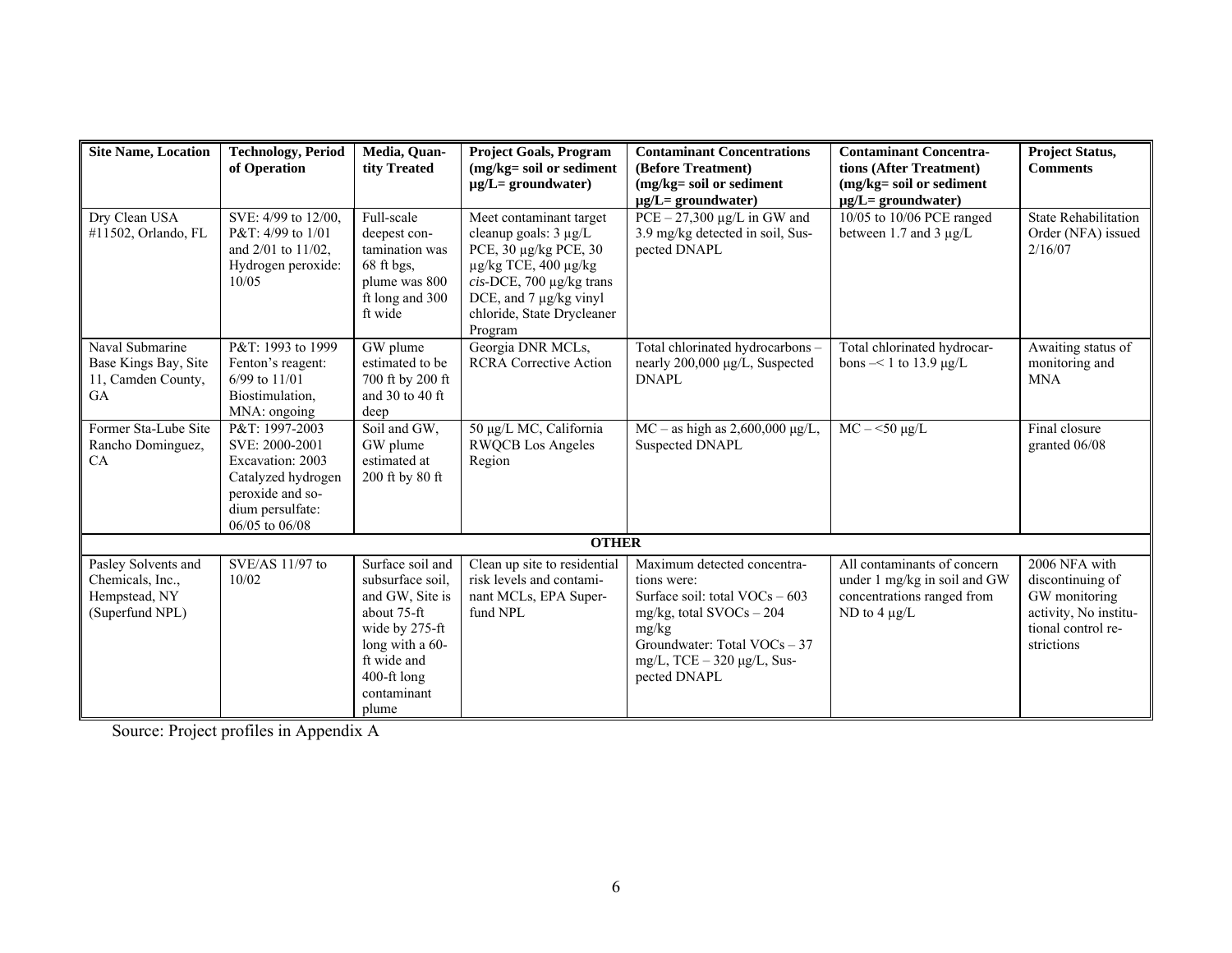#### **Notes:**

|                   | micrograms per liter                     | <b>ISTD</b> | in situ thermal desorption                    | <b>SCE</b>                | Southern California Edison           |
|-------------------|------------------------------------------|-------------|-----------------------------------------------|---------------------------|--------------------------------------|
| $\mu$ g/L         |                                          |             |                                               |                           |                                      |
| bgs               | below ground surface                     |             | MADEP Massachusetts Department of Environ-    | <b>SVE</b>                | soil vapor extraction                |
| B(a)P             | benzo(a)pyrene                           |             | mental Protection                             | <b>SVOC</b>               | semivolatile organic compound        |
| $B(a)P-eq$        | $benzo(a)$ pyrene equivalent             | МC          | methylene chloride                            | <b>TACO</b>               | tiered approach to correction action |
| <b>DCE</b>        | dichloroethene                           | <b>MCL</b>  | maximum contaminant level (EPA)               |                           | objectives                           |
| <b>DNAPL</b>      | dense non-aqueous phase liquid           | mg/kg       | milligrams per kilogram                       | TCA                       | trichloroethane                      |
| <b>DTSC</b>       | Department of Toxic Substances Control   | mg/L        | milligrams per liter                          | <b>TCDD</b>               | 2,3,7,8 tetrachlorodibenzodioxin     |
| EPA               | U.S. Environmental Protection Agency     | <b>MGP</b>  | manufactured gas plant                        | TCE                       | trichloroethene                      |
| ERH               | electrical resistive heating             | <b>MNA</b>  | monitored natural attenuation                 | TCEQ                      | Texas Commission on Environmental    |
| ft                | foot or feet                             | ND          | non-detectable                                |                           | Ouality                              |
| ft <sup>2</sup>   | square foot or feet                      | <b>NFA</b>  | no further action                             | TPH                       | total petroleum hydrocarbons         |
| ft <sup>3</sup>   | cubic foot or feet                       | <b>NFR</b>  | no further remediation                        | <b>TRRP</b>               | <b>Texas Risk Reduction Program</b>  |
| <b>GW</b>         | groundwater                              | <b>NPL</b>  | National Priorities List                      | <b>VC</b>                 | vinyl chloride                       |
| $HRC^{\circledR}$ | Hydrogen Release Compound                | P&T         | pump and treat                                | VOC                       | volatile organic compound            |
| IC                | institutional controls                   | PAH         | polycyclic aromatic hydrocarbon               | $\mathrm{v} \mathrm{d}^3$ | cubic yard                           |
| <b>IDEM</b>       | Indiana Department of Environmental      | PCE         | tetrachloroethene                             |                           |                                      |
|                   | Management                               | <b>RBEL</b> | risk-based exposure level                     |                           |                                      |
| <b>IEPA</b>       | Illinois Environmental Protection Agency | <b>RCRA</b> | <b>Resource Conservation and Recovery Act</b> |                           |                                      |

| <b>SCE</b>  | Southern California Edison               |
|-------------|------------------------------------------|
| <b>SVE</b>  | soil vapor extraction                    |
| <b>SVOC</b> | semivolatile organic compound            |
| <b>TACO</b> | tiered approach to correction action     |
|             | objectives                               |
| <b>TCA</b>  | trichloroethane                          |
| <b>TCDD</b> | 2,3,7,8 tetrachlorodibenzodioxin         |
| <b>TCE</b>  | trichloroethene                          |
| <b>TCEO</b> | <b>Texas Commission on Environmental</b> |
|             | Ouality                                  |
| <b>TPH</b>  | total petroleum hydrocarbons             |
| TRRP        | <b>Texas Risk Reduction Program</b>      |
| VC          | vinyl chloride                           |
| <b>VOC</b>  | volatile organic compound                |
| $vd^3$      | cubic yard                               |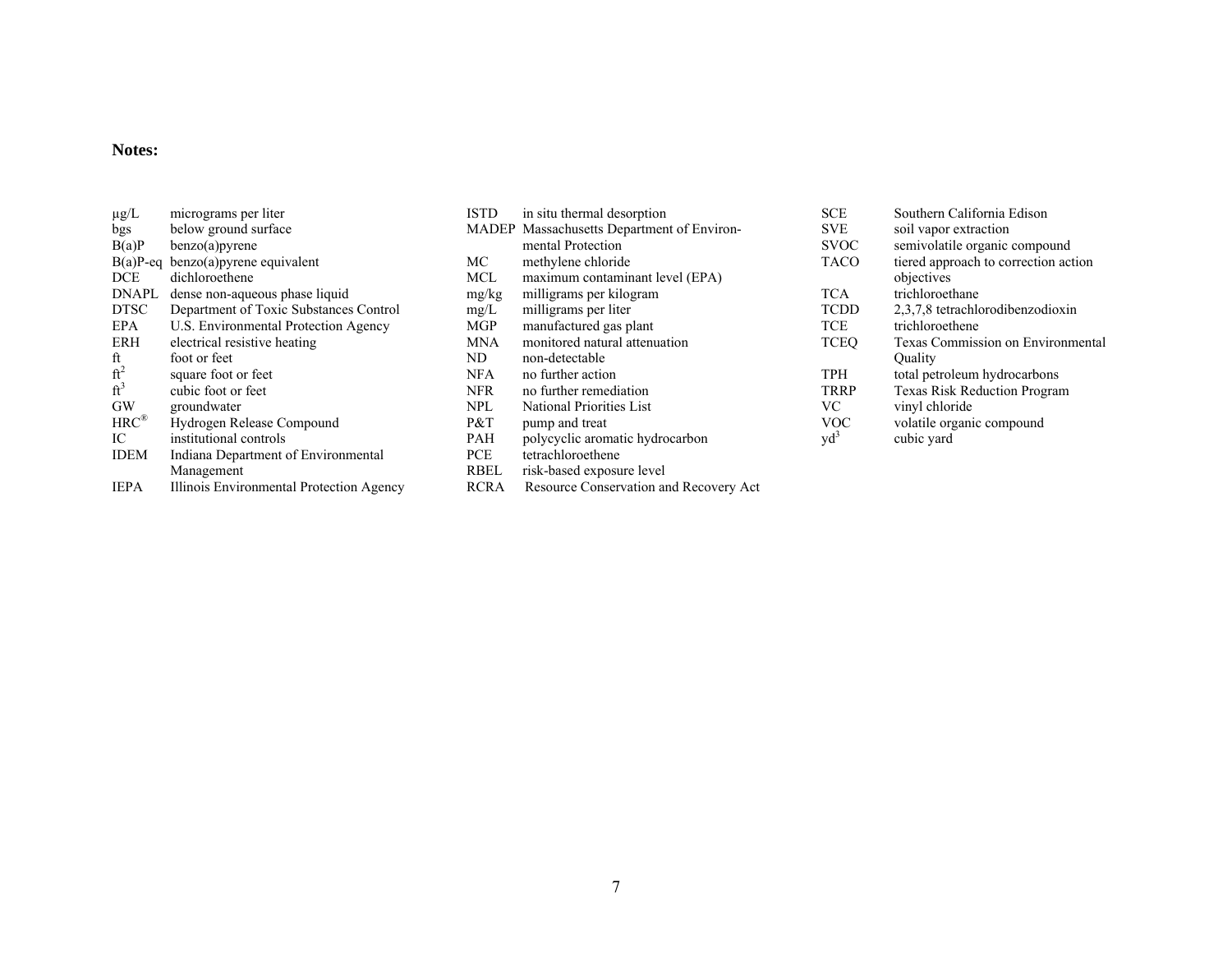#### **3.0 CHALLENGES OF DNAPL CHAR-ACTERIZATION AND REMEDIA-TION**

As noted above, the physical and chemical properties of DNAPLs hinder their characterization and remediation. This section further explains some of the challenges. $<sup>2</sup>$ </sup>

## **Locating and Verifying the Presence of DNAPLs**

DNAPLs tend to migrate along the path of least resistance in the subsurface. Because of difficulties characterizing a heterogeneous subsurface, DNAPL source zones are often difficult to locate, and their size and spatial distribution difficult to define. Techniques that can be effective in locating and characterizing DNAPLs include membrane interface probes, ribbon NAPL samplers (e.g., the FLUTe™ membrane system), partition interwell tracer testing, and direct push vadose zone and groundwater profiling. In addition, cone penetrometers can be equipped with fluorescence detection systems to help locate creosote and coal tar; Raman spectroscopy to identify contaminants and DNAPL in situ; or GeoVIS to help visually identify NAPL through downhole video imaging.

It is usually difficult to verify the presence of DNAPLs through direct observation, even with downhole video imaging. However, dyes that change color when they encounter a DNAPL mass or partition into them (e.g., Sudan IV) have been used to help identify the presence of clear DNAPLs. Dyes can be used during continuous soil coring with a direct push rig in order to pinpoint DNAPL masses. The FLUTe™ system, which involves deploying a fabric dye-treated tube down a borehole, may be used, both in soil

 $\overline{\phantom{a}}$ 

presence and location of the DNAPL.

 diluted by conventional monitoring well **30 CHALLENGES OP DANPLE and bedrock, to provide information random enterpret of DNATL and bedrock, to provide information random enterpret of DNATL in an operator of DNATL in the presence of DNATL in the condition of the** The presence of a DNAPL can sometimes be inferred based on groundwater concentration data and the "1% of solubility" rule of thumb (EPA 1992). Under this approach, DNAPL is suspected to be present when the concentration of a chemical in groundwater is greater than 1% of its pure-phase solubility. For example, when the dissolved phase of PCE is greater than 1,500 micrograms per liter ( $\mu$ g/L)—which is 1% of its pure-phase solubility of 150,000 µg/L─PCE is inferred to be present as a DNAPL. This is a very conservative estimate since many DNAPL residual architectures produce plumes with thin, highly concentrated cores that can be construction and sampling techniques. Appendix B lists the values of 1% solubility concentrations for several DNAPLs. Note that for chemical mixtures the solubility of an individual chemical may be lower than its pure phase solubility.

 sites contaminated with DNAPLs. EPA's *For more information:* The Interstate Technology and Regulatory Council's (ITRC) report, Technology Overview: An Introduction to Characterizing Sites Contaminated with DNAPLs (ITRC 2003a), discusses characterization approaches, data collection techniques, and investigation methods for report, *Site Characterization Technologies for DNAPL Investigations* (EPA 2004b), describes geophysical and non-geophysical technologies that are useful in locating, quantifying, and verifying the presence of DNAPLs.

## **DNAPL as a Continuing Contaminant Source and Dissolved Plume Management**

Because DNAPLs slowly dissolve as they migrate and diffuse into silt and clay, they can act as continuing sources of groundwater contamination. The combination of DNAPL migration and slow dissolution into groundwater, make DNAPLs difficult to

ment or recommendation for use. <sup>2</sup> Mention of trade names or commercial prod ucts in this report does not constitute endorse-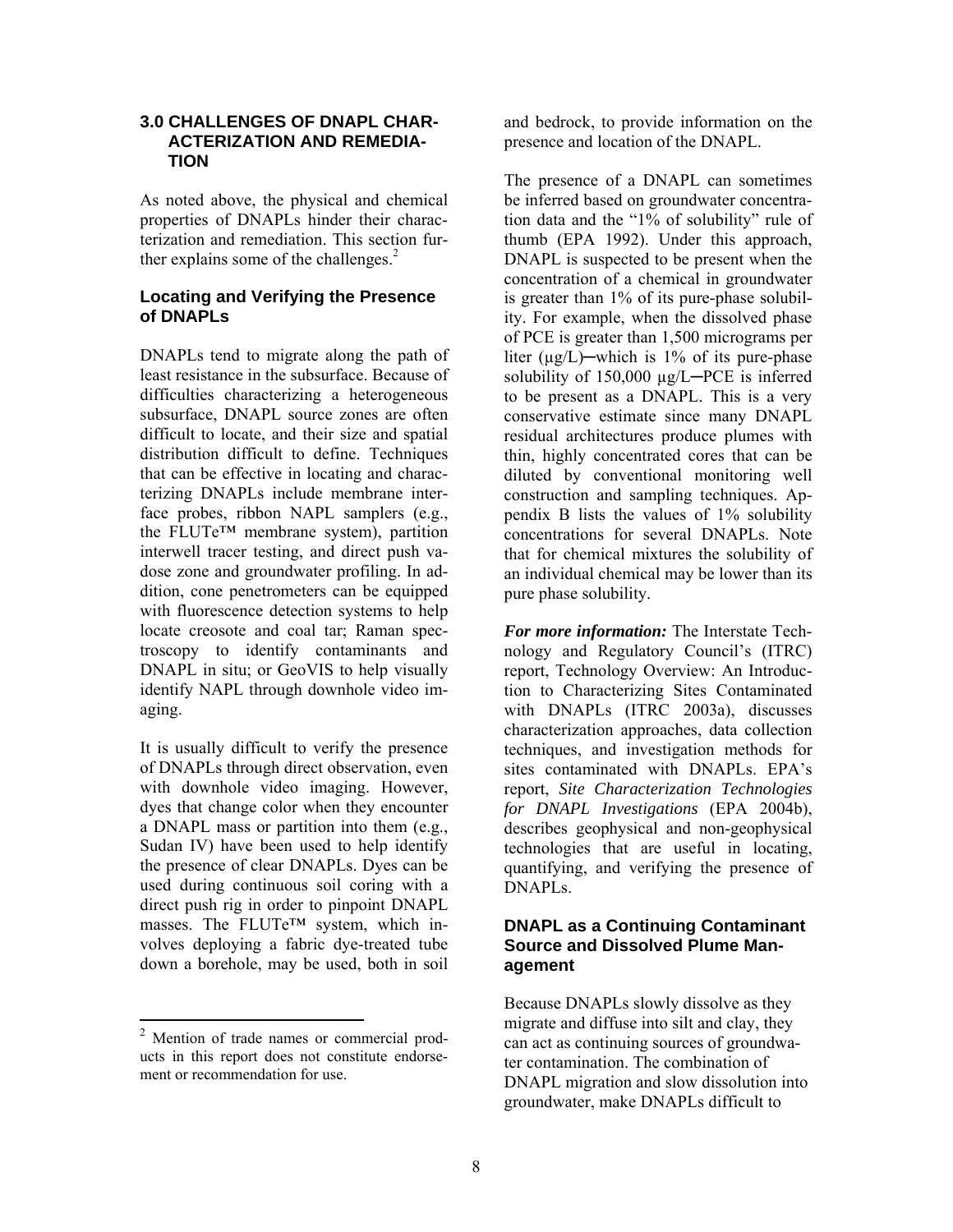eliminate using pump and treat extraction technologies. Although P&T and other methods may contain and recover or treat the dissolved fraction of the contaminant mass, this fraction can be very small compared to the amount of DNAPL sorbed to soil or pooled in the source area. It can take many years or decades for the majority of the contamination to be recovered by conventional means; thus, cleanup goals can be difficult to attain when even small amounts of DNAPL are present at a site.

## **Debate Over Effectiveness of Partial Source Removal**

DNAPL source zones are hard to locate and verify; thus, DNAPL source reduction may achieve only a partial removal of the source mass. There is an ongoing debate within the remediation community regarding the utility of partial source removal or reduction, where some, but not all, of the DNAPL source is removed or destroyed. Recent reports have emphasized the need for historical performance data to better predict the effectiveness of DNAPL remediation efforts. For example, EPA convened an expert panel to examine four issues regarding DNAPL source zone management and treatment. In its report, *The DNAPL Remediation Challenge: Is There a Case for Source Depletion?* (EPA, 2003), the expert panel concluded that partial mass depletion from DNAPL source zones has been a viable strategy at certain sites and is likely to provide benefits at a number of other sites. However, barriers to more widespread use of DNAPL source-zone technologies persist. Additional theoretical analysis and assessment tools, improved monitoring techniques (site characterization; performance assessment), and field-scale demonstrations that elucidate benefits of partial source depletion are needed to provide a more informed basis for decision-making on whether to undertake DNAPL source-zone depletion at both sites with a containment remedy in place and at new DNAPL sites.

## **Variation in Cleanup Levels and Closure Criteria**

Cleanup levels and closure criteria vary at sites contaminated with DNAPL. These criteria include a wide range of quantitative goals as well as goals that specify qualitative objectives. Examples of remedial action objectives established as qualitative criteria include: "Clean up groundwater to the extent practicable for the source area;" "Clean up the source area to the extent practicable;" and "Remove the source area, then conduct monitored natural attenuation."

Some state agencies, such as the Illinois EPA (IEPA), follow a tiered approach to developing remediation objectives for contaminated soil and groundwater. IEPA's remediation objectives emphasize the protection of human health, but also take into account site-specific conditions and land use to provide flexibility to site owners and operators in developing site-specific remediation objectives. Each successive tier of the three-tiered approach is more involved than the previous tier, with Tier III conducted at sites where remediation possibilities are limited due to physical barriers or at complex sites requiring full-scale risk assessments or alternative modeling.

## **4.0 OVERVIEW OF DNAPL REMEDIA-TION TECHNOLOGIES**

In situ technologies being used to remediate DNAPL sources include:

- In situ thermal technologies,
- In situ chemical oxidation,
- Surfactant/co-solvent flushing,
- In situ bioremediation, and
- Zero valent iron.

Other technologies that have been used to treat DNAPL sources include direct pumping of DNAPL, dual-phase extraction, excavation, soil vapor extraction (SVE)/air sparging, containment (e.g., engineered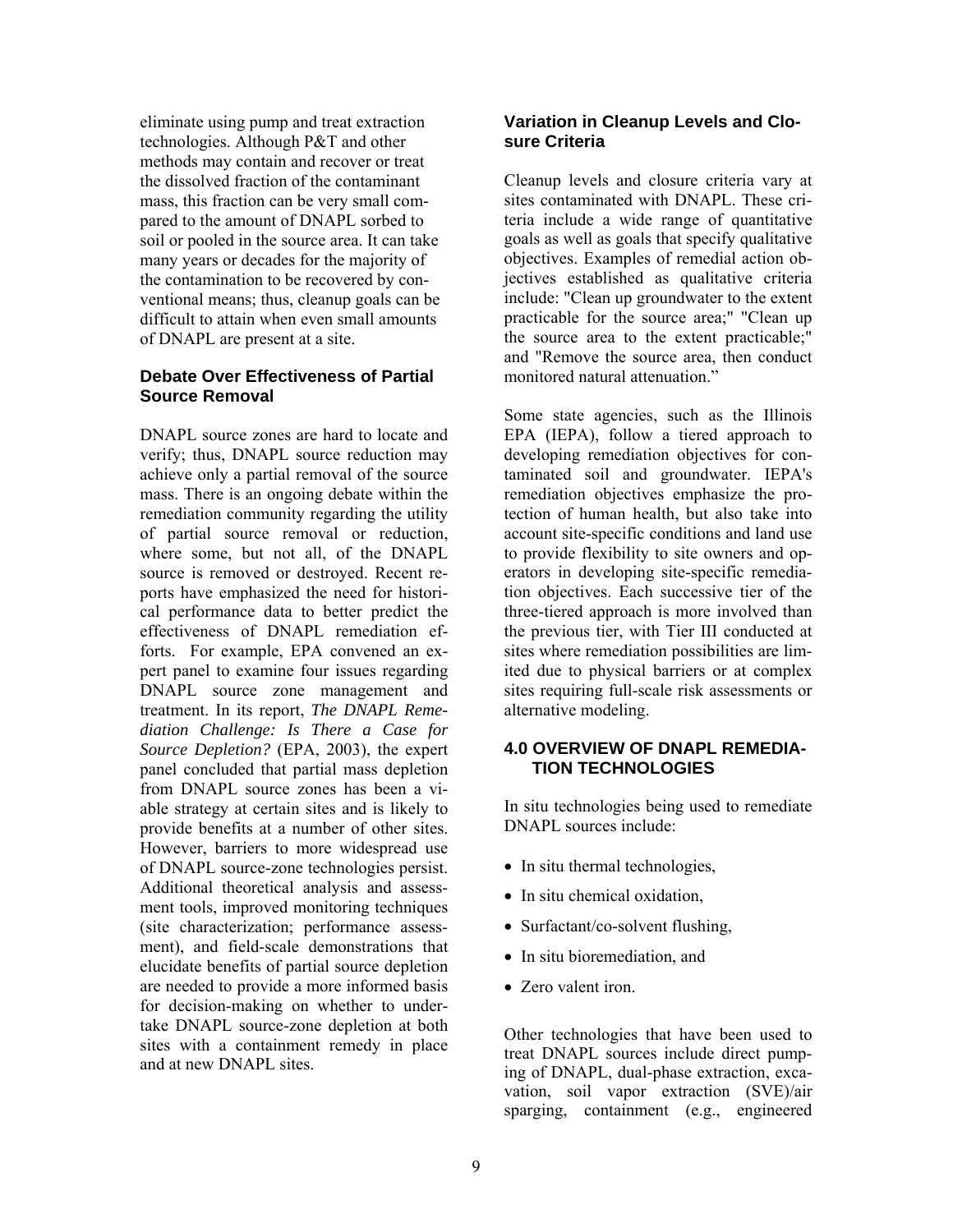slurry walls and permeable reactive zones), and stabilization/solidification. P&T may be successful in treating small residual DNAPL source zones in very permeable soil, but is not generally cost-effective for treating larger pools of DNAPL, or large or hard-toreach areas of residual DNAPL contamination because of the long time frames involved.

In general, successful source remediation depends largely on the location and architecture of the DNAPL. For example, large deep pools of DNAPL or discharges of DNAPL to bedrock are especially difficult to address due to limited accessibility to treatment. However, small, shallow areas of residual DNAPL are relatively easy to remediate by excavation, SVE, or even─as mentioned above─P&T. The time to reach an NFA decision can be greatly reduced if the source area and associated highly contaminated pore water are treated directly, rather than addressing the dissolved plume only. While there may be some dispute over the value of treating a complex source zone, especially if the goal is to reach maximum contaminant levels (MCLs), there is general agreement that targeting the source zone usually can help clean up a site in a shorter time frame. Cleanups of the some of the sites profiled in this report, for example, the Dry Clean USA, Former Southern California Edison MGP, Pasley Solvents and Chemicals sites, were able to achieve MCLs onsite. Others, such as the Former Cowboy Cleaners and Naval Submarine Base Kings Bay Site 11, obtained MCLs at a point of compliance. show walk and permutation for recommendation for the more information: Notice information<br>states and states and states and states and states and states in the<br>constraints are the states and the states are the states and th

This section provides an overview of selected technologies that have been used to treat DNAPL sources, including the use of combined remedies. The project profiles in Appendix A illustrate the use of several of these technologies to achieve site cleanup goals.<sup>3</sup>

1

about in situ treatment is available in *In Situ Treatment Technologies for Contaminated Soil* (EPA 2006) and the FRTR's compilation of remediation technology assessment reports

([http://www.frtr.gov/multisitereports.htm\).](http://www.frtr.gov/multisitereports.htm)  Also, the DNAPL focus area on EPA's CLU-IN website contains information. http://www.cluin.org/contaminantfocus/defa ult.focus/sec/Dense\_Nonaqueous\_Phase\_Li quids\_(DNAPLs)/cat/Treatment\_Technologi es/

 DNAPLs to increase their mobility toward **In situ thermal treatment** technologies employ heat in the source zone to volatilize or sometimes decrease the viscosity of vapor and groundwater extraction wells. In some applications, such as methylene chloride contamination, high temperature conditions may destroy DNAPLs through pyrolysis or enhanced hydrolysis; however, the emphasis of thermal remediation is to recover the contaminants from the subsurface for subsequent destruction , not to try to destory them in place.

Various thermal approaches can be used, including:

- Injection of steam (also referred to as "steam-enhanced extraction"), or hot water to heat the source area.
- Three-phase and six-phase electrical resistive heating (ERH), which applies an electrical current via electrodes to heat the source area.
- Thermal conduction (also referred to as "in situ thermal desorption"), which supplies heat to the soil through steel wells in the case of deep contamination or with a blanket that covers the ground surface in the case of shallow contamination.

*For more information***:** In situ thermal treatment technologies are described in more detail in *In Situ Thermal Treatment of Chlo-*

ment or recommendation for use. <sup>3</sup> Mention of trade names or commercial products in this report does not constitute endorse-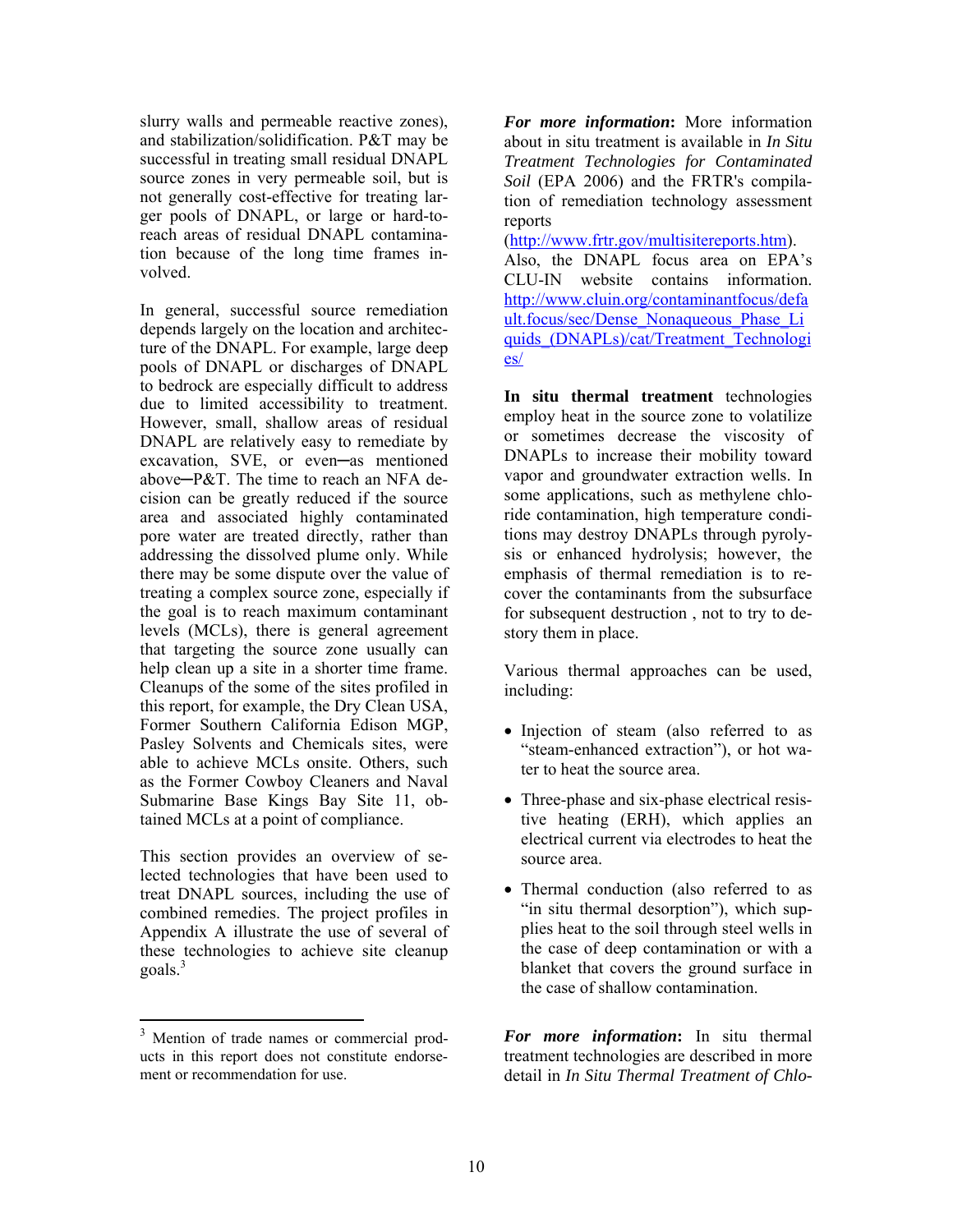*Applications* (EPA 2004c). *rinated Solvents: Fundamentals and Field* 

**In situ chemical oxidation** (ISCO) technologies typically inject chemical oxidants and some times other amendments directly into the source area where they react with the contaminants at the dissolved-phase/ liquid-phase interface. This reaction destroys the dissolved-phase DNAPL constituents and speeds up the dissolution of the DNAPL at the water/NAPL interface by keeping the concentration of the dissolved phase below the DNAPL solubility limit. Although injection of oxidants is the most common delivery method, certain circumstances such as subsurface heterogeneity, deep contamination, or low hydraulic gradient may require other methods to enhance the delivery of oxidants to the contaminant. These methods include recirculation, deep soil mixing, or soil fracturing. Oxidants that are delivered in the dissolved phase to the contaminant will not attack the DNAPL directly.

Four of the more common chemical oxidants used for DNAPL treatment are sodium and potassium permanganate, hydrogen peroxide (when used with iron catalysts, this is generally referred to as Fenton's chemistry or Fenton's reagent), ozone, and persulfate (activated with either iron, hydroxide, or heat). The oxidants react with the dissolved-phase contaminant, breaking chemical bonds and yielding degradation products, such as carbon dioxide, water, and chloride ion, when the DNAPL is chlorinated.

Surfactant-enhanced ISCO (S-ISCO™) uses a proprietary nonionic surfactant to help solubilize DNAPL thus enhancing oxidation.

*For more information***:** ISCO is described in greater detail in *Engineering Issue: In Situ Chemical Oxidation* (EPA 2006) and *Technical and Regulatory Guidance for In Situ Chemical Oxidation of Contaminated Soil and Groundwater* (ITRC 2001). In addition, the Environmental Security Technol-

ogy Certification Program and Strategic Environmental Research & Development Program are funding a number of bench- and field-scale studies related to ISCO, as well as funding development of a technology practices manual. Summaries of these projects can be found at http://www.serdpestcp.org/ISCO.cfm.

**Surfactant and co-solvent flushing** technologies enhance DNAPL removal through injection and subsequent extraction of chemicals to solubilize and/or mobilize DNAPL constituents. Typically, the chemicals used are aqueous surfactant solutions, which may include electrolytes that aid in contaminant solubilization or co-solvents (including alcohols, such as ethanol or isopropanol) that lower the interfacial tension. The chemicals are injected into a system of wells designed to flood the DNAPL zone within the aquifer. The chemical "flood" and the solubilized or mobilized DNAPL are extracted from the subsurface and separated and treated above ground. S-ISCO™ combines elements of flushing technology with ISCO. As noted above, S-ISCO™ may enhance chemical oxidation through use of a proprietary surfactant, which helps solubilize the DNAPL.

Surfactant/co-solvent flushing technology is described in greater detail in *Technical and Regulatory Guidance for Surfactant/Co-Solvent Flushing of DNAPL Source Zones*  (ITRC 2003b).

**In situ bioremediation** technologies engineer subsurface conditions to enhance the biological activity of subsurface microbial populations. Typically, electron donor substrates, such as lactate or molasses, are introduced into the subsurface using injectiononly or recirculation configurations. The substrates provide a carbon source which creates anaerobic conditions that stimulate native microbes to degrade chlorinated contaminants through the process of reductive dechlorination. Advances are being made in designing longer-lived substrates (e.g., emulsified vegetable oil) that may be more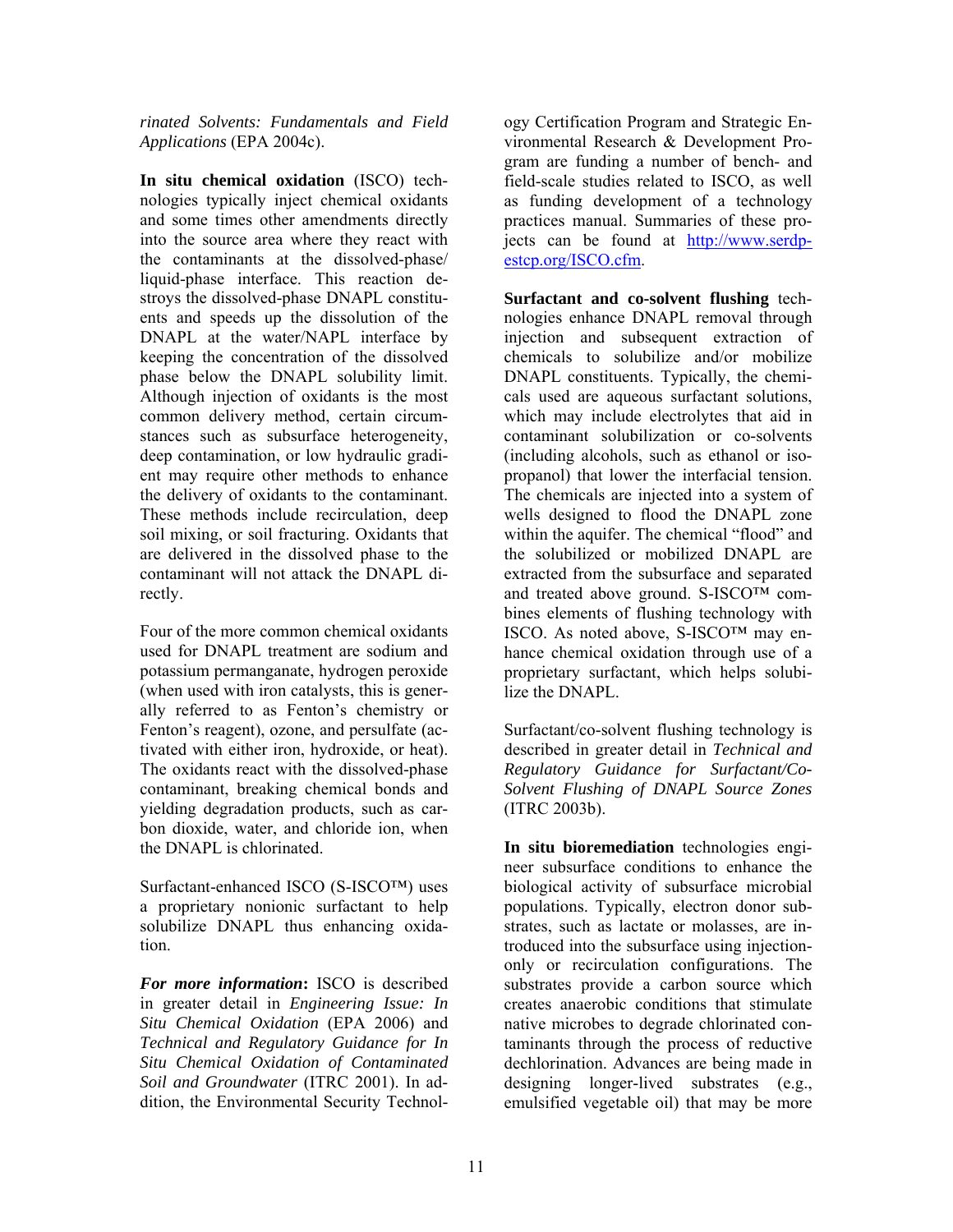effective in higher-concentration source zones. Where sufficient populations of the necessary bacteria are lacking, nonindigenous microbes can be introduced into the subsurface (referred to as "bioaugmentation").

Although more commonly applied to dissolved-phase plumes, in situ bioremediation has been used at sites to treat DNAPL sources.

 2008). *For more information***:** In situ bioremediation is described in greater detail in *Engineered Approaches to In Situ Bioremediation of Chlorinated Solvents: Fundamentals and Field Applications* (EPA 2000) and *Overview of In Situ Bioremediation of Chlorinated Ethene DNAPL Source Zones* (ITRC 2005). Additional detail on design, operation, and performance monitoring is contained in *In Situ Bioremediation of Chlorinated Ethene DNAPL Source Zones* (ITRC

**Zero valent iron** technologies deliver nano or micro scale ZVI suspended in a carrier fluid or as a powder into the subsurface so they can make contact with the contaminant of concern. Fluids are usually injected, while powders are mixed in the soil by augering or by direct placement in a trench below the water table. Pneumatic and hydraulic fracturing is sometimes used to improve delivery and distribution of suspended ZVI. Introduction of ZVI into the subsurface promotes the chemical reduction of many chlorinated solvents. Use of ZVI to reduce chlorinated solvents has been studied in permeable reactive zones that treat the dissolvedphase contaminants present in the groundwater plume. An innovative variant of ZVI technology developed by the National Aeronautics and Space Administration emulsifies the ZVI in vegetable oil. The vegetable oil is miscible with the DNAPL source and attacks it directly while forming a coating that prevents it from dissolving without first going through the oil with its reactant iron.

*For more information***:** More information on the use of ZVI to treat source zones can be found on the DNAPL focus area of EPA's CLU-IN website at http://www.cluin.org/contaminantfocus/default.focus/sec/D ense\_Nonaqueous\_Phase\_Liquids\_(DNAPL s)/cat/Treatment Technologies/p/6. A fact sheet on nanotechnology is also available at http://www.clu-in.org/542f08009.

**A combined remedy** is a combination of treatment technologies used simultaneously or in sequence (also known as a "treatment train"). There is increasing evidence that combined remedies can be useful in cleaning up a site in a much shorter time frame than traditional methods alone. For example, SVE plus thermal remediation is more effective in low-permeability formations than SVE alone and may eliminate back diffusion rebound that is often associated with the remediation of contaminated silts and clays.

A combined remedy approach is also useful for sites with operating cleanup systems because one part of the approach is to continually evaluate if an existing system is still suited to the site conditions and whether a more efficient system is available. System optimization and continuous evaluation should be an integral part of any operation and maintenance program.

*For more information***:** A discussion of combined remedies can be found in *Guidance for Optimizing Remedy Evaluation, Selection, and Design* (NAVFAC 2004).

EPA is interested in identifying additional sites where DNAPLs are present, a remedial technology has been used, and the site has since reached regulatory closure or is approaching closure. Please contact Linda Fiedler at EPA's Office of Superfund Remediation and Technology Innovation to discuss further, at (703)-603-7194, or email fiedler.linda@epa.gov.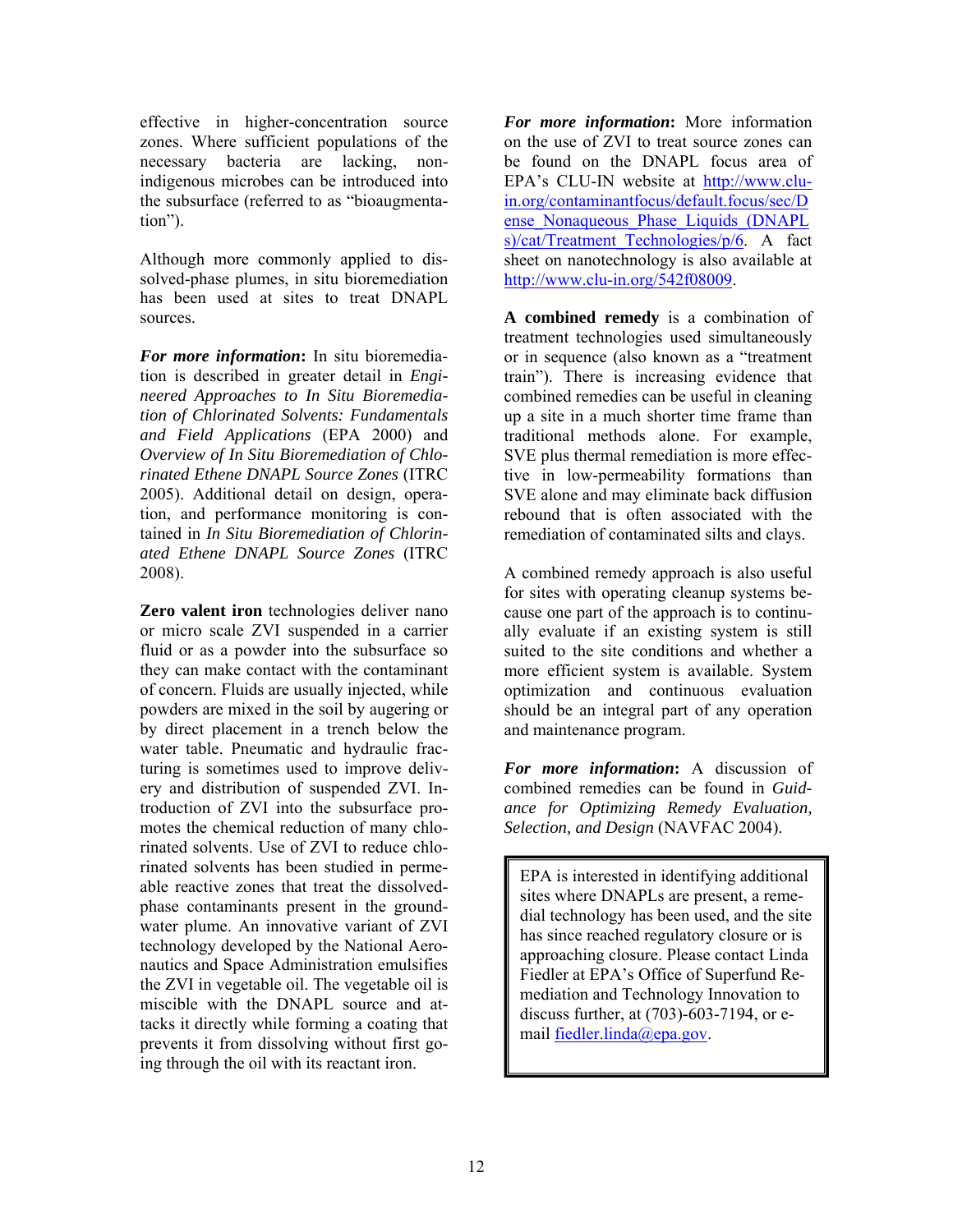## **PROJECTS 5.0 DNAPL REMEDIATION**

Thirteen remediation projects illustrating how treatment of the DNAPL source zone expedited attainment of cleanup goals are profiled in this report. DNAPL was reported to have been observed at 3 sites and suspected at 10 sites, based on elevated contaminant concentrations in groundwater. At each site:

- A destruction or removal technology was used to address the DNAPL source zone; and
- Regulatory closure was reached with no long-term monitoring required; or regulatory goals have been met, but groundwater monitoring is still ongoing with the intention that it will not be long term (i.e., rebound has not occurred but the regulators want to be sure before abandoning the monitoring wells).

ing performed today. For quick reference, Table 1 summarizes information about the remediation projects profiled in Appendix A. These projects are not necessarily representative of the range of DNAPL sites and the treatment projects be-

In addition to the project profiles, the following sources provide further information about specific DNAPL-contaminated sites where aggressive in situ treatment technologies have been used:

- In Situ Bioremediation of Chlorinated Ethene DNAPL Source Zones: Case Studies. ITRC. April 2007. (http://www.itrcweb.org/Documents/bioD NPL\_Docs/BioDNAPL-2.pdf)
- In Situ Treatment of Groundwater Contaminated with NAPL Contamination: Fundamentals and Case Studies. Proceedings of meeting sponsored by EPA and ITRC, December 2002. [\(http://cluin.org/studio/napl\\_121002/\)](http://cluin.org/studio/napl_121002/)
- In Situ Thermal Treatment database (http://cluin.org/products/thermal)
- In Situ Chemical Oxidation database (http://cluin.org/products/chemox)
- FRTR Cost and Performance Case Studies (http://www.frtr.gov/costperf.htm)
- State Coalition of Drycleaner Case Studies (http://www.drycleancoalition.org)

## **6.0 SUMMARY OF FINDINGS**

The following general and technologyspecific findings about DNAPL characterization and remediation are based on available information on the field technology applications highlighted in this paper.

## **General Findings**

The 13 sites profiled in Appendix A include 3 drycleaning establishments, 4 manufacturing or chemical processing facilities, 2 MGPs, and 3 wood treatment sites, as well as 1 landfill. The majority of the sites (8) were suspected to have had chlorinated solvents (e.g., PCE, TCE, and/or methylene chloride) and, in some cases, their degradation products, in the form of DNAPL or a dissolved plume. The remaining 5 sites (the MGP and wood treatment sites) were contaminated with creosote or coal tar DNAPL and in some cases diesel range hydrocarbons used as carrier for the creosote or pentachlorophenol. .

The types of treatment used to address the DNAPL sources included:

- In situ thermal technologies (six sites)
- Ex situ thermal technologies (one site)
- In situ chemical oxidation (five sites)
- SVE and air sparging (one site)

Source removal through the excavation of contaminated soil was conducted at three sites in addition to the subsequent treatment application. The time span from commencing in situ treatment to receiving a closure letter at these sites varied from about one to eight years.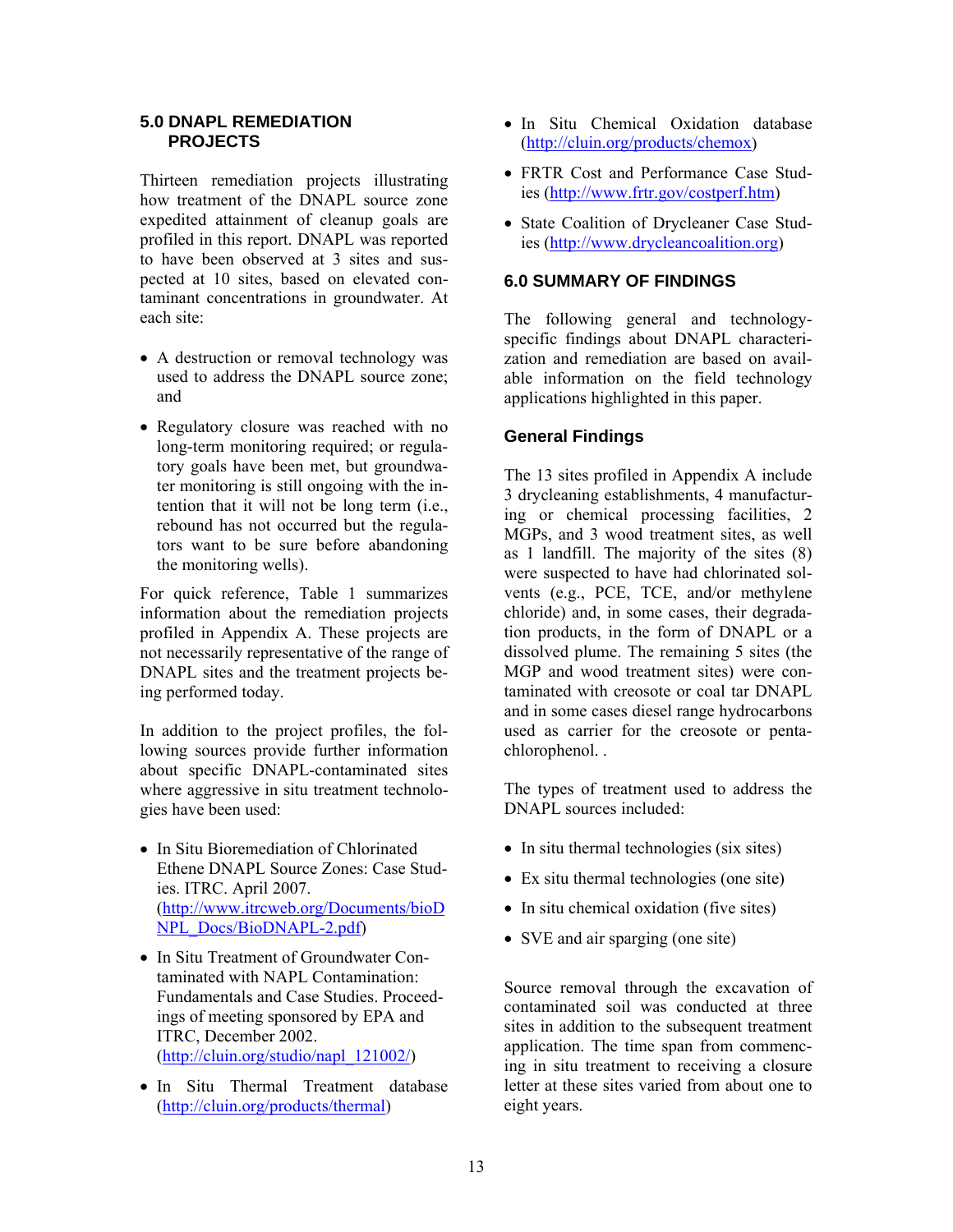Of the 13 sites examined 7 had restrictions or conditions placed on closure. For example:

- The NFA letter for the Avery Dennison Site, Illinois, required implementation of institutional controls.
- The NFA letter for the Former Cowboy Cleaners Site, Colorado, permitted only commercial land use.
- The Certificate of Completion for the Former Southern California Edison MGP will be signed pending deed restrictions that prohibit residential use.

Of the 7 sites where groundwater contamination was treated , six had MCLs as goals and 5 achieved the MCLs. For example:

- Following oxidation treatment the former Sta-Lube site achieved methylene chloride concentrations of less than the 50 µg/L MCL goal.
- At the Dry Clean USA site PCE levels which started out with a maximum detected of 27,300 µg/L were in the ND to 3 µg/L levels (MCL 5 µg/L) following treatment.
- Using SVE and groundwater air sparging at the Pasley Solvents and Chemicals, Inc. site total VOCs and TCE were reduced from 37 mg/L and 320 µg/L respectively to between ND and 4  $\mu$ g/L. The MCL for TCE is 5  $\mu$ g/L.

Technology-Specific Findings

*In Situ Thermal Treatment* – Full-scale in situ thermal treatment was implemented at six sites: two manufacturing facilities, one drycleaner, one MGP, and two wood treatment facilities. Three of the sites were treated using thermal conduction, two with ERH, and one with steam injection. The treated soils primarily were a stratified mix of relatively low-permeability units such as silts, clays, and silty sands. One site contained coarser-grained fill material comprising sand, gravel, and cobbles. Volumes ranging from approximately 50,000 to  $500,000$  ft<sup>3</sup> were treated. The deepest contamination treated was over 145 ft below ground surface (bgs). Three sites received closure letters within less than two years of commencing thermal treatment. Overall, these projects showed that in situ thermal treatment was able to remediate sites with varying subsurface conditions in both the saturated and unsaturated zones to satisfy regulatory requirements.

- The Confidential Chemical Manufacturing Facility, Portland Indiana, used in situ thermal conduction to treat two contaminated areas comprising a total volume of about 135,000  $\text{ft}^3$  of saturated and unsatu rated soil. The goal was to reduce TCE, PCE, and 1,1-DCE concentrations from more than 3,500 mg/kg to less than state risk-based cleanup goals for industrial land use (25 mg/kg for TCE, 8 mg/kg for PCE, and 0.08 mg/kg for 1,1-DCE) in five months. These goals were met and a NFA letter was issued by the state.
- The Avery Dennison Site, Illinois, used ERH to treat approximately  $16,000$  ft<sup>3</sup> of saturated and unsaturated soil. The goal was to reduce methylene chloride (MC) concentrations from more than 50,000 mg/kg to less than the state risk-based cleanup goal (24 mg/kg) in 11 months. While institutional controls were imposed the average soil concentration of .51 mg/kg MC met cleanup goals.
- The Camelot Cleaners Superfund site in North Dakota used an ERH system to treat approximately  $370,000$  ft<sup>3</sup> of soil and groundwater with the deepest zone targeted at 56 bgs. Cleanup goals (3 mg/kg in soil and 1 mg/L total volatiles in groundwater) were largely met with one small area having levels above 3 mg/kg. The heating and extraction system operated for 11 months.
- A Former MGP Site in Massachusetts used in situ thermal conduction to recover 16,000 gallons of coal tar and clean up about  $54,000$  ft<sup>3</sup> of contaminated soil and fill in an abandoned gasholder. The goal to clean up the soil to meet state cleanup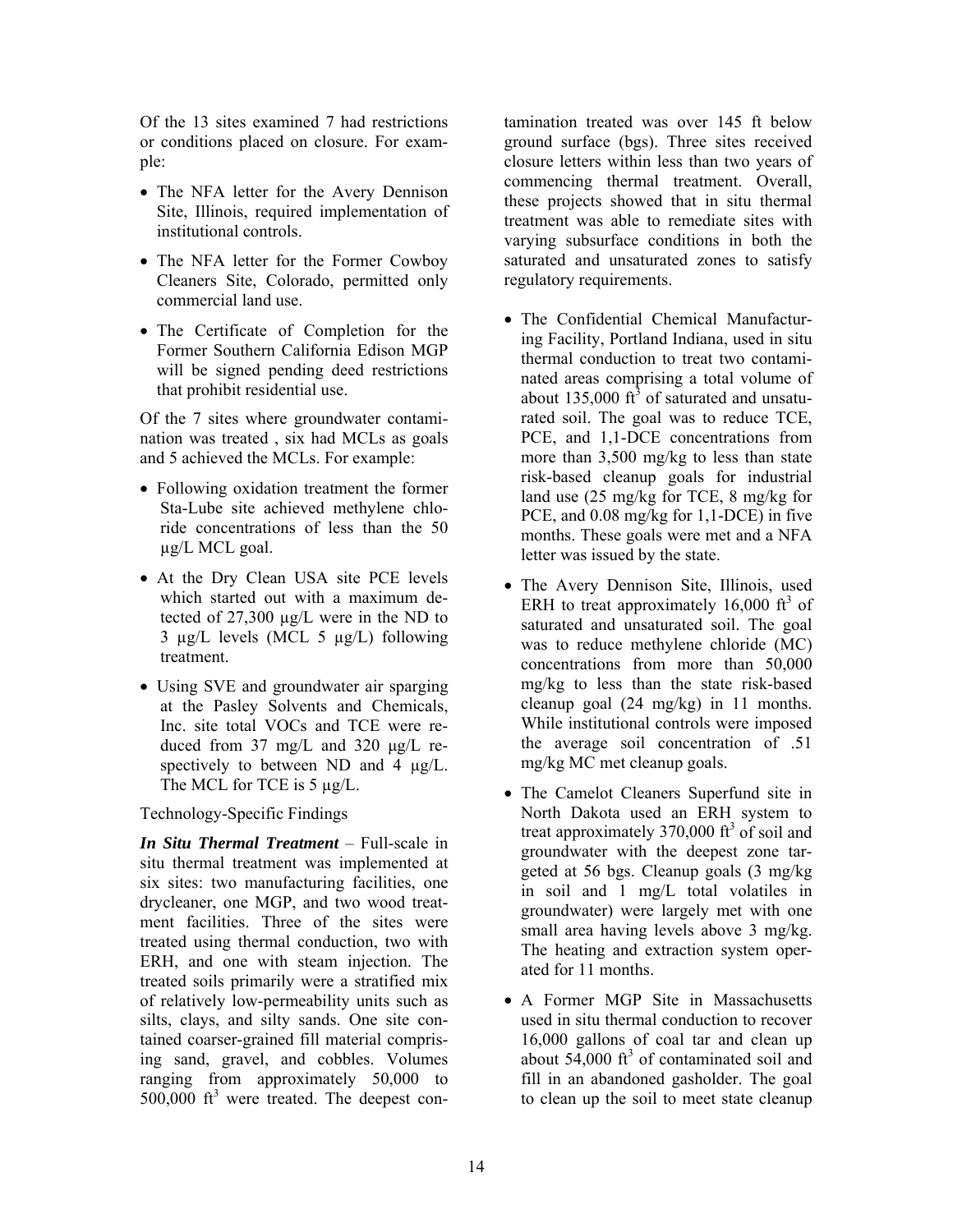levels for unrestricted use was met; however, the site has institutional controls as a whole because there are other areas at the site that could not be cleaned up because of their proximity to operating equipment and pipelines. The gas holder project lasted approximately two years from initial construction to demobilization.

- In situ thermal desorption was used to treat about 450,000  $\text{ft}^3$  of soil at the For mer Wood Treatment Area, California. The goal was to treat soil containing up to 35,000 mg/kg PAHs and 58 mg/kg PCP to levels of 0.065 mg/kg (expressed as benzo(a) pyrene equivalents  $[B(a)P-eq]$ and 2.5 mg/kg PCP. Cleanup goals were met and the site is open for unrestricted use.
- Steam with injected air was used at the Visalia Pole Yard to treat about 300,000 pounds of contaminants. DNAPL (creosote) and LNAPL (diesel range hydrocarbons were present at the site. The cleanup goals of 17 mg/kg and 1 µg/L pentachlorophenol, 0.39 mg/kg and 0.2 µg/L benzo(a)pyrene and 0.001 mg/kg and 30 pg/L TCDD equivalent were all achieved by the end of an air sparging and bioventing polishing step following the steam application.

*In Situ Chemical Oxidation* – The five ISCO projects were conducted at two drycleaning facilities, a former MGP, a former chemical manufacturing plant, and a landfill. A variety of oxidants were used:

- Fenton's reagent (2 sites)
- Permanganate (1 site)
- Sodium persulfate (1)
- Hydrogen peroxide (1 site)
- Ozone  $(1 \text{ site})$

The geology at the ISCO sites range from fine- to medium-grained sand to stiff clay. Several of the projects involved multiple (up to four) phases of chemical injection and the ozone remediation pulsed ozone and oxygen

into the subsurface over a two year period . Three of the sites received closure letters, and one will receive a Certificate of Completion once deed restrictions are recorded. The landfill site has not yet received an NFA determination. Although MCLs have been met at the point of compliance (the site boundaries) and the onsite plume is approaching MCLs, groundwater monitoring is continuing at the landfill to determine when the onsite plume has met cleanup standards and ensure compliance.

- The Former MGP Site, Southern California Edison used excavation and in situ ozonation to reduce total polycyclic aromatic hydrocarbons (PAHs) concentrations in soil from 2,500 mg/kg to less than 1.75 mg/kg as B(a)P-eq (the site-specific risk-based cleanup goal) in approximately three years. Cleanup goals in groundwater and soil were met except for an inaccessible area around a highway foundation.
- The Former Cowboy Cleaners Site, Colorado, used potassium permanganate to reduce PCE concentrations in groundwater from 1,900  $\mu$ g/L to 48  $\mu$ g/L in approximately one year. This was sufficient for the state to issue a NFA with site uses restricted to commercial.
- Dry Clean USA #11502, Florida, used a combination of P&T, SVE, and hydrogen peroxide to treat a groundwater plume approximately 800 ft by 300 ft and up to 68 ft deep. The goal was to reduce PCE concentration in the groundwater to 3 µg/L, or less. The P&T and SVE systems operated about 3.5 years. They were followed by a one-month application of peroxide for polishing. One year PCE concentrations varied between 1.7 and 3 µg/L and the state issued an NFA with unrestricted use.
- Four injections of Fenton's reagent were conducted from 1998 to 2001 at the Naval Submarine Base Kings Bay, Site 11, Georgia. Groundwater P&T to contain the groundwater plume (700 ft by 200 ft and 30 to 40 ft deep) within the site bounda-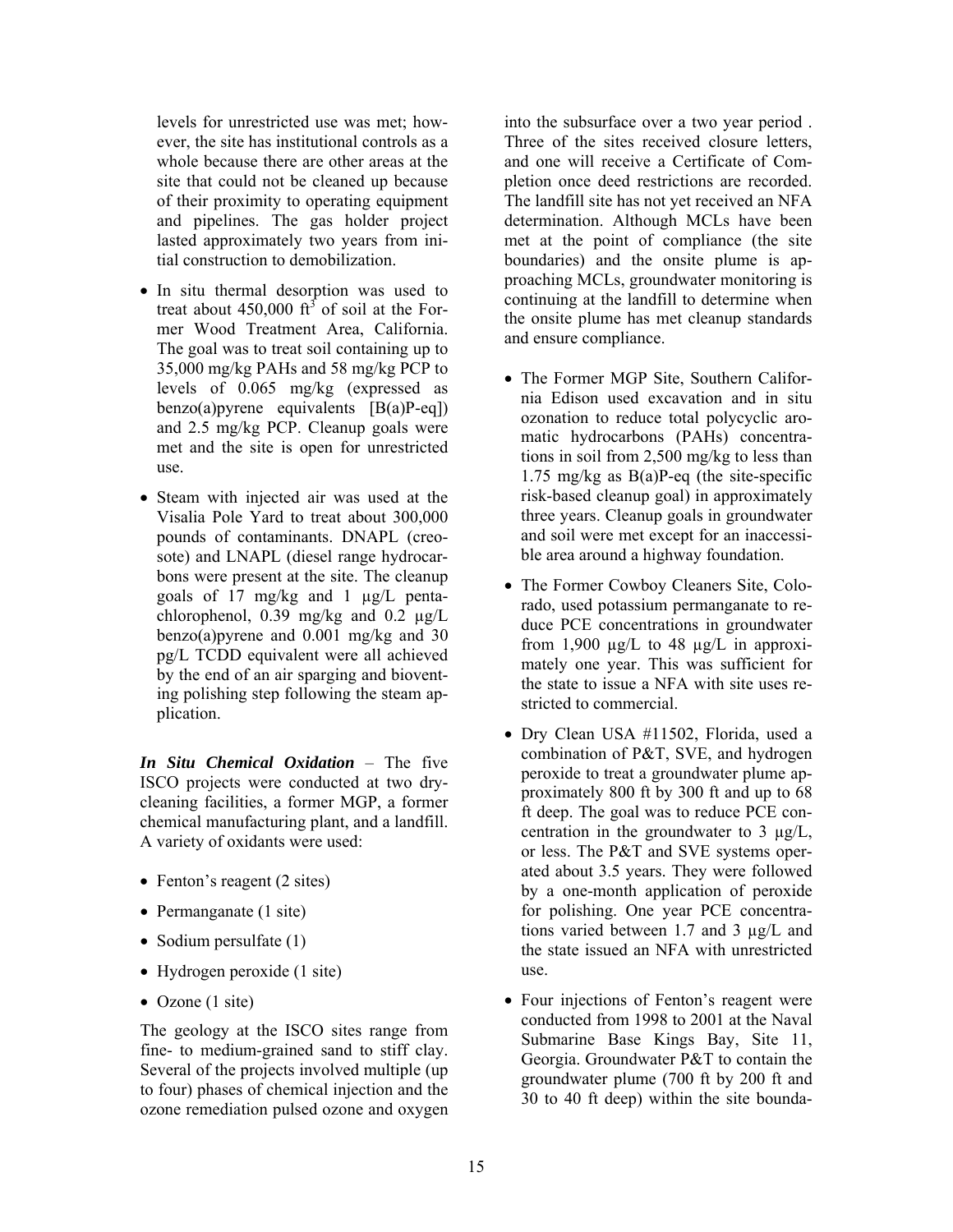ries had failed, and modeling suggested that if the plume concentrations were lowered to 100 µg/L total chlorinated hydrocarbons, MNA would treat the remaining dissolved contaminants. ISCO reduced levels to the target, but made the aquifer aerobic in the injection areas and some distance downgradient. To return the now aerobic section of the aquifer to reducing conditions, subsequent injections of emulsified oil were made and these created the necessary anaerobic conditions for degradation. As of 2004, the levels have been reduced to less than 13.9 µg/L. MNA is the final corrective action for remaining groundwater contamination at the site. MCLs have been met at the site property line for all contaminants having them.

 tions were reduced from a maximum of • Following large-auger excavation of the source area, persulfate catalyzed with hydrogen peroxide was injected at the Sta-Lube site, California, to treat a methylene chloride plume. Due to the presence of DNAPL, a 80-ft by 30-ft plume beneath the building was not treated by the previous SVE and P&T systems. Concentra-18,000 µg/L to the cleanup goal of 50 µg/L within 5 months. Final closure was granted in June 2008.

*SVE and Air Sparging* – Contamination at a solvent transfer facility was cleaned up principally by SVE and air sparging.

• The Pasley Solvents and Chemicals Superfund Site in New York used SVE/AS to treat soil source zones (total VOCs up to 603 mg/kg) and a 60-ft by 400-ft-long chlorinated solvents plume (TCE up to  $320 \mu g/L$ ). All cleanup goals were met including Maximum Contaminant Levels (MCLs) for groundwater contaminants. A NFA letter was issued with no institutional controls requirements. The remediation took 60 months with 18 months of subsequent groundwater monitoring.

## **REFERENCES**

#### **General**

 $df$ EPA 2007. Recommendations from the EPA Ground Water Task Force. EPA 500-R-07 001.December 2007. http://gwtf.cluin.org/docs/report/gwtf\_report\_coverletter.p

EPA. 2006. Engineering Forum Issue Paper: In Situ Treatment Technologies for Contaminated Soil, EPA 542-F-06-013. http://www.epa.gov/tio/tsp/download/542f0 6013.pdf

EPA. 2004a. DNAPL Remediation: Selected Projects Approaching Regulatory Closure, EPA 542-R-04-016. http://www.epa.gov/tio/download/remed/54

2r04016.pdf

EPA. 2004b. Site Characterization Technologies for DNAPL Investigations. EPA 542 R-04-017. http://www.cluin.org/download/char/542r04017.pdf

n situ thermal trtmnt.pdf EPA 2004c. In Situ Thermal Treatment of Chlorinated Solvents: Fundamentals and Field Applications. EPA 542-R-04-010. http://costperformance.org/remediation/pdf/i

EPA. 2004d. Cleaning Up the Nation's Waste Sites: Markets and Technology Trends. EPA 542-R-04-015. http://clu-in.org/market/

EPA/600/R-03-143.<br><u>http://www.clu-</u> in.org/download/remed/600R03143.pdf EPA 2003. The DNAPL Remediation Challenge: Is There a Case for Source Depletion?

EPA. 2002. Handbook of Groundwater Protection and Cleanup Policies for RCRA Corrective Action. EPA 530 F-01-021.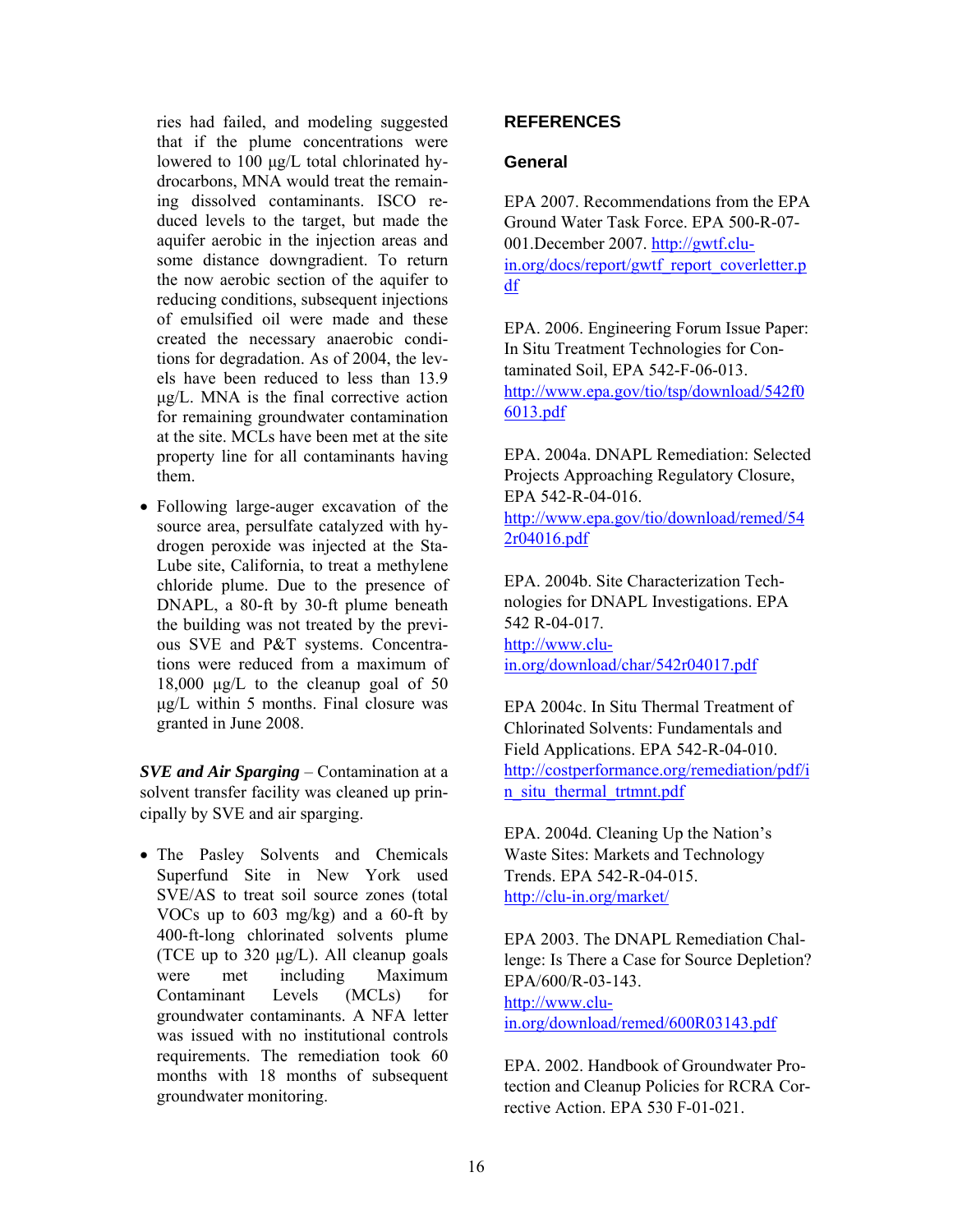http://www.epa.gov/correctiveaction/resourc e/guidance/gw/gwhandbk/gwhb041404.pdf

EPA 542-R-99-006.<br><u>http://www.clu-</u> EPA. 1999a. Groundwater Cleanup: Overview of Operating Experience at 28 Sites. in.org/download/remed/ovopex.pdf.

EPA. 1999b. Use of Monitored Natural Attenuation at Superfund, RCRA Corrective Action, and Underground Storage Tank Sites. OSWER Directive 9200.4-17P. http://www.epa.gov/OUST/directiv/d920041 7.pdf

EPA. 1996. The Role of Cost in the Superfund Remedy Selection Process. Publication 9200.3-23FS, 8 pp. EPA 540 F-96/018. http://www.epa.gov/superfund/resources/cos t\_dir/cost\_dir.pdf

EPA. 1993. Guidance for Evaluating the Technical Impracticability of Ground Water Restoration. OSWER Directive 9234.2-25. http://www.epa.gov/swerffrr/pdf/groundwat er.pdf

EPA. 1992. Estimating Potential for Occurrence of DNAPL at Superfund Sites. OS-WER Publication 9355.4-07FS. National Technical Information Service (NTIS) Order Number PB92-963338CDH. http://www.epa.gov/superfund/resources/gw docs/non\_aqu.htm

Freeze, Allan R. and David B. McWhorter. 1997. A Framework for Assessing Risk Reduction Due to DNAPL Mass Removal from Low-Permeability Soils. Ground Water. Vol. 35, No. 1, Pages 111-123.

Illinois Environmental Protection Agency (IEPA). 2004. Fact Sheet. Tiered Approach to Correction Action Objectives (TACO). http://www.epa.state.il.us/land/taco/1 introduction.html

Illinois Administrative Code. Title 35, Subtitle G, Chapter I, Subchapter f, Part 742: Tiered Approach to Corrective Action Objectives.

http://www.ipcb.state.il.us/documents/dsweb /Get/Document-38408/

ITRC. 2004. Strategies for Monitoring the Performance of DNAPL Source Zone Remedies (DNAPLs-5). http://www.itrcweb.org/gd\_DNAPLs.asp

ITRC. 2003a. Technology Overview: An Introduction to Characterizing Sites Contaminated with DNAPLs. http://www.itrcweb.org/gd\_DNAPLs.asp

 $s-1.pdf$ ITRC. 2000. Technology Overview: Dense Non-Aqueous Phase Liquids (DNAPLs): Review of Emerging Characterization and Remediation Technologies. http://www.itrcweb.org/Documents/DNAPL

Kram, Mark L., Arturo Keller, Joseph Rossabi, and Lorne Everett. 2001. DNAPL Characterization Methods and Approaches, Part 1: Performance Comparisons. Ground Water Monitoring and Remediation. Fall. Pages 109-123.

http://www.cluin.org/download/char/GWM R\_Fall\_109-123.pdf

NAVFAC. 2004. Guidance for Optimizing Remedy Evaluation, Selection, and Design. UG-2060-ENV.

https://portal.navfac.navy.mil/portal/page/po rtal/navfac/navfac\_ww\_pp/navfac\_nfesc\_pp/ environmental/erb/opt/ug-2060-opt.pdf

National Research Council. 2003. Environmental Cleanup at Navy Facilities: Adaptive Site Management. National Academies Press.

http://www.nap.edu/catalog.php?record\_id= 10599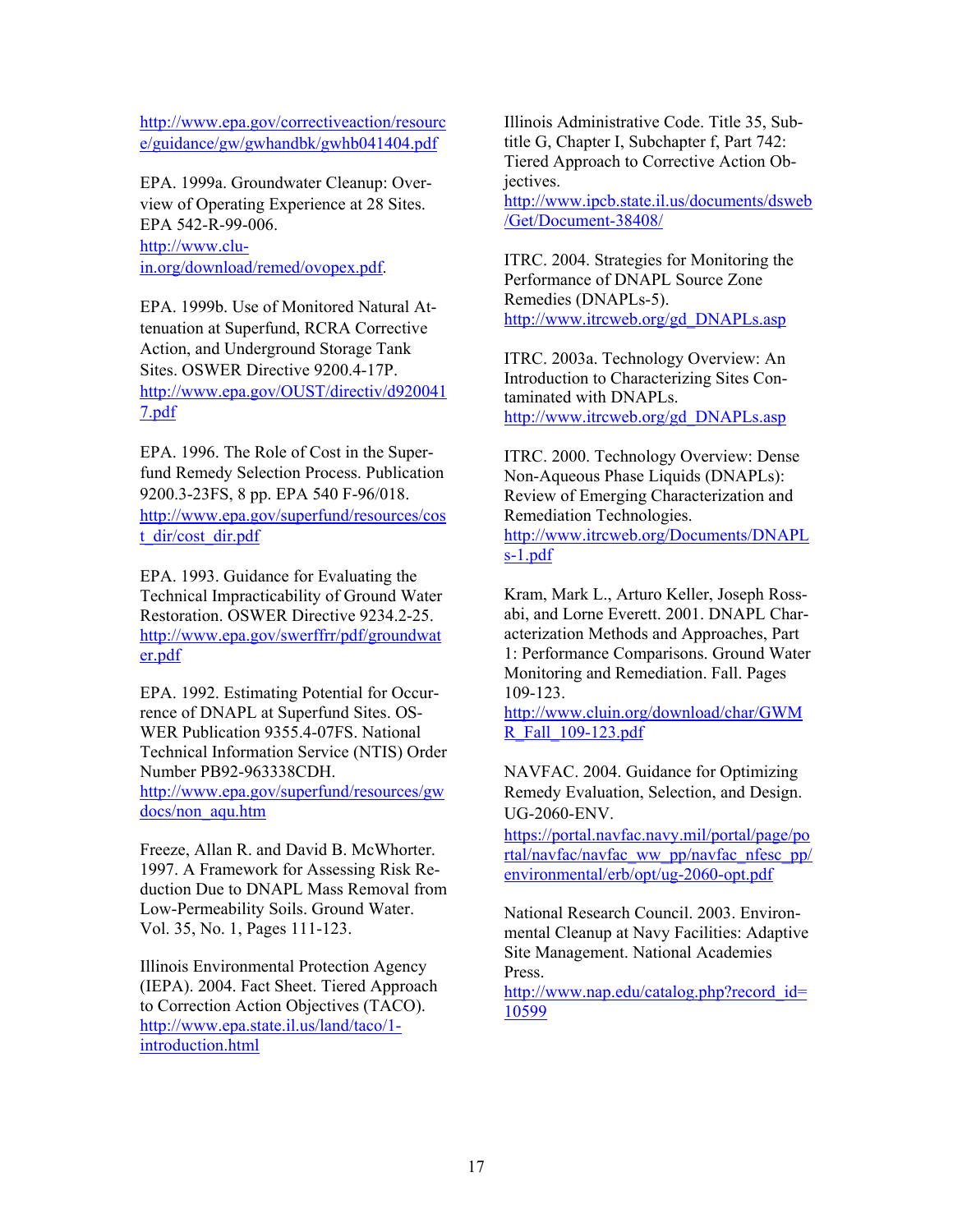National Research Council. 1997. Innovations in Ground Water and Soil Cleanup – From Concept to Commercialization. National Academies Press.

5781 http://www.nap.edu/catalog.php?record\_id=

Sale, Tom C. and David B. McWhorter. 2001. Steady State Mass Transfer from Single-Component Dense Nonaqueous Phase Liquids in Uniform Flow Fields. Water Resources Research. Vol. 37, No. 2. pp. 393 404.

## **In Situ Bioremediation**

EPA. 2000. Engineered Approaches to In Situ Bioremediation of Chlorinated Solvents: Fundamentals and Field Applications. EPA 542-R-00-008.

http://cluin.org/download/remed/engappinsit bio.pdf

ITRC. 2005. Overview of In Situ Bioremediation of Chlorinated Ethene DNAPL Source Zones. http://www.itrcweb.org/documents/BioDNA

PL-1.pdf

 L\_Docs/BioDNAPL3.pdf ITRC. 2008. In Situ Bioremediation of Chlorinated Ethene DNAPL Source Zones. http://www.itrcweb.org/Documents/bioDNP

## **In Situ Chemical Oxidation**

Environmental Security Technology Certification Program (ESTCP). 1999. Technology Status Review: In Situ Oxidation. http://www.estcp.org/documents/techdocs/IS O\_Report.pdf

Huling, Scott and Bruce Pivetz. 2006. Engineering Issue: In-Situ Chemical Oxidation, EPA/600/R-06/072. http://www.epa.gov/ada/download/issue/600 R06072.pdf

ITRC. 2001. Technical and Regulatory Guidance for In Situ Chemical Oxidation of Contaminated Soil and Groundwater. http://www.itrcweb.org/Documents/ISCO-2.pdf

Watts, R., Frank Loge, and Amy Teel. 2006. Improved Understanding of Fenton-Like Reactions for the In Situ Remediation of Contaminated Groundwater Including Treatment of Sorbed Contaminants and Destruction of DNAPLs. Strategic Environmental Research and Development Program. http://docs.serdp-estcp.org/viewfile.cfm?Do  $c=ER$  1288  $FR.pdf$ 

## **In Situ Surfactant/Co-Solvent Flushing**

ITRC. 2003b. Technical and Regulatory Guidance for Surfactant/Co-Solvent Flushing of DNAPL Source Zones. http://www.itrcweb.org/gd\_DNAPLs.asp

## **In Situ Thermal Treatment**

EPA. 2004c. In Situ Thermal Treatment of Chlorinated Solvents - Fundamentals and Field Applications. EPA 542-R-04-010. http://cluin.org/techfocus/default.focus/sec/T hermal Treatment: In Situ/cat/Application/

Davis, E. 1998. Ground Water Issue: Steam Injection for Soil and Aquifer Remediation. EPA 540/S-97/505, 16 pp. http://www.epa.gov/ada/download/issue/stea minj.pdf

Davis, E. 1997. Ground Water Issue: How Heat Can Enhance In-Situ Soil and Aquifer Remediation: Important Chemical Properties and Guidance on Choosing the Appropriate Technique. EPA 540/S-97/502, 18 pp. http://www.epa.gov/ada/download/issue/hea tenh.pdf

Gavaskar, Arun, Mohit Bhargava, and Wendy Condit. 2007. Final Report: Cost and Performance Review of Electrical Resistance Heating (ERH) for Source Treatment.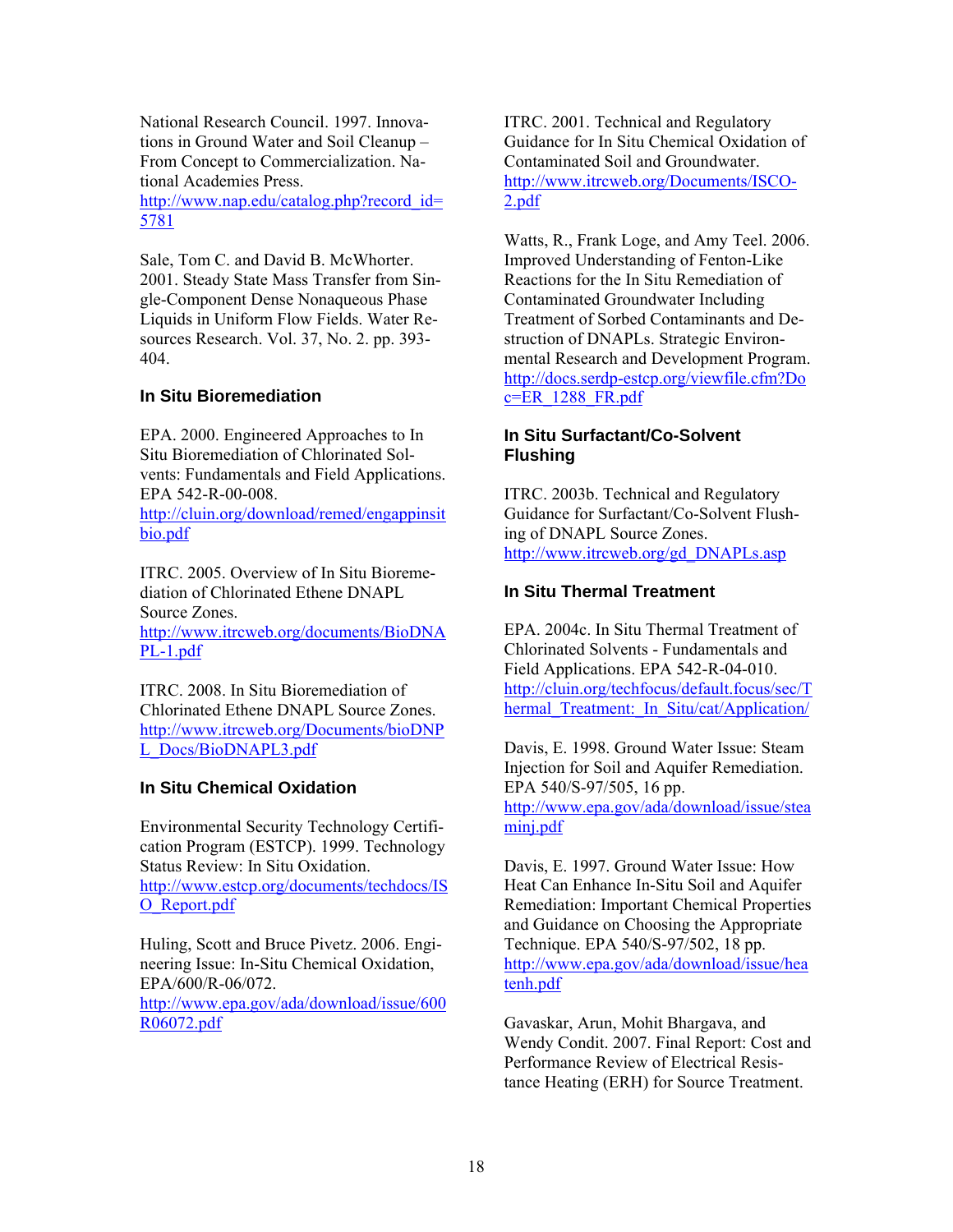Naval Facilities Engineering Service Center, TR-2279-ENV, 133 pp. http://costperformance.org/remediation/pdf/ Navy-ERH\_Review.pdf

## **Zero-Valent Iron Injection**

EPA, 2008. Nanotechnology for Site Remediation. EPA 542-F-08-009. http://www.clu-in.org/542f08009

40r07006.pdf EPA. 2004. Demonstration Injection of In Situ Dehalogenation of DNAPL through Injection of Emulsified Zero-Valent Iron at Launch Complex 34 in Cape Canaveral Air Force Station Florida: Innovative Technology Evaluation Report. EPA/540/R-07/006. http://www.epa.gov/nrmrl/pubs/540r07006/5

U.S. Department of the Navy. 2003. Final Cost and Performance Report - Ferox<sup>sm</sup> Injection Technology Demonstration Parcel C, Remedial Unit C4, Hunters Point Shipyard, San Francisco, California, July 11, 2003. DS.A013.10177

http://costperformance.org/pdf/20040701\_3 52.pdf

## **Combined Remedies**

 Navy-OPT-doc-UG-2060-OPT.pdf NAVFAC. 2004. Guidance for Optimizing Remedy Evaluation, Selection, and Design, User's Guide. UG-2060-ENV. http://www.clu-in.org/download/remed/

## **NOTICE AND DISCLAIMER**

Preparation of this report has been funded wholly or in part by EPA under Contract Number 68-W-03-038. Mention of trade names or commercial products does not constitute endorsement or recommendation for use. A PDF version of this report is available for viewing or downloading from the Hazardous Waste Cleanup Information (Clu-In) web site at http://clu-in.org. For more information regarding this report, contact Linda Fiedler of EPA's Office of Superfund Remediation and Technology Innovation, at  $(703)603-7194$  or fiedler.linda@epa.gov.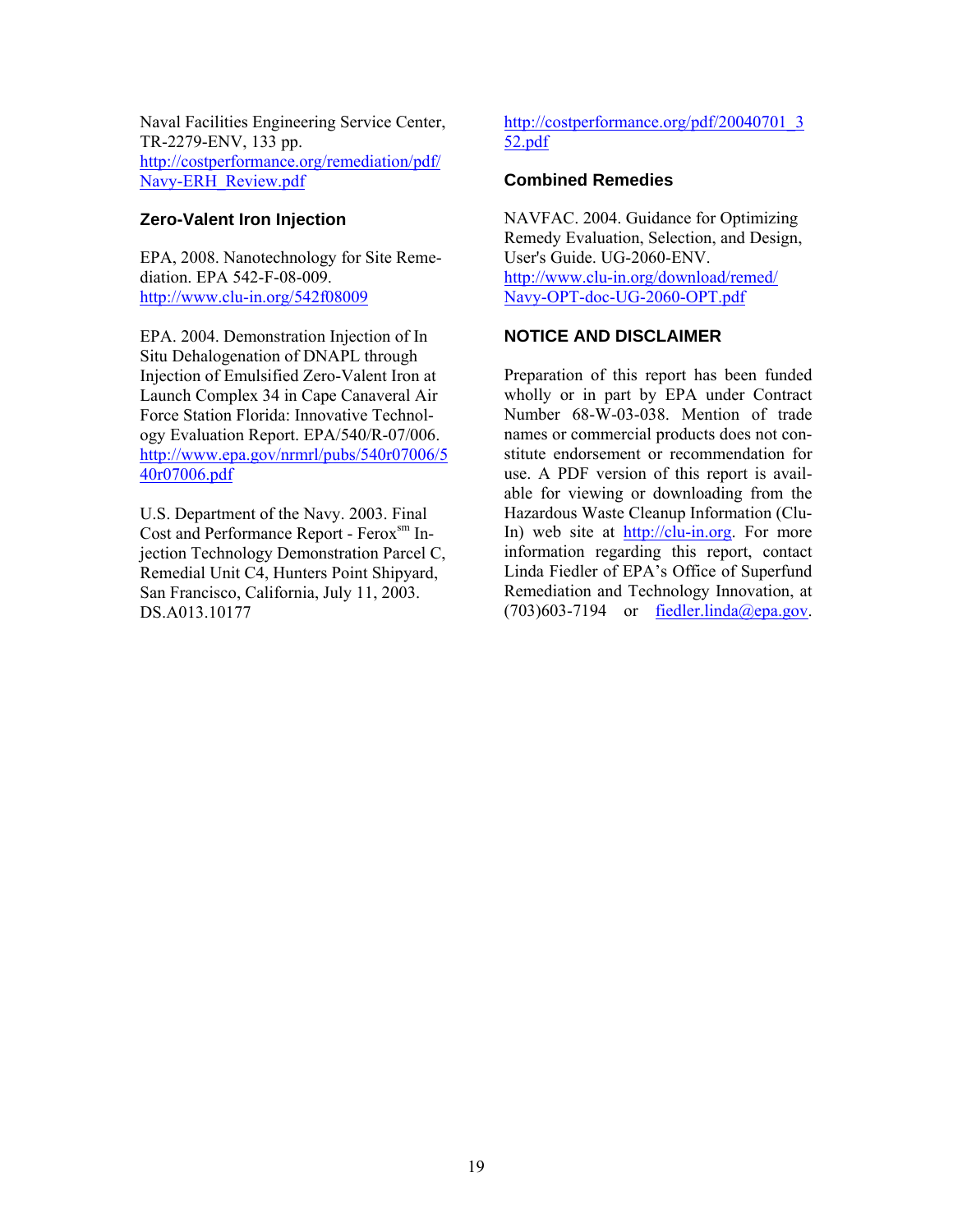## **Appendix A**

## **DNAPL Remediation Project Profiles**

here were conducted as full-scale remedia-<br>tion projects rather than research demonstra-<br>cleanup goals and require no further action tion projects rather than research demonstra-<br>tions, and the sampling efforts typically with no further monitoring. tions, and the sampling efforts typically were not sufficient to establish the exact

The DNAPL remediation projects profiled quantity of DNAPL originally present. Most here were conducted as full-scale remedia- of these sites have reached regulatory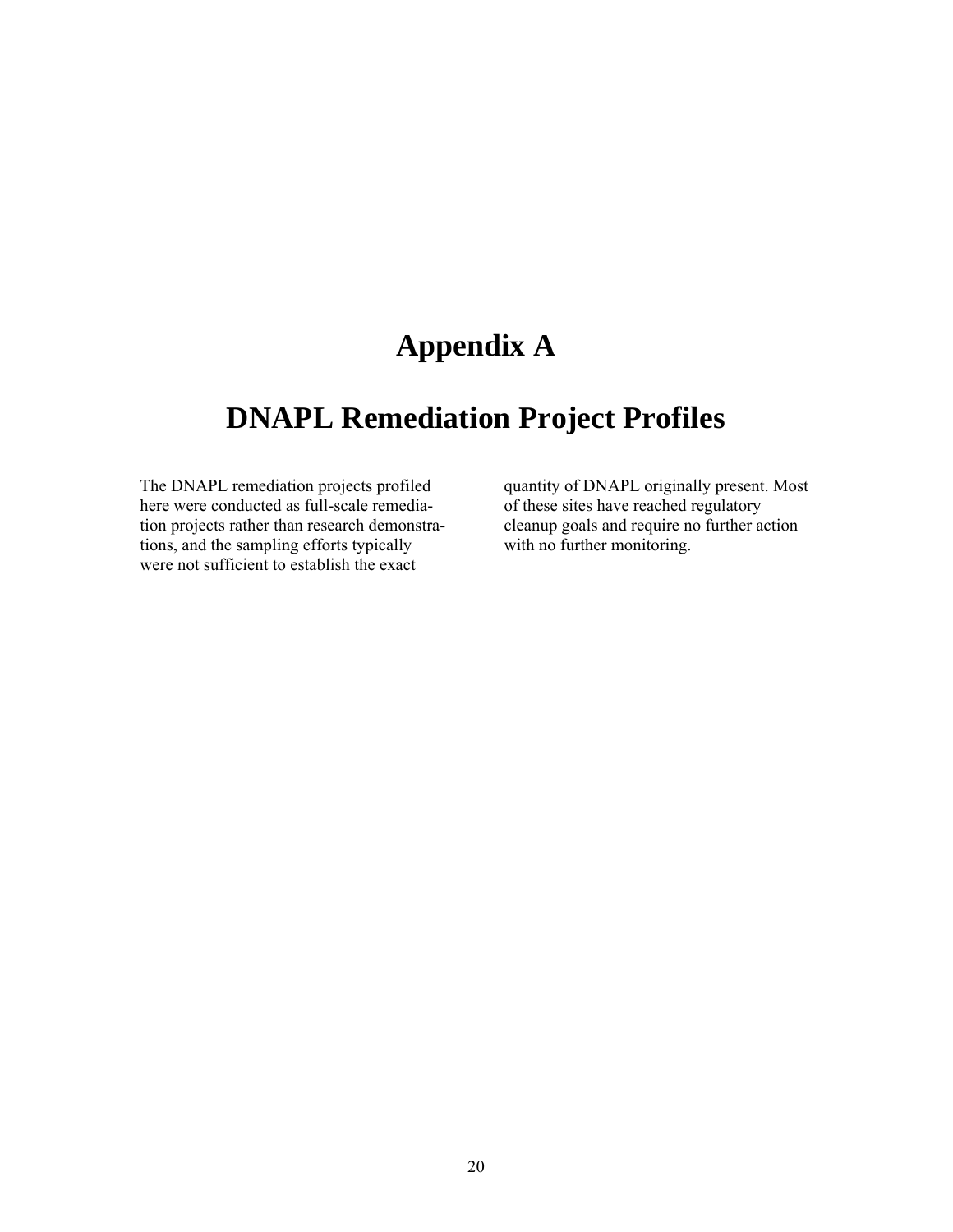#### **Confidential Chemical Manufacturing Facility, Portland, Indiana**

**Technology Used:** In situ conductive heating and vacuum (in situ thermal desorption)

 Cleanup Program **Regulatory Program:** State Voluntary

**Project Duration:** July to December 1997

## **Information Last Updated:** 2008

**Site Information:** The 16-acre chemical manufacturing facility is located in the southern portion of Portland, Indiana, southeast of the Salamonie River. Since 1886, the area has been used as a lumberyard for the manufacture of wheels, hard rubber products used in automobiles, and plastic exterior automobile parts. The site has four buildings including a north plant building that is currently being used part-time for the reworking of automotive parts. A sampling event conducted in June 1994 revealed the presence of volatile organic compounds (VOCs) in soil and groundwater. Additional investigations performed from July 1995 to February 1996 confirmed the presence of VOCs in subsurface soil of two areas near the north plant building. Contamination in one area covered 150 ft by 50 ft to a depth of 18 ft, and the contamination in the other extended to an area of 30 ft by 20 ft to a depth of 11 ft.

**Contaminants:** Chlorinated solvents (PCE, TCE, and 1,1-DCE) were detected in the unsaturated zone at levels up to 3,500 mg/kg, 79 mg/kg, and 0.65 mg/kg, respectively. The elevated concentration of PCE suggested the presence of DNAPL. VOCs were not found above the cleanup goals in groundwater after treatment.

**Hydrogeology:** The facility overlies a heterogeneous combination of fill, clayey sand, and construction debris, to a depth of about 7 ft. Tills, consisting of moist, silty clay extend to a depth of 18 to 19 ft bgs. Fine to coarse gray sand with some gravel are found

beneath the till at depths greater than 19 ft and extending to a maximum of 30 ft. The estimated hydraulic conductivity of the till was  $10^{-8}$  cm/s. Groundwater occurs at approximately 22 ft bgs.

**Project Goals:** Soil cleanup goals were established based on the Indiana Department of Environmental Management (IDEM) Tier II Cleanup Goals for Industrial Land Use http://www.in.gov/idem/5516.htm

| <b>Cleanup Criteria for Confidential Chemi-</b> |  |
|-------------------------------------------------|--|
| cal Manufacturing Facility, Portland,           |  |
| Indiana (Tier II)                               |  |

| <b>Contaminant</b> | <b>Tier II Cleanup</b> |
|--------------------|------------------------|
|                    | <b>Level for Soil</b>  |
|                    | (mg/kg)                |
| $1,1$ -DCE         | 0.080                  |
| <b>TCE</b>         | 25                     |
| 2CE                |                        |

of  $275^{\circ}$ F. **Cleanup Approach:** Site investigations began in 1994. The in situ conductive heating system began operation in July 1997 to treat contaminated soil in two source areas. A total of 130 heater/vacuum wells were installed on a 7.5-ft triangular spacing in the first source area to a depth of 19 ft. Fifteen heater/vacuum wells were installed on a 7.5 ft triangular spacing to depths of 12 ft in the second source area. The heaters in these wells operated at a temperature of 1,400 - 1,600°F, to raise the subsurface temperatures within the treatment zone to an average

The heater/vacuum wells also extracted soil gas. Off-gases were treated with a flameless thermal oxidizer, cooled by a heat exchanger, and then passed through a carbon adsorption bed. Off-gases were monitored for hydrogen chloride, which was used as an indicator of the decomposition of chlorinated solvents. Off-gases were treated with an 1800 standard cubic feet per minute (scfm) flameless thermal oxidizer with an operating temperature range of 1,800-1,900°F, cooled by a heat exchanger, then passed through a carbon adsorption bed.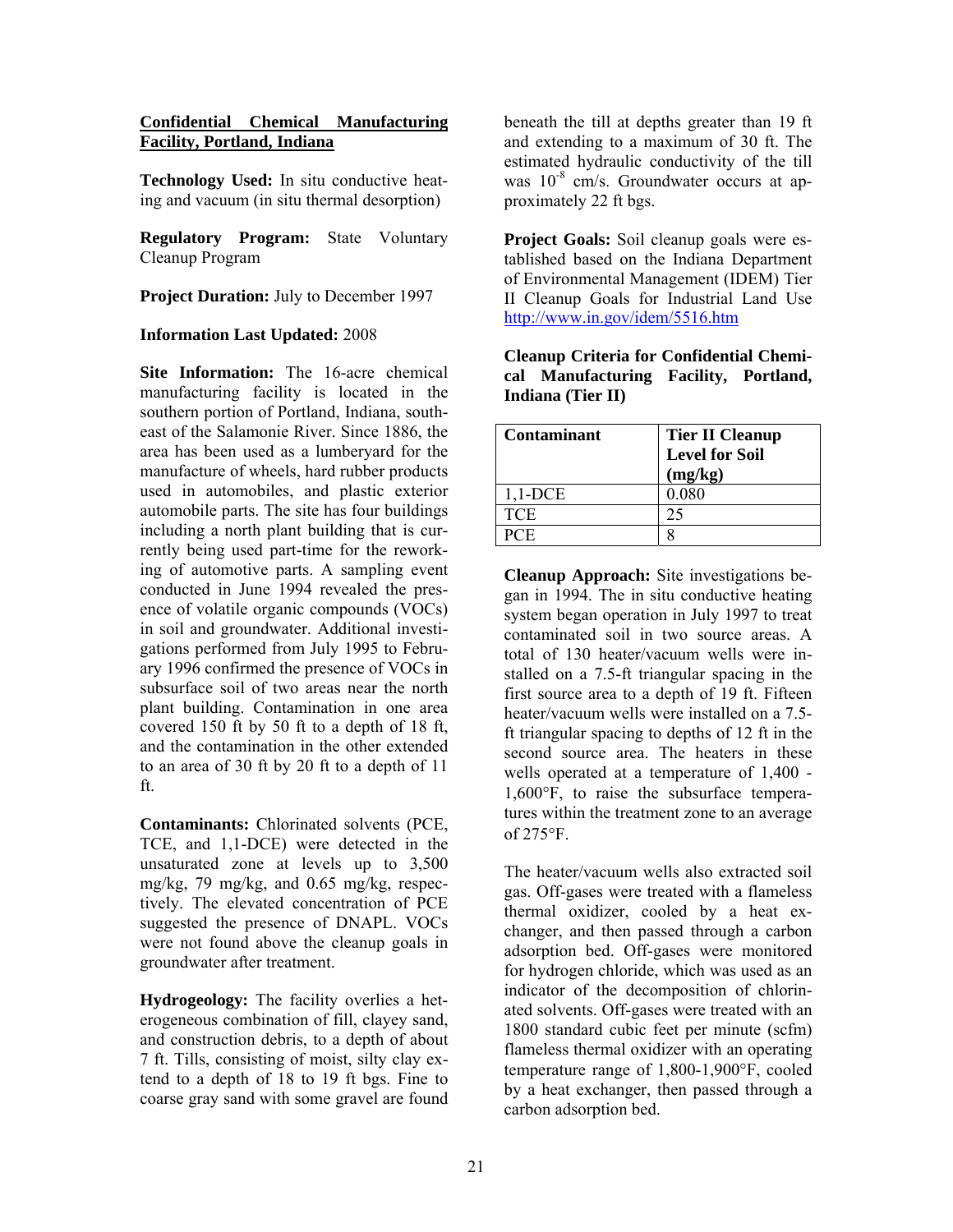the treatment zone farthest from each heater To determine the effectiveness of the treatment system, about 50 soil samples were collected from the coldest locations within well and analyzed for VOCs. Based on the results, heating was discontinued in December 1997. Confirmation sampling was conducted after monitoring the soil temperatures for six months.

## **Project Time Line:**

- 1994 1996 Site investigations performed
- 7/97 12/97 In situ conductive heating performed

**Project Results:** Following treatment, results of confirmation sampling showed that PCE and TCE concentrations were below the cleanup goals. No confirmation samples were available for the smaller, 1,1-DCE contaminated zone area. The table below shows contaminant concentrations at locations that had relatively higher concentrations before treatment. Based on the results, the IDEM issued a NFA letter for this property. Information about the date or conditions of the NFA letter was not available.

|                          | Depth             | <b>Contaminant Concentration (mg/kg)</b> |             |                        |            |
|--------------------------|-------------------|------------------------------------------|-------------|------------------------|------------|
| <b>Sampling Location</b> | (f <sup>t</sup> ) | <b>Before Treatment</b>                  |             | <b>After Treatment</b> |            |
|                          |                   | <b>PCE</b>                               | <b>TCE</b>  | <b>PCE</b>             | <b>TCE</b> |
| SA 13                    | $9-10$            | 3,500                                    | 79          | 0.011                  | 0.020      |
| GP 31                    | 15-16             | 570                                      | Not sampled | 0.18                   | 0.008      |
| SA <sub>4</sub>          | $4 - 5$           | 23                                       | 0.25        | 0.530                  | <b>ND</b>  |
| <b>SB 20</b>             | $4 - 5$           | 2.9                                      | 0.67        | 0.046                  | ND         |
| SB 19                    | 12-14             |                                          | l.6         | 0.048                  | ΝD         |

#### **Comparison of Selected Pre-Heating and Post-Heating Contaminant Concentrations in Soil**

ND - non-detect (detection limits not provided)

**Source:** Federal Remediation Technologies Roundtable. 2003. "Cost and Performance Report: In situ Conductive Heating at the Confidential Chemical Manufacturing Facility, Portland, Indiana." http://costperformance.org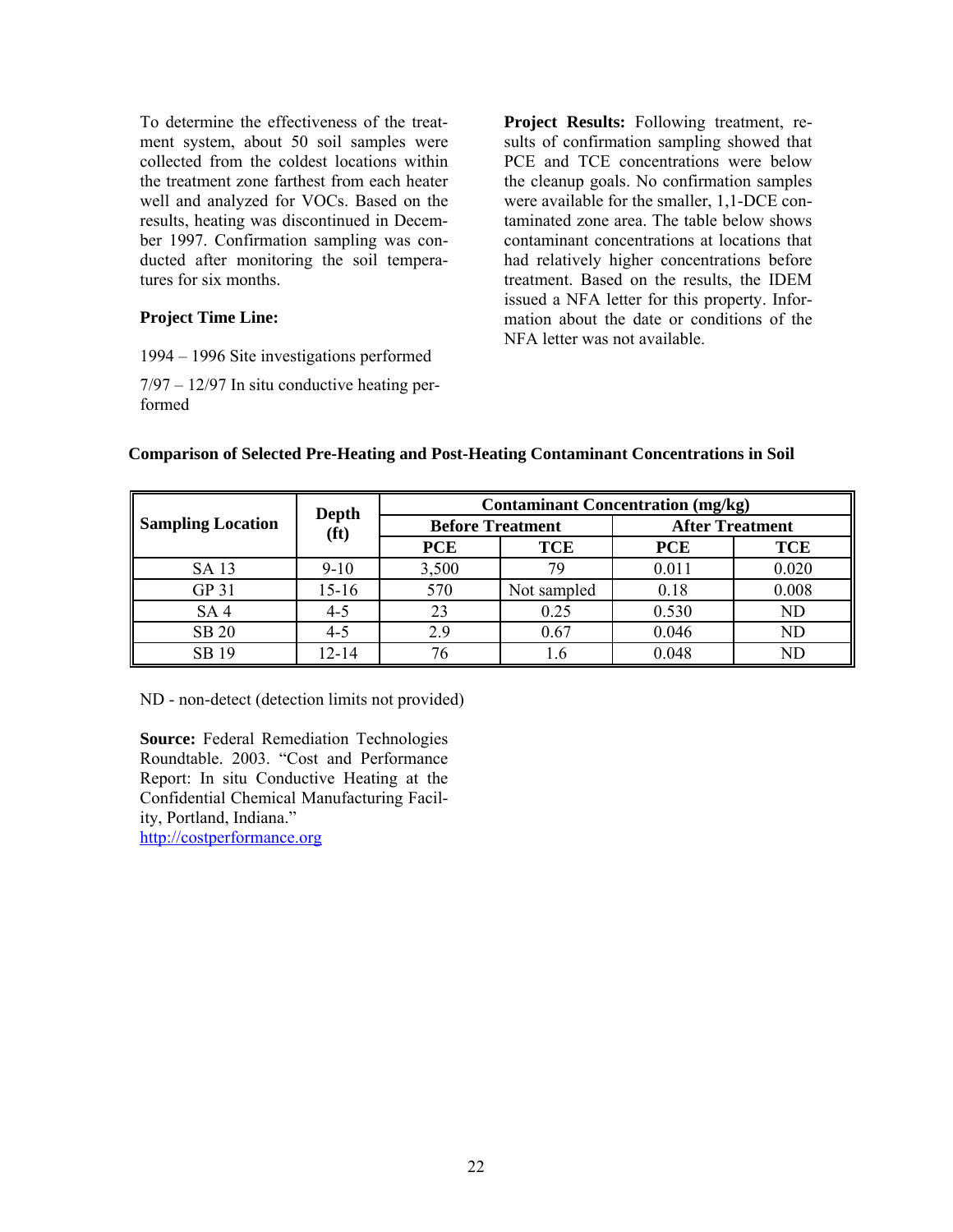#### **Avery Dennison Site, Waukegan, Illinois**

**Technology:** ERH

**Regulatory Program:** Illinois EPA Site Remediation Program

 **Project Duration:** December 1999 to November 2000

#### **Information Last Updated:** 2008

**Site Information:** The Avery Dennison site is located in the Waukegan-Gurnee Industrial Park in Waukegan, Illinois. Film coating operations were performed at this site from 1975 to 1992. MC was used in these operations and transferred to above-ground storage tanks via underground piping. Site investigations showed the occurrence of MC in the soil and groundwater in several areas of the site.

**Contaminants:** Approximately  $16,000 \text{ ft}^3 \text{ of }$ soil was contaminated with MC to depths as great as 24 ft bgs. Concentrations of MC ranged to a high of 50,000 mg/kg and averaged 1,900 mg/kg. Information about the concentration of MC in groundwater was not available.

**Hydrogeology:** The geology underlying the two-acre site is predominantly heterogeneous silty-clay glacial till to a depth of about 180 ft bgs. An 8-ft-thick running sand unit occurs around 22 ft bgs. Groundwater is typically found around 25 ft bgs with perched water units encountered at as shallow as 6 ft bgs. Bedrock is found at depths ranging from 180 to 270 ft bgs.

**Project Goals:** The remediation objective at the Avery Dennison site was to reduce the concentration of MC in the soil to below 24 mg/kg, based on IEPA's Tiered Approach to Corrective Action Objectives.

**Cleanup Approach:** The treatment area was divided into 20 treatment cells. For each treatment cell, electrodes were installed around the perimeter to a depth of 24 ft. A

total of 95 electrodes were installed including six below an active street, and 16 inside the existing building. Two thermocouples were installed in the center of each treatment cell, at the shallowest (4 ft bgs) and deepest levels of contamination (24 ft bgs). In addition, 34 vacuum extraction wells and five horizontal wells were installed to extract soil vapor and steam. The designed power input was 1,250 kilowatts (kW). After six months of operation, target soils reached an average temperature of 80°C, with central areas reaching boiling temperatures.

#### **Project Time Line:**

1985 – Removal Action

1988 – Installation of grout curtain around the former bulk storage area

1991-1994 – Soil vapor extraction performed at former bulk storage area. This was ineffective and discontinued at the end of 1994.

1992-1994 – Pump and treat of groundwater

1994-1998 – Air sparging of groundwater

12/99 – ERH initiated in western portion

6/00 – ERH initiated in eastern portion

11/00 – ERH completed

4/01 – IEPA issued NFR letter

**Project Results:** Very little MC was recovered by the vacuum systems. Analysis of soil samples collected in areas of known high MC concentrations had high concentrations of chloride ions indicating that the MC was destroyed in place by hydrolysis. A total of 125 soil samples were collected and analyzed for MC. The average MC concentration in soil was reduced to 2.51 mg/kg, which is below the cleanup goal. Based on the confirmatory sampling results, in April 2001, the IEPA issued a NFR letter, which specified several engineering and institutional controls, including a prohibition on installing and using potable water supply wells in a specified area around the site. Redevelopment was restricted to industrial/ commercial reuse, and the site was subse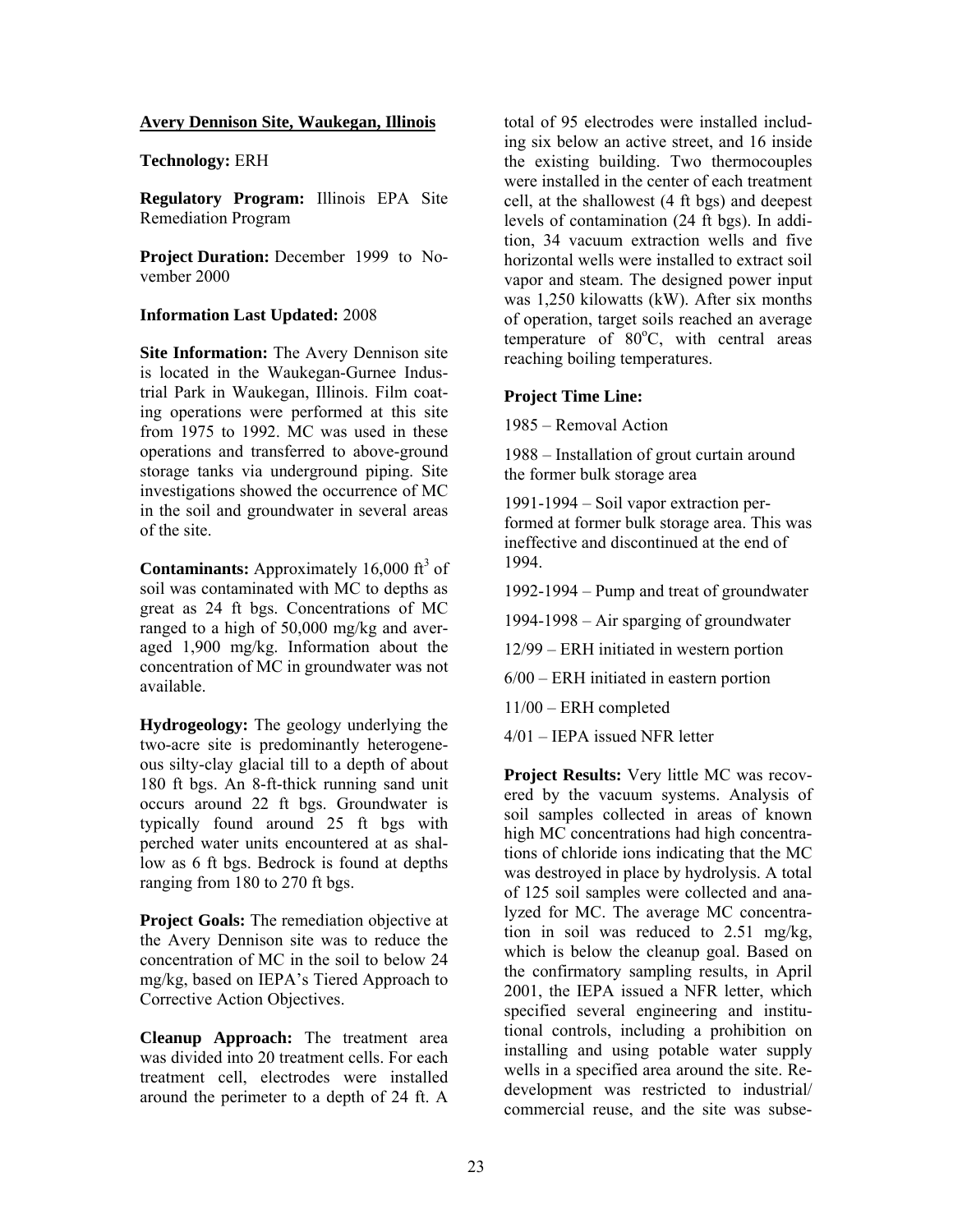quently redeveloped into an office and warehouse park.

**Sources:** Current Environmental Solutions website: http://www.cesiweb.com.

Federal Remediation Technologies Roundtable. 2003. "Cost and Performance Report: Electrical Resistive Heating at the Avery<br>Dennison Site, Waukegan, Illinois." Waukegan, http://costperformance.org.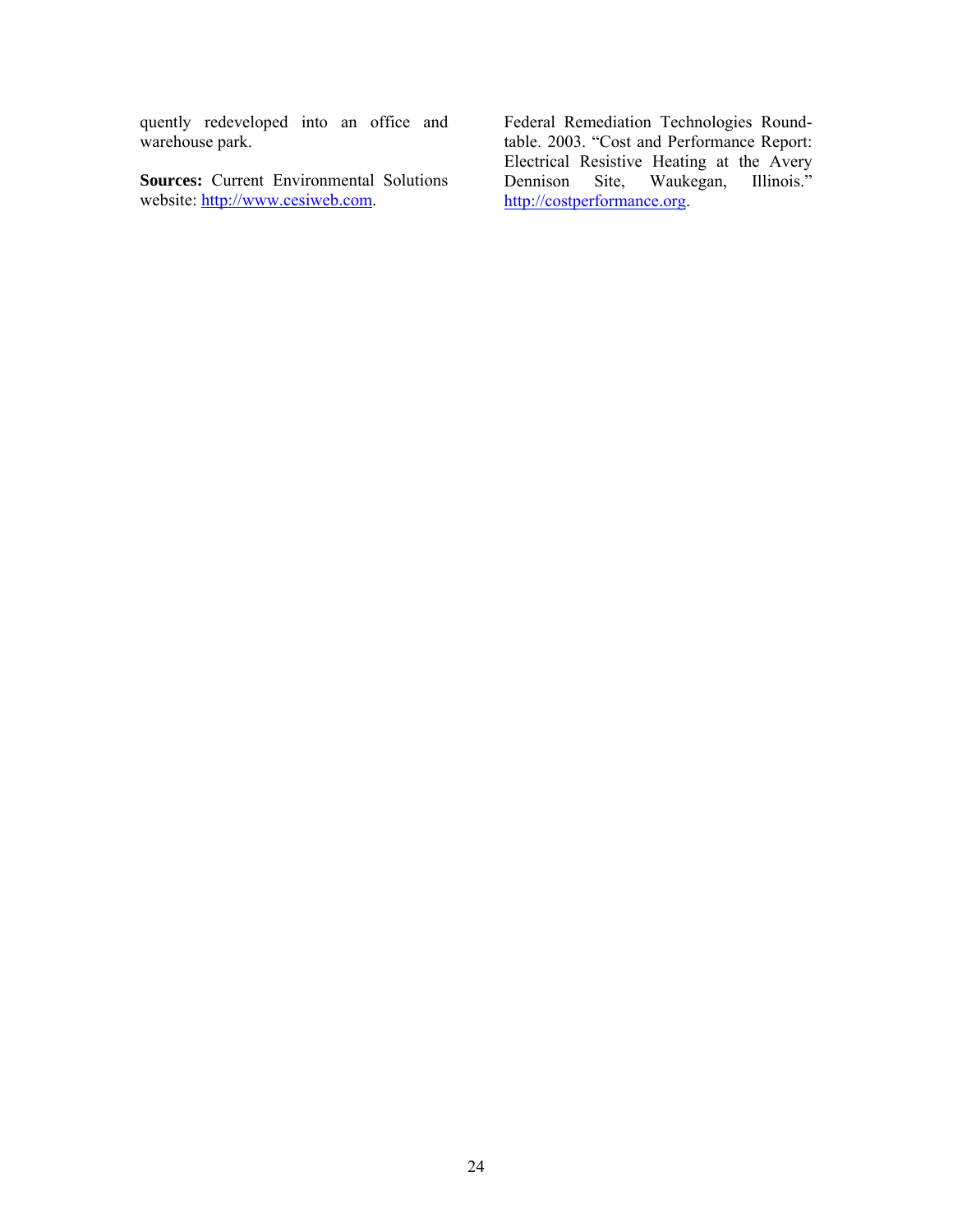### **Camelot Cleaners, West Fargo, North Dakota**

### **Technology:** ERH

**Regulatory Program:** U.S. EPA, Region 8 Superfund

**Project Duration:** June 2004 to July 2006

#### **Information Last Updated:** 2008

**Site Information:** Camelot Cleaners is an operating drycleaner that uses PCE as its cleaning solvent. The cleanup footprint is about  $10,300$  ft<sup>2</sup> with depths of the contami nation ranging to 56 ft bgs. The area includes part of the yard of an occupied residence.

**Contaminants:** PCE and its degradation products (TCE and DCE) were detected in soil and groundwater. PCE concentrations were up to 2,200 mg/kg in soil and 89 mg/L in groundwater. The contaminated volume of soil was estimated to be about  $370,000 \text{ ft}^3$ with the deepest zone targeted at 56 bgs.

**Hydrogeology:** Camelot Cleaners is underlain by low-permeability clay with goethite infilling of joints and fractures. Groundwater occurs between 3 and 7 ft bgs and tends to be perched. The regional aquifer is at approximately 60 to 70 ft bgs.

**Project Goals:** The project goals were to reduce PCE levels to less than 3 mg/kg in soil and total VOCs to less than 1 mg/L in groundwater.

**Cleanup Approach:** The deployment of the six-phase electrical heating system included 56 multi-zone electrode/vent assemblies and several horizontal soil vapor extraction wells. In especially clayey horizons, the extraction wells were augmented with dual vacuum extraction wells. Soil temperature was recorded at ten temperature monitoring

piezometers. Nine multi-level monitoring wells were installed around the perimeter of the site to monitor existing conditions and cleanup success, and to ensure that any subsurface migration of contaminants would be detected. The system removed about 5,188 pounds of contaminants.

## **Project Time Line:**

6/04 – Site construction began

2/05 – Heating began

11/05 – Heating was stopped and the horizontal extraction well system was turned off

1/06 – Dual vacuum extraction well system was turned off following cool-down period

7/06 – EPA removed the electrode and vent assemblies, and after discussion with the North Dakota Department of Health, the groundwater monitoring wells were abandoned.

**Project Results:** A total of 5,188 pounds of VOC mass was removed within one year of ERH operation. EPA confirmation sampling indicated that soil contamination had been reduced by 99.96 to 100% and groundwater concentrations had been reduced by 99.98%. Only one area had concentrations of PCE over 3 mg/kg, and all the groundwater samples were under 1 mg/L. The site is now in a no further action, no further groundwater monitoring required status.

**Sources:** DNAPL Remediation In Low Permeability Clays Camelot Cleaners Superfund Site Fargo, ND http://www.cesiweb.com.

Personal communication with Joyce Ackerman, U.S. EPA Region 8, April 27, 2007 and April 28, 2008.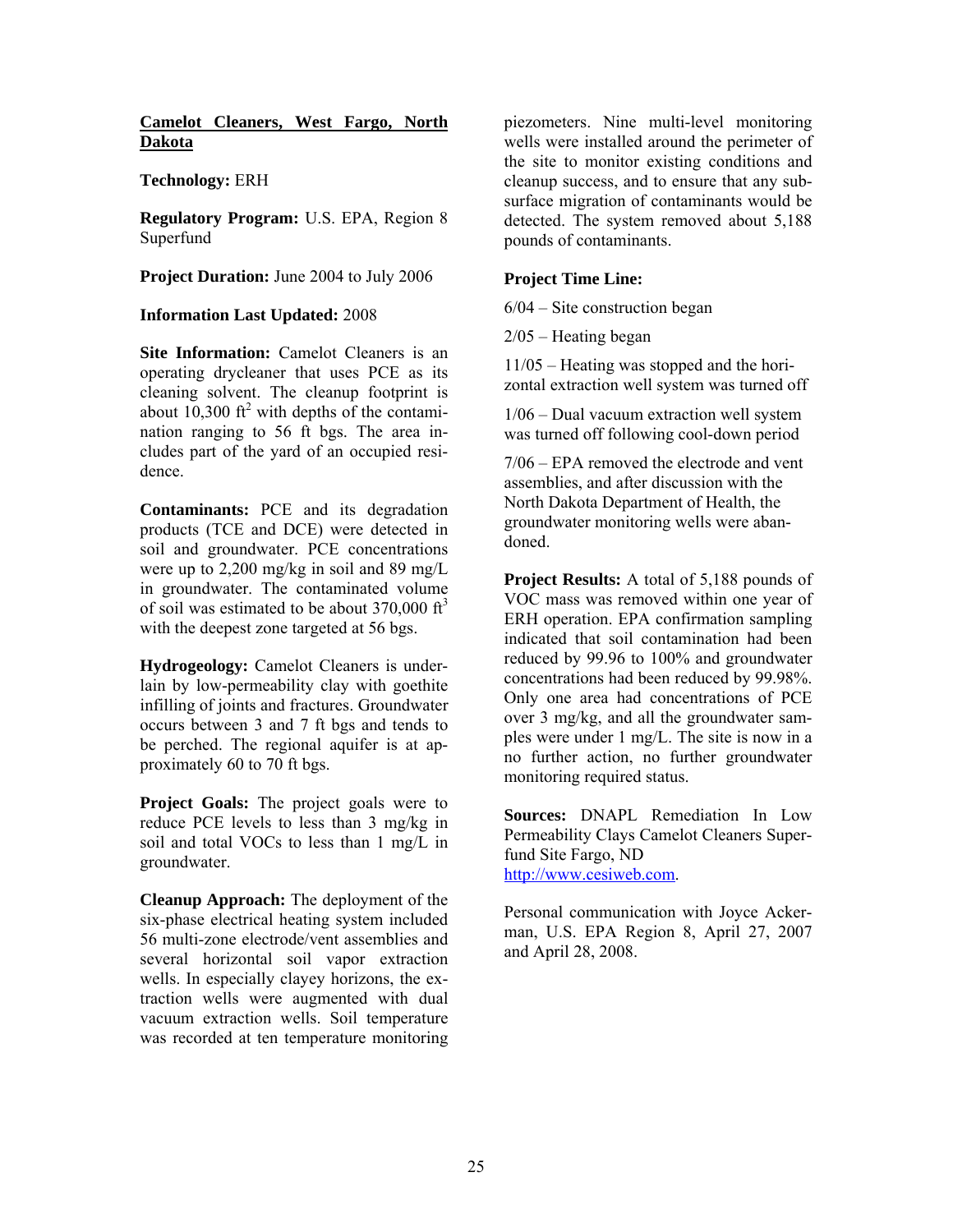#### **Former MGP Gasholder, North Adams, Massachusetts**

**Technology:** Thermally enhanced free product recovery, in situ thermal solidification (ISTS), and in situ thermal desorption (ISTD)

**Regulatory Program:** Massachusetts Department of Environmental Protection

**Project Duration:** August 2003 to June 2005

## **Information Last Updated:** 2008

**Site Information:** The former MGP in North Adams, Massachusetts, operated from the 1860s to the 1950s. When the 18-ft deep, 62-ft-diameter gasholder was decommissioned, it was backfilled with soil and debris enclosing a volume of approximately 2,013 yd<sup>3</sup>. Based on limited soil investigations within the gasholder, residual coal tar was present throughout the soil. The bottom four feet of soil were saturated with coal tar DNAPL.

**Contaminants:** The contaminants of concern at the site are semivolatile organic compounds associated with coal tar. The maximum concentrations of some of the contaminants detected were: benzo(a)pyrene (650 mg/kg), naphthalene (14,000 mg/kg), benzene (6,200 mg/kg), and TPH (230,000 mg/kg).

**Hydrogeology:** The contents of the gasholder comprise a mixture of sand, gravel, cobbles, and other fill material. The regional aquifer is located beneath. Perched groundwater was found within the gasholder at 3 ft bgs.

**Project Goals:** The project goals, derived from a human health risk assessment, depended on the depth. Within 6 to 15 ft bgs, the goals were to eliminate DNAPL and reduce contaminants below the Massachusetts Contingency Plan's upper concentration limits for a potential construction worker expo-

sure scenario, e.g., benzo(a)pyrene (300 mg/kg), naphthalene (10,000 mg/kg), benzene (2,000 mg/kg), and TPH (10,000 mg/kg). Within the bottom of the gasholder (15 to 18 ft bgs), the goal was to eliminate DNAPL so that there would not be a risk of future release of DNAPL to groundwater. The regional aquifer occurs below the base of the gasholder.

**Cleanup Approach:** Three levels of heating were conducted: 1) Low-temperature heating for thermally enhanced free product recovery of coal tar from the gasholder; 2) Moderate-temperature heating for ISTS of coal tar at the bottom of the gasholder; and 3) High-temperature heating and ISTD in the midsection of the gasholder (6-15 ft bgs).

Twenty-five thermal wells-19 heater-only wells and 6 heater-vacuum wells—were installed to the base of the gasholder. Prior to heating, 100,000 gallons of water were pumped from the gasholder and treated by passing it through an oil/water separator followed by clay-carbon media and activated carbon.

Next, low-temperature heating was conducted to remove free-flowing coal tar DNAPL. Air was injected into each thermal well to maintain oxidizing conditions within the lower part of the gasholder throughout the remediation process. Thermocouple arrays were used to ensure that subsurface temperatures within the treatment zone reached target goals.

The temperature was then raised to or slightly above the boiling point of water to eliminate 16,000 gallons of additional DNAPL via ISTS. The temperature was raised again to  $325^{\circ}$ C to volatilize, boil, py rolize, and oxidize the remaining contaminants through ISTD. Vapors were treated using a regenerative thermal oxidizer with a vapor phase activated carbon unit for backup.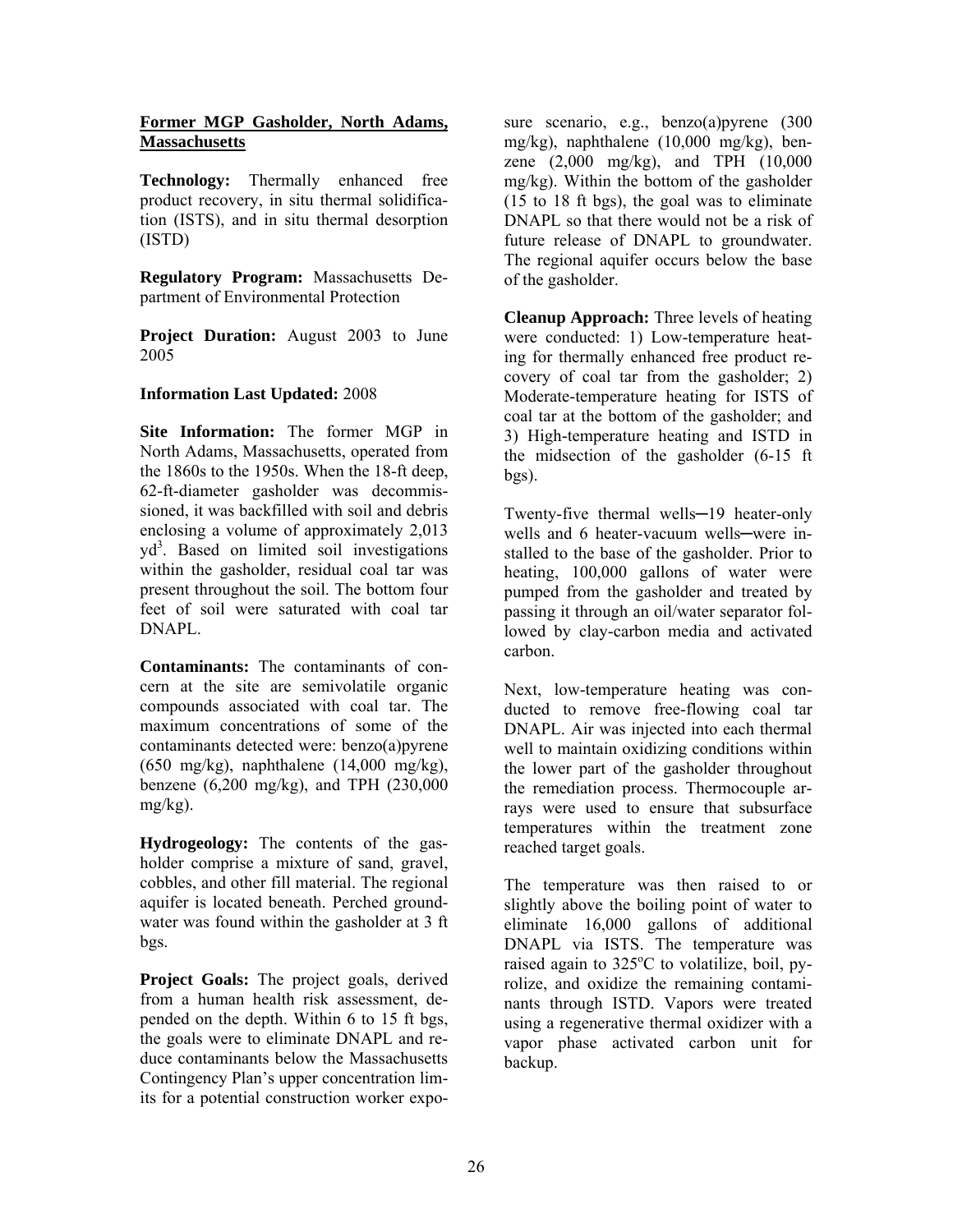#### **Project Time Line:**

11/03 – Site construction 2/04 – Dewatering tar recovery  $7/04$  to  $3/05$  – Full power heating 6/05 – Demobilization

with the findings of Hayes (2002). **Project Results:** The intermediate heating recovered 16,000 gallons of coal tar. Within the upper portion of the gasholder (6 to 15 ft bgs), full heating brought average concentrations of all constituents of concern below the Massachusetts upper concentration limits. The final averages were: 0.33 mg/kg benzo(a)pyrene, 5.7 mg/kg naphthalene, 0.35 mg/kg benzene, and 43.15 mg/kg TPH. Within the bottom of the gasholder (15 to 18 ft bgs), full heating reduced concentrations of benzene to 0.95 mg/kg and naphthalene to 70 mg/kg. In the process, the previously liquid coal tar was thermochemically solidified to material that had the appearance of asphalt and no longer a DNAPL consistent

All goals for the project were met. The owner filed for an Activity and Use Limitation to the Massachusetts Department of Environmental Protection, rather than a No Further Action Determination, because unrestricted use was not obtainable for the site

as a whole. Elsewhere on the MGP property, contaminants were allowed to remain in place beneath a cap.

**Sources:** Fact sheet. Commercial Project— MGP Gasholder. TerraTherm® Inc. http://www.terratherm.com

Baker, Ralph S., et al. In Situ Thermal Destruction (ISTD) of MGP Waste in a Former Gasholder: Design and Installation. http://www.terratherm.com/resources/TechP apers/Terratherm%20Paper%20556%20 %20Monterey.pdf

Baker, Ralph, et al. Demonstration of Three Levels of In-Situ Heating for Remediation of a Former MGP Site.

http://www.terratherm.com/resources/TechP apers/Baker%20et%20al.%202006%20Mont erey%20MGP.pdf

Hayes, Thomas D. 2002. Development of In Situ Thermochemical Solidification for the Risk Based Treatment of Coal-Derived Dense Nonaqueous Phase Liquids. GRI-04/0215. Prepared by Gas Technology Institute, Des Plaines, IL for Gas Research Institute.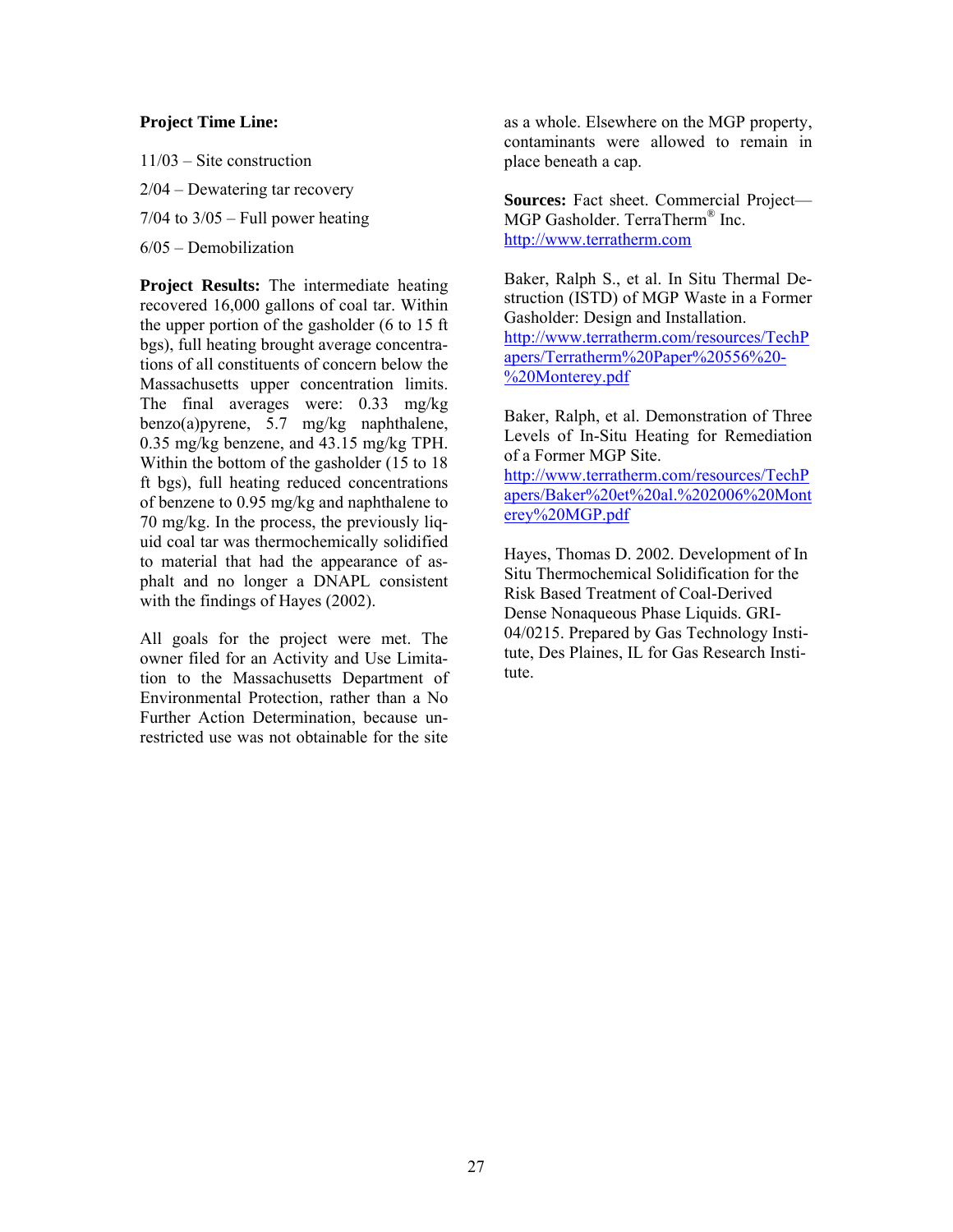#### **Former Wood Treatment Area, Alhambra, California**

**Technology Used:** In situ thermal desorption (ISTD)

 dial Action Program **Regulatory Program:** Voluntary action under California Department of Toxic Substances Control (DTSC) Expedited Reme-

**Project Duration:** May 2002 – February 2007

#### **Information Last Updated:** 2008

**Site Information:** Southern California Edison's 33-acre facility in Alhambra currently is used for storage, maintenance, and employee training. A portion of the facility, the 2-acre former wood treatment area, was used from approximately 1922-1957 to treat utility poles by immersing them in creosote. Pentachlorophenol (PCP) was also used briefly before operations were shut down. Spills and/or leaks led to the contamination of underlying soil.

**Contaminants:** PAHs and PCP were present in site soil at maximum concentrations of 35,000 mg/kg and 58 mg/kg, respectively, and mean concentrations of 2,306 mg/kg and <1 mg/kg. Dioxins, expressed as 2,3,7,8-tetrachlorodibenzodioxin (TCDD) Toxic Equivalency Quotient (TEQ), were present at a maximum concentration of 0.194 mg/kg and mean concentration of 0.018 mg/kg. The PCP used at the site is believed to be the source of the dioxins. Approximately  $16,500$  yd<sup>3</sup> of contaminated soil required treatment.

**Hydrogeology:** The facility is underlain by fill and silty sand interbedded with sand, silt, and clay. The water table is greater than 240 feet bgs.

**Project Goals:** The following table shows the soil remediation standards for the treatment area.

#### **Cleanup Criteria for the Former Wood Treatment Area**

| Contaminant       | <b>Soil Remediation</b><br>Standard (mg/kg) |
|-------------------|---------------------------------------------|
| <b>Total PAHs</b> | $0.065*$                                    |
| Pentachlorophenol | 2.5                                         |
| Dioxins           | $0.001**$                                   |

\*Expressed as  $(B(a)P-eq)$ 

\*\* Expressed as 2,3,7,8-TCDD TEQ.

**Cleanup Approach:** The ISTD process involved simultaneous application of thermal conduction heating and vacuum to treat the contaminated soil in situ. A total of 785 thermal wells (131 heater-vacuum and 654 heater-only wells) were installed on a hexagonal grid within the  $31,430$  ft<sup>2</sup> target treatment zone. The heater-vacuum wells were installed at the center of each hexagon. and the heater-only wells were installed at 7 ft intervals on center. The wells ranged from 7 to 102 ft in depth.

To avoid exceeding the local power supply, treatment proceeded in two phases. Prior to Phase 1 of heating, a light aggregate cement surface was poured over the wellfield for insulation and to provide a vapor seal that prevented steam and vapor loss to the atmosphere. To improve the insulation during Phase 2, a similar cement was poured above and below a layer of insulation board.

The target soil temperature of 620ºF was attained in approximately 6 months of Phase 1 heating and was maintained for three days. Gases emerging from the heated soil were collected under vacuum and conveyed to an air quality control system, which consisted of a thermal oxidizer, heat exchanger to cool the gases, and vessels of granular activated carbon in series. Following wellfield cooldown, Phase 2 heating was initiated. Continuous emissions monitoring, vapor sampling, and source tests were used to monitor system performance.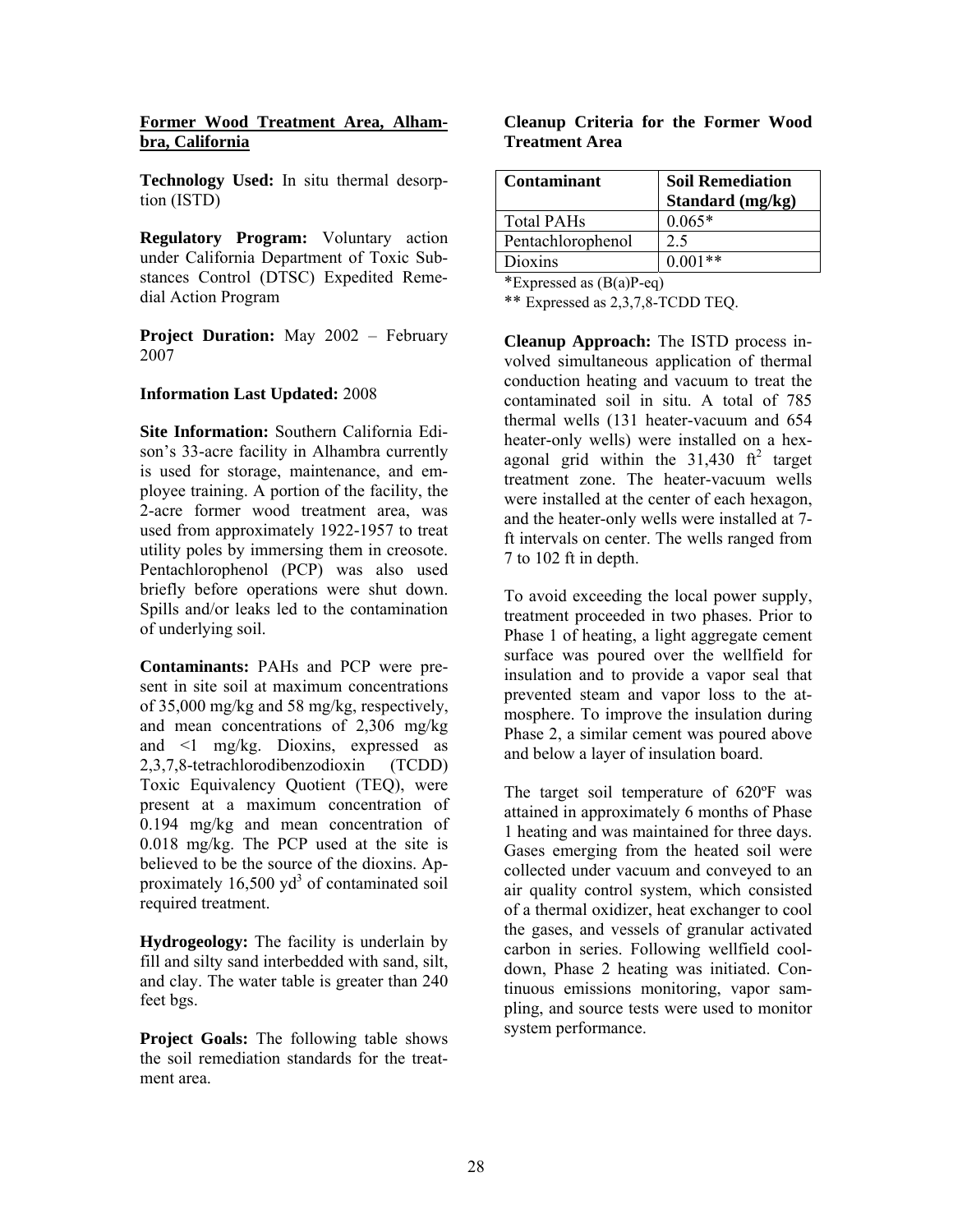#### **Project Time Line:**

00 – Treatability study and selection of conductive heating

6/02 – 4/04 Phase 1 In Situ Thermal Desorption treatment

7/04 – 9/05 Phase 2 In Situ Thermal Desorption treatment

3/06 – Demobilization from site

2/8/07 – DTSC issues Remedial Action Completion Report Approval and Certification

**Project Results:** The site-wide mean benzo(a)pyrene equivalent and 2,3,7,8 TCDD TEQ concentrations in soil were reduced from  $30,600 \mu g/kg$  and  $18 \mu g/kg$ , respectively, to 59  $\mu$ g/kg and 0.11  $\mu$ g/kg. These concentrations are below their respective 65 µg/kg and 1 µg/kg cleanup goals. The mean PCP soil concentration was 1.25 mg/kg. PCP was not detected in any of the soil samples at or above the remediation goal of 2.5 mg/kg.

Dioxin emissions were 0.0084 ng TEQ/dsm3 compared to the  $0.2$  ng TEQ/ dsm<sup>3</sup> standard. In February 2007, the California Department of Toxic Substances Control issued a Remedial Action Completion Report Approval and Certification stating that the treatment area had been remediated to allow for unrestricted land use and that no further action was required. The cost of treatment was estimated to be 40% lower than the cost for excavation.

**Sources:** Fact sheet: Former Wood Treatment Area. TerraTherm® Commercial Project-California.

%20Final%20Alhambra%20Sheet.pdf http://www.terratherm.com/CaseStudies/WS

Baker, Ralph S. Devon Tarmasiewicz, and John M. Bierschenk (TerraTherm, Inc.), Jennie King and Tony Landler (Southern California Edison), and Doug Sheppard (Lopez and Associates Engineers). 2007. Completion of In-Situ Thermal Remediation of PAHs, PCP, and Dioxins at a Former Wood Treatment Facility. Presented at IT3 '07 Conference, May 14-18, 2007 in Phoenix, AZ. http://www.terratherm.com/resources/TechP

apers/07-A-88-AWMA-IT3 Baker%20rev%20a.pdf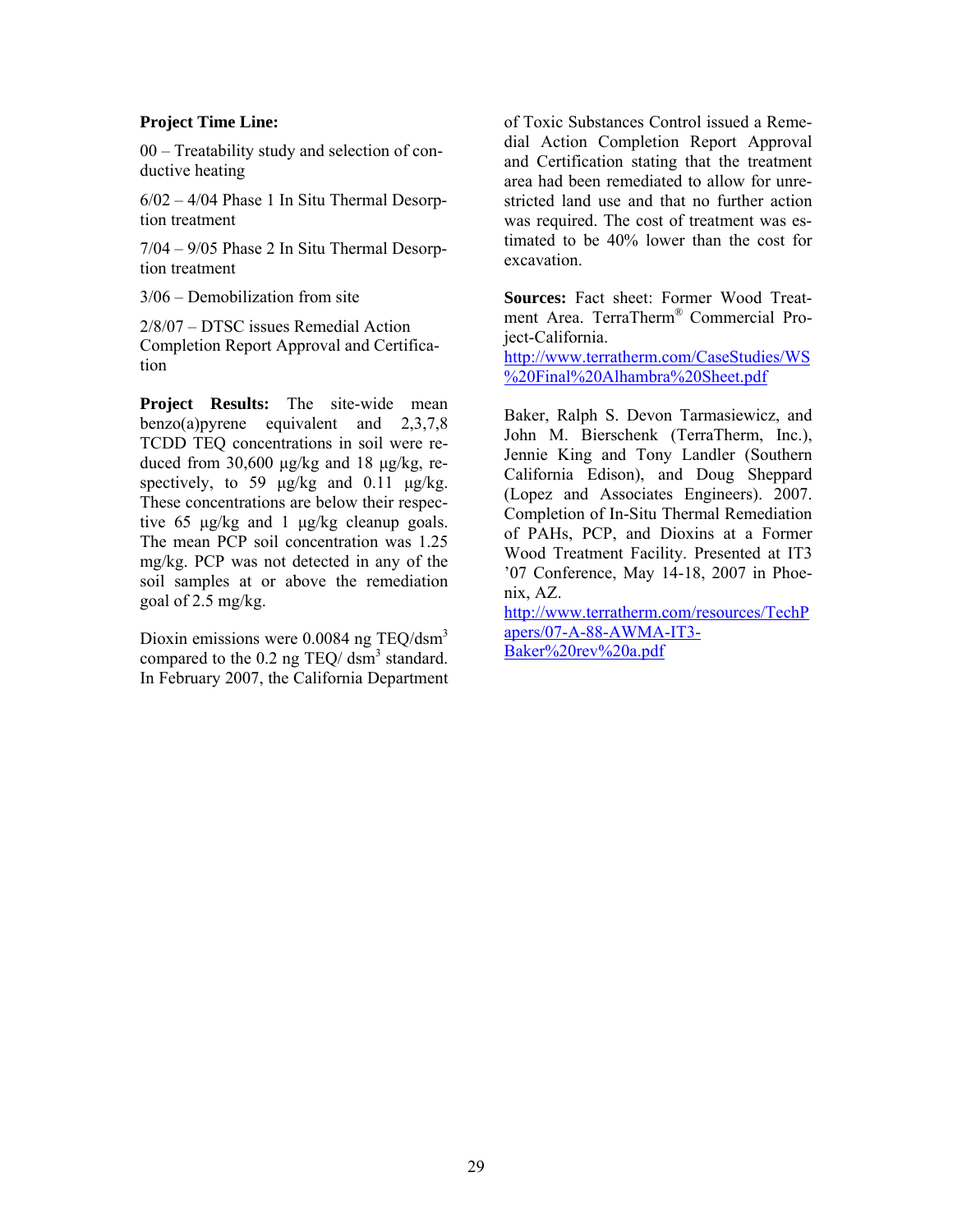#### **Visalia Pole Yard, Visalia, California**

**Technology Used**: Grout wall, pump and Treat (P&T), in situ thermal desorption (steam), and excavation

**Regulatory Program:** US EPA Superfund NPL site with state lead

**Project Duration:** 1976 to 2008

**Information Last Updated**: February 2009

**Site Information:** Southern California Edison operated a 20 acre fabrication yard (Visalia Pole Yard) to produce wooden poles for use in the distribution of electricity throughout the utility's service territory from 1925 to 1980. Western red cedar trees were logged and transported to the yard, debarked, shaped, and chemically preserved, Until 1968, chemical preservation consisted of immersion of the poles in heated bulk creosote. From 1968 to cessation of operations, a solution of pentachlorophenol and diesel was substituted as the wood preservative (DTSC 2005).

**Contaminants**: Substantial releases of creosote which contains numerous polycyclic aromatic hydrocarbons including benzo(a) pyrene, pentachlorophenol (PCP), which contains polychlorinated dibenzo-p-dioxin and furan impurities, and diesel fuel used as a carrier fluid for the PCP have occurred. Other contaminants of concern include chrysene, 2-methylnaphthalene, naphthalene, and phenanthrene (EPA 1994).

**Hydrogeology**: The sediments underlying the VPY are composed of alluvial-fan deposit from the Kaweah River and its distributaries. The important hydrostratigraphic units beneath the site are as follows: the shallow aquifer (30 to 50 feet bgs; dewatered since the 1980s), the shallow aquitard (50 to 75 feet bgs), the intermediate aquifer (75 to 100 feet bgs), the intermediate aquitard (100 to 125 feet bgs), and the deep aquifer (125 to about 180 feet bgs). Aquitards generally consist of silty materials whereas

aquifers are composed of sand. Testing of the intermediate aquifer indicated a transmissivity of approximately 50,000 gallons per day per foot (gpd/ft) and the shallow aquitard restricts vertical movement of the groundwater when saturated. Short-term pumping from the deeper aquifer affects water in the intermediate aquifer (DTSC undated).

**Project Goals:** The following table shows the remediation goals for several of the contaminants of concern.

| <b>Cleanup Goals</b>        |                    |                   |  |  |  |
|-----------------------------|--------------------|-------------------|--|--|--|
| Parameter                   | Soil               | Groundwater       |  |  |  |
| Pentachlorophenol           | $17 \text{ mg/kg}$ | $1\mu$ g/L        |  |  |  |
| $Benzo(a)$ pyrene           | 0.39               | $0.2 \mu g/L$     |  |  |  |
|                             | mg/kg              |                   |  |  |  |
| TCDDequivalent <sup>1</sup> | 0.001              | $30 \text{ pg/L}$ |  |  |  |
|                             | mg/kg              |                   |  |  |  |

Dioxin concentration expressed as 2,3,7,8tetrachlorodibenzodioxin

Source:DTSC 2005

**Cleanup Approach**: Excavation and disposal of affected soils has occurred on numerous occasions beginning in 1972. Cleanup of the groundwater began in 1975 with the installation of a pump and treat system. In 1977 a slurry wall was built and keyed into the shallow aquitard to about 60 feet bgs (DTSC undated).

 tion wells screened between 125 and 145 In 1997 it was decided to use in situ steam desorption as a means for remediating the source zones. The system applied steam and air to the subsurface and the steam front was monitored using electrical resistance tomography. The steam remedy operated in two phases, between May 1997 and June 2000. Phase 1 operations focused on the intermediate aquifer, with injection and extraction wells screened between 80 and 100 feet bgs. Phase 2 operations began in November 1998 and included steam injection and extraction below the intermediate aquitard, with injecfeet bgs. Phase 2 operations continued until June 2000, when a precipitous drop in the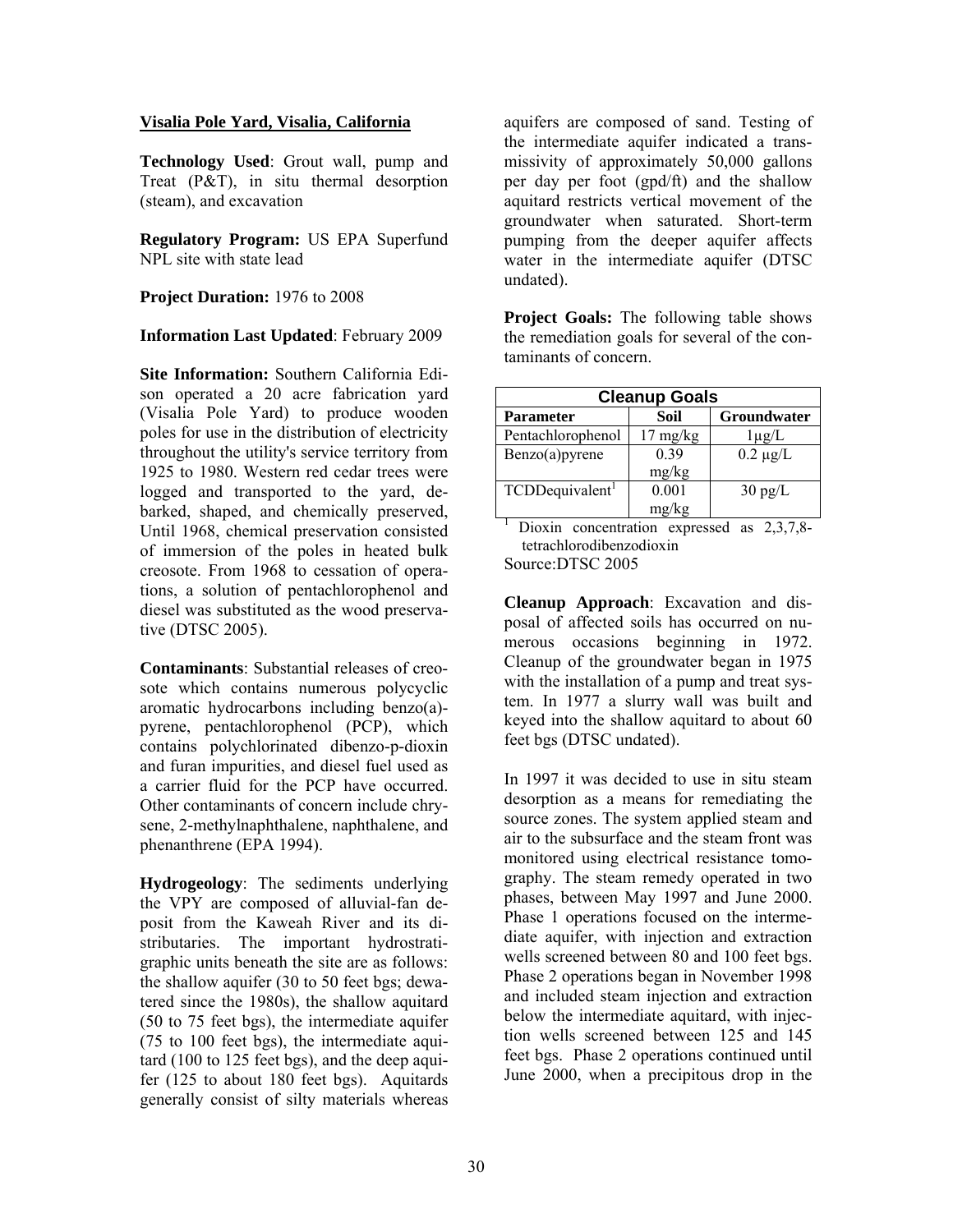rate of removal of WTCs was measured (DTSC undated).

Following cessation of the steam treatment, the enhanced biological degradation system was installed and operated (SCE, 2001) to augment existing physical processes that were initiated by the steam treatment and to encourage natural biological processes to flourish. This system was in operation from June 2000 until March 2004. It included vadose zone bioventing and saturated zone biosparging, coupled with continued groundwater pump-and-treat operations. Construction completion of the enhanced



An Aerial View of the Visalia Site. Injection Wells are Shown in Magenta circles. Extraction Wells are Yellow squares. Courtesy: DOE

biological degradation system was documented in the 2001 Preliminary Close Out Report (DTSC undated).

A post-remediation soil investigation of the surface soils was conducted at this site in November 2004. Tetrachlorodibenzo-pdioxin (TCDD) was detected slightly above the cleanup standards at four locations. As a result of the 2005 Five-Year Review, contaminated surface soil (soil between zero and ten feet below grade) was removed in July 2006 and verified with confirmatory sampling to be below the cleanup standards prescribed in the ROD (DTSC undated).

### **Project Time Line**:

1972—onward Excavation and removal activities

1975—2004 Pump and treat

1976-1977—Placement of slurry wall

May 1997—June 2000 Two phase steam injection

June 2000—March 2004 Enhanced biological degradation system

July 2006 Removal of PCP hotspot (approximately two-thirds cubic yard)

May 2007 Covenant to Restrict Use of Property Environmental Restriction

**Project Results:** While the cleanup did not

 (SCE 2008). leave the land open to unrestricted use, soil cleanup goals were met in the first ten feet of the subsurface. This is the interval considered necessary for construction purposes of commercial or industrial properties

 moved approximately 1,330,000 The steam remediation effort repounds of organic chemicals from the subsurface (SCE 2008).

The pump and treat system combined with the bio enhancement system polished the groundwater to an extent that risk based concentra-

tion goals were met as well as the three MCL values (DTSC undated).

The City of Visalia has indicated an interest in purchasing the property, following delisting, for an expansion of their current General Services operations (DTSC undated).

**Sources:** DOE. 2000. Hydrous Pyrolysis Oxidation/Dynamic Underground Stripping, EM-0504, 26 pp.

http://www.osti.gov/bridge/product.biblio.js p?osti\_id=766922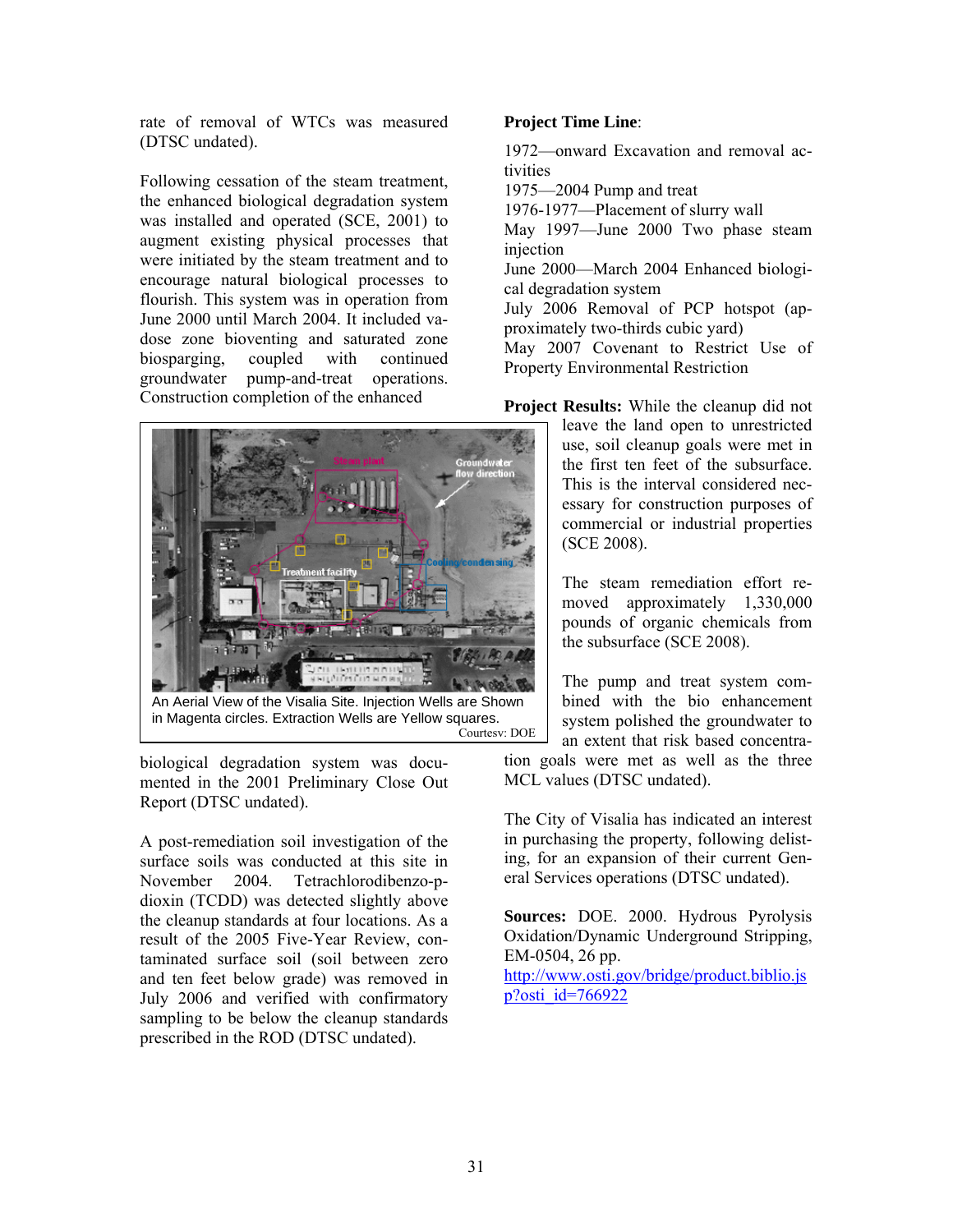DTSC. undated. Final Close Out Report Southern California Edison Visalia Pole Yard Superfund Site Visalia, Tulare County, California, 11 pp.

http://www.envirostor.dtsc.ca.gov/public/pro file\_report.asp?global\_id=54490002

DTSC. 2005. Southern California Edison Company, Visalia Pole Yard Superfund Site, 5-Year Review, 14 pp.

http://www.envirostor.dtsc.ca.gov/public/pro file\_report.asp?global\_id=54490002

EPA. 1994. Record of Decision: Southern California Edison Co. (Visalia Poleyard), EPA ID: CAD980816466, OU 01, Visalia, CA, 06/10/1994, 13 pp.

http://cfpub.epa.gov/superrods/index.cfm?fu seaction=data.siterods&siteid=0902061

EPA Region IX. 2001. Preliminary Close Out Report, Southern California Edison Visalia Pole Yard.

Southern California Edison Company (SCE). 2001. Visalia Steam Remedial Action Plan, Construction Complete Report. http://www.envirostor.dtsc.ca.gov/public/pro file\_report.asp?global\_ $id=54490002$ 

Southern California Edison Company. 2008. Remedial Action Completion Report 2008, 9 pp.

http://www.envirostor.dtsc.ca.gov/public/pro file\_report.asp?global\_id=54490002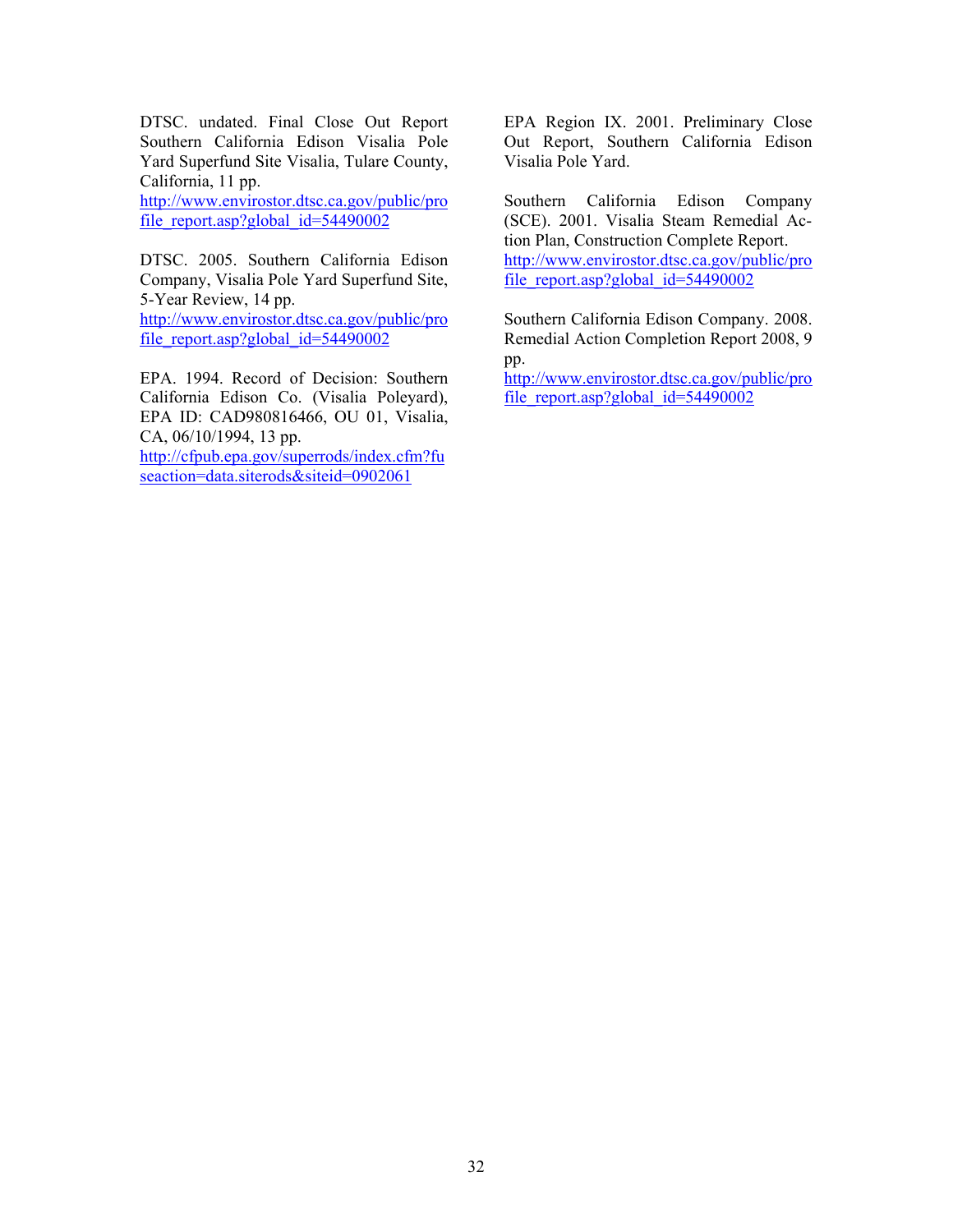#### **Southern Maryland Wood Treating Site, Hollywood, Maryland**

**Technology Used:** Excavation and ex situ thermal desorption with some offsite disposal, P&T

### **Regulatory Program:** Superfund

**Project Duration:** Construction of the thermal desorption units began in October 1997 and treatment was completed by October 2001.

## **Information Last Updated:** 2008

**Site Information:** The Southern Maryland Wood Treating facility was owned and operated by the Southern Maryland Wood Treating Company from 1965 to 1978. Wood treating operations were conducted on approximately 25 acres of the 94-acre property. Wood was pressure-treated using creosote and PCP, and the liquid process wastes were disposed in six unlined lagoons. Seepage from the lagoons contaminated the underlying soil and groundwater. Contaminated groundwater discharged to an onsite pond contaminating surface water and sediments. In addition, groundwater and pond water discharges to Old Tom's Run contaminated the stream sediments. Contaminated ground-water was not detected in perimeter monitoring wells or nearby private drinking water wells. Storage of treated wood onsite contaminated surface soil.

**Contaminants:** PAHs and benzene with DNAPL well below the surface of the shallow groundwater table.

**Hydrogeology:** Silty and clayey sand extends to a maximum depth of 40 ft bgs at the site. The sand is underlain by a lowpermeability, dense blue clay that is approximately 20 ft thick. DNAPL was observed atop this clay layer in the area below the lagoons. The drinking water aquifers of the underlying Chesapeake Group are located approximately 285 to 600 ft bgs.

Drinking water wells in the area were not found to be contaminated.

**Project Goals:** The remedy required that soil and groundwater be cleaned up to residential standards. PAHs in surface and sub-



*Before:* Floating Contamination on Pond, Summer 1999

surface soil were to be cleaned up to 0.1 mg/kg  $(B(a)P-eq)$ , and 1.0 mg/kg  $(B(a)P-eq)$ eq), respectively. The cleanup goals for



Spring 2001

sediment were 0.4 mg/kg PCP, 3.2 mg/kg low molecular weight PAHs and 9.6 mg/kg high molecular weight PAHs.

**Cleanup Approach:** Contaminated soil and sediment were excavated from the site and placed into one of two onsite thermal desorbers equipped with vapor recovery systems. The lagoon area was dewatered prior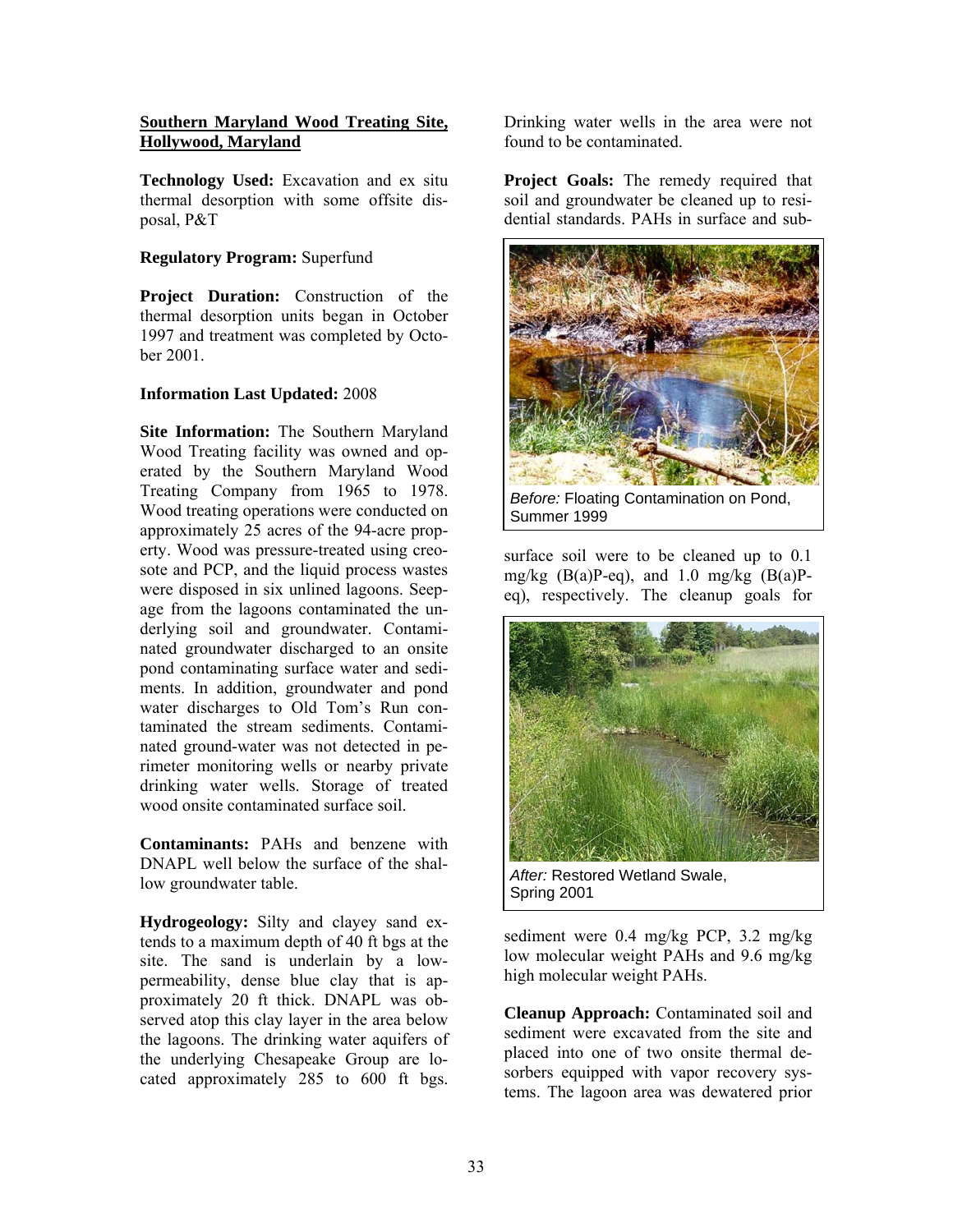to excavation, and the water was treated onsite. Approximately 270,600 tons of contaminated soil and sediment were treated and backfilled onsite. Highly contaminated soil and sediments not readily treated by thermal desorption were shipped offsite for proper disposal.

Surface water from the onsite pond was pumped and treated until the source soil and sediment were cleaned up.

The site was regraded and revegetated with a diverse mixture of wildflowers and grains suitable for wildlife habitat.

#### **Project Time Line:**

3/14/85 First removal action (excavation of contaminated pond sediment)

6/10/96 Site placed on the National Priorities List

6/29/93 Second removal action (included construction of an underflow dam to reduce flow of contaminants from the pond to the stream)

10/7/97 Construction activities began

2/00 Excavation of stream began

1/17/01 Soil and sediment treatment complete

8/01 Remedial Action Completion Report issued

2003 Two years of groundwater monitoring complete

11/18/04 Ready for Reuse determination issued by EPA for unrestricted use of site

4/5/05 Site deleted from NPL

**Project Results:** All cleanup goals were met. Two years of groundwater monitoring that followed soil and sediment cleanup verified that the cleanup was a success. In 2004, a Ready for Reuse determination was issued by EPA for unrestricted use of the site.

**Sources:** U.S. EPA, 2004. Ready for Reuse Determination Southern Maryland Wood Treating Superfund Site, November 18.

U.S. EPA, 1999. Five-Year Review Report: Southern Maryland Wood Treating Superfund Site, Hollywood, Maryland. September 30.

http://cfpub.epa.gov/fiveyear/index.cfm?fus eaction=fyrsearch.showSitePage&id=03003 05

U.S. EPA, 1995. EPA Superfund Record of Decision: Southern Maryland Wood Treating, EPA ID: MDD980704852, OU 2, Hollywood, Maryland. (EPA/ROD/R03-95/197) September 8.

http://cfpub.epa.gov/superrods/index.cfm?fu seaction=data.siterods&siteid=0300305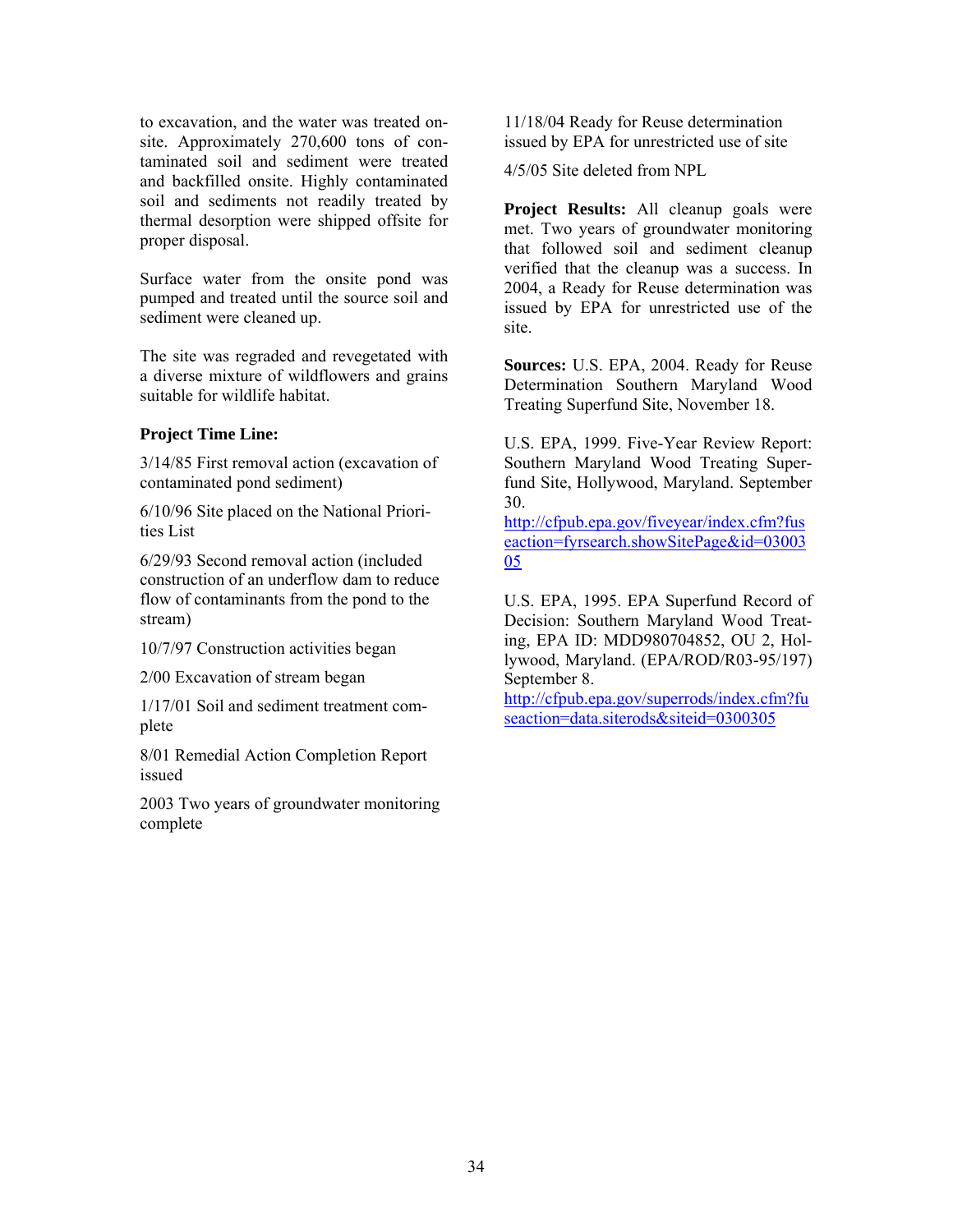### **Former Southern California Edison Manufactured Gas Plant (MGP) Site, Long Beach, California**

**Technologies:** ISCO (ozonation), excavation

**Regulatory Program:** Voluntary action under DTSC's Expedited Remedial Action Program

## **Project Duration:** 1998 to 2003

#### **Information Last Updated:** 2003

**Site Information:** The Former Southern Edison MGP site produced gas from oil and coal from 1902 to 1913, and contaminated soil and groundwater with PAH and TPH. The 340-ft by 230-ft strip of land is wedged between a freeway and the Los Angeles River flood control channel. A dense infrastructure of power transmission cables, underground utilities, and elevated bridges made conventional treatment difficult.

**Contaminants:** The initial concentrations of soil contaminants measured at the site were 2,484 mg/kg total PAH and 27,800 mg/kg TPH. The chemicals of potential concern identified for soil included seven carcinogenic PAHs, nine noncarcinogenic PAHs, and TPH. A benzo(a)pyrene equivalent (B(a)P-eq) value was calculated for each carcinogenic PAH and summed together to estimate the total B(a)P-eq concentration. Prior to treatment, B(a)P-eq in soil was slightly higher than 100 mg/kg.

Dissolved concentrations in groundwater were as high as 912 µg/L TPH, 4.82 µg/L benzene, 20 µg/L naphthalene, and 0.34 µg/L benzo(a)-pyrene.

**Hydrogeology:** The site is underlain by a thin layer of fill overlying poorly sorted medium- to fine-grained sand. The water table is approximately 10 ft bgs.

**Project Goals:** The remedial strategy for the site was to meet an industrial cleanup objective of 1.75 mg/kg  $B(a)P$ -eq in soil.

**Cleanup Approach:** ISCO through ozonation was conducted to treat soil and groundwater. In October 1998, 33 vertical sparging wells were installed in the contamination plume. The sparging wells were made of Teflon tubing for most of their length, and stainless steel rods wrapped with stainless steel wire mesh over the lower 25 ft for the distribution of ozone. In addition, a single horizontal sparging well with a 135-ft screened section was installed through the center of the plume approximately 6 ft below the water table.

Ozone was pulsed into the wells in both the saturated and vadose zones to promote chemical oxidation and enhanced biodegradation. Ozone generation was initiated in January 1999 and continued until system shutdown in January 2001. Approximately 19,100 pounds of ozone and 280,000 pounds of oxygen were generated and injected. An SVE system was used to prevent unreacted ozone from reaching the surface. Approximately 215  $yd^3$  of highly contaminated soil were excavated and disposed offsite.

#### **Project Time Line:**

10/98-11/98 – In situ ozonation system constructed

12/98 – Pilot test conducted

1999-2003 – Ozone generation conducted

11/22/05 – Site removed from Expedited Remedial Action Program

**Project Results:** Groundwater concentrations were reduced below detectable levels after the first quarter of ozone treatment. The concentration of benzo(a)pyrene was reduced to less than the 0.2 µg/L MCL. Site-wide soil concentrations were reduced from more than 100 mg/kg to 1.4 mg/kg of B(a)P-eq. PAH and TPH concentrations in groundwater were reduced to non-detect levels after the first injection. A thin lens of contaminated soil that contains up to 105 mg/kg of B(a)P-eq remains at depth. Because of the position of highway foundations, the lens could not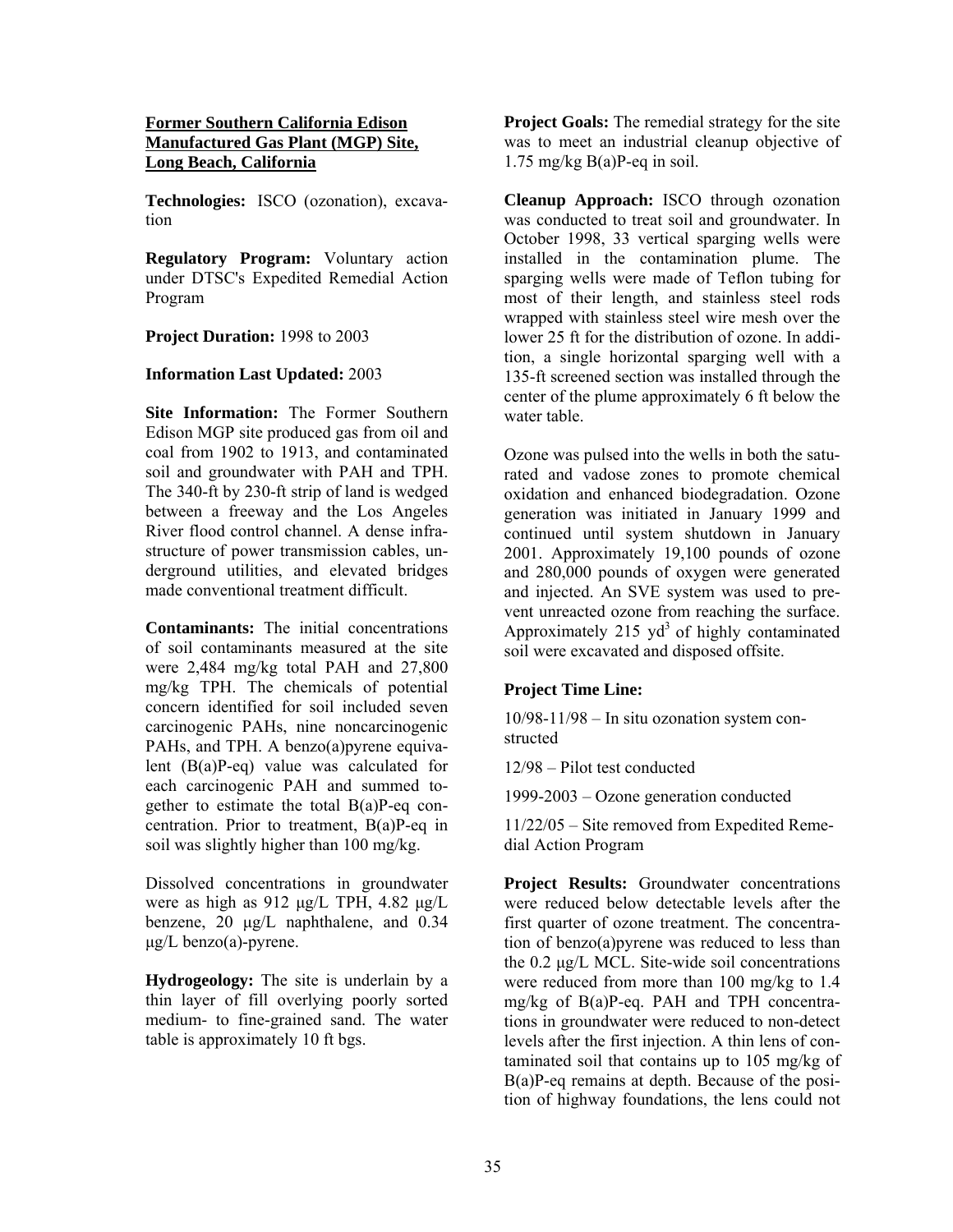be treated. DTSC will issue a Certificate of Completion once deed restrictions are recorded for the property.

**Sources:** In-Situ Oxidative Technologies, Inc. Case Study: Former MGP Site. Southern California Edison. Undated. http://www.insituoxidation.com/images/CA SE-21%20MGP%20Site,%20California.pdf

Department of Toxic Substances Control, Edison/Long Beach II MGP (Ocean Blvd), Envirostor.

http://www.envirostor.dtsc.ca.gov/public /profile\_report.asp?global\_id=19490213

Dablow, Jay, Mark Seaman, and Bruce Marvin, IT Corporation, 2001. In Situ Ozonation to Remediate Recalcitrant Organic Contamination. Paper presented at the 2001 International Containment & Remediation Technology Conference and Exhibition, Orlando, FL.

http://www.containment.fsu.edu/cd/content/p  $d\widehat{f}/352$ .pdf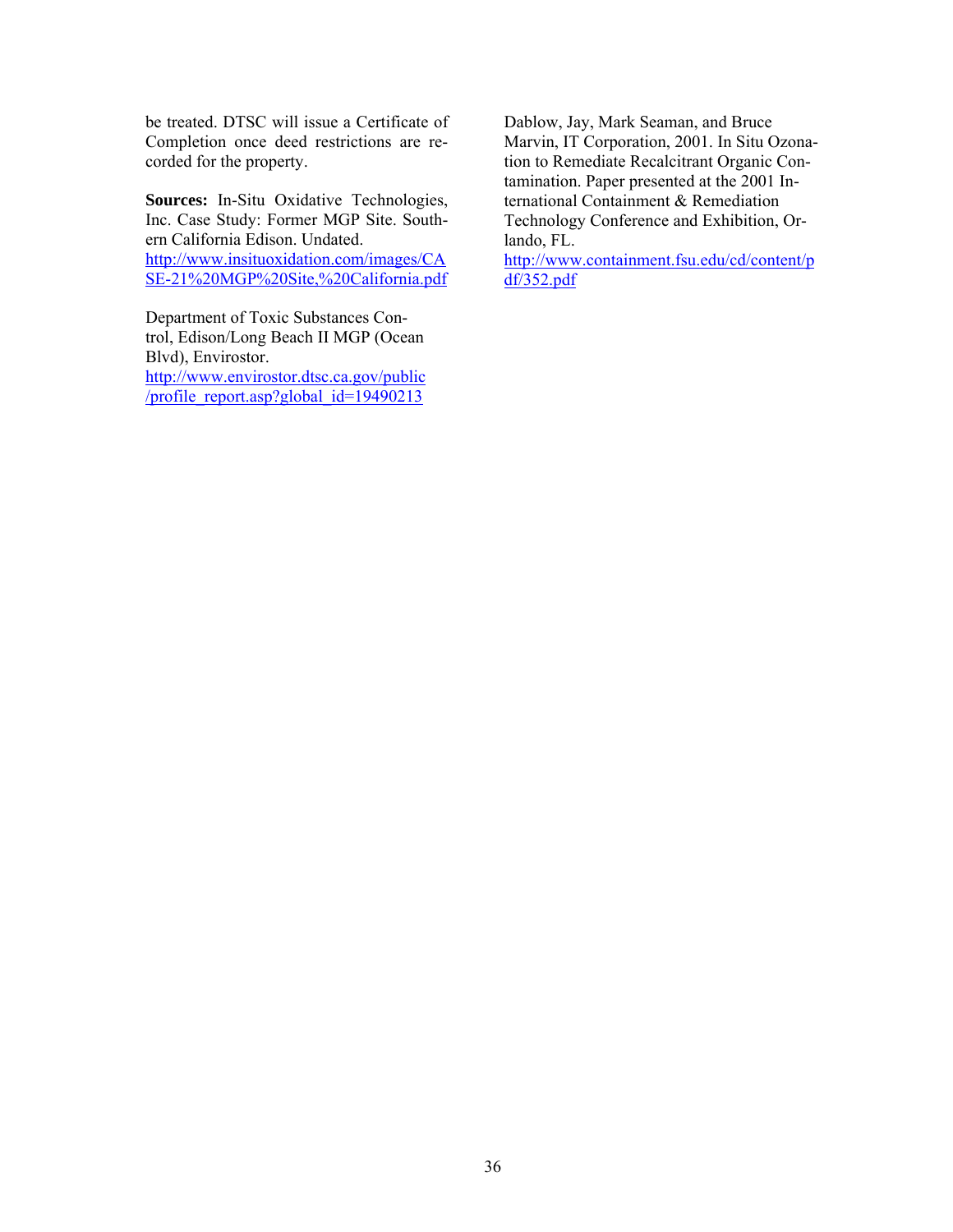#### **Former Cowboy Cleaners Site, Broomfield, Colorado**

**Technology:** ISCO (potassium permanganate)

 Cleanup Program **Regulatory Program:** Colorado Voluntary

#### **Project Duration:** 2001 to 2002

#### **Information Last Updated:** 2003

**Site Information:** The Former Cowboy Cleaners site is located in Broomfield, Colorado, near Denver. A site investigation revealed soil and groundwater contamination. The approximate 1.5-acre plume occupied portions of five separately owned properties and crossed beneath a street. Small portions of the plume also flowed beneath a retail building and a residence. The remediation was handled under the Colorado Voluntary Cleanup Program.

**Contaminants:** Groundwater at the site is contaminated with PCE. Maximum initial concentration of PCE was 1,900 µg/L (suspected DNAPL).

 3 ft bgs and a sandy clay layer at 8 ft bgs. **Hydrogeology:** The site is underlain by a stiff clay to silty (sometimes sandy) clay at Groundwater is at 25 bgs.

**Project Goals:** The State of Colorado determined that the low risks to potential receptors justified a remediation of the source areas, allowing the groundwater plume to clean up naturally over time.

**Cleanup Approach:** A system of 12 nested injectors was installed in the source area. Semi-permanent injectors constructed of one-inch diameter PVC screen and riser were installed to allow the controlled injection of permanganate reagent directly into the contaminated area. Each injector was installed with a sand pack to just above the screen, and grouted to the surface.

Once the grout set, a charge of permanganate was pressure-injected into each injector. A 10% by weight solution of permanganate was introduced into each injector, with as much volume as each injector would take, to a maximum of 100 gallons. The injectors were then connected to each other in ranks, and to a head tank by PVC piping. Continuous gravity feeding to all of the injectors was then started. Each injector was equipped with valves to control flow, and the system was kept in balance for about four to five months. Up to 300 gallons per day of 1-2% solution were fed into the system during remediation.

Most of the injectors were completed above the water table to avoid drainage of reagent directly into groundwater without extensive soil contact. To control PCE that was mobilized into groundwater from the soil source area, a line of injectors (curtain wall) was installed down stream. These injectors were operated at very low volumes, and controlled based on the results of a monitoring well immediately downgradient.

#### **Project Time Line:**

09/01 – Application of permanganate

01/02 – Post-treatment monitoring

08/02 – Post-treatment monitoring complete

02/03 – NFA Determination letter issued by Colorado Department of Public Health and Environment

**Project Results:** One month into the remediation process, the PCE concentration had dropped to 926 µg/L and decreased further to 48 µg/L in about a year. Downgradient PCE concentrations decreased from 40  $\mu$ g/L to 15  $\mu$ g/L within a year. Quarterly monitoring showed PCE concentrations in source-area groundwater were reduced by 99% and downgradient concentrations were less than the Colorado drinking water MCL. In February 2003, the State of Colorado issued a NFA Determination Approval, stating that the property could be used for commercial purposes, and did not pose an unacceptable risk to human health and the environment.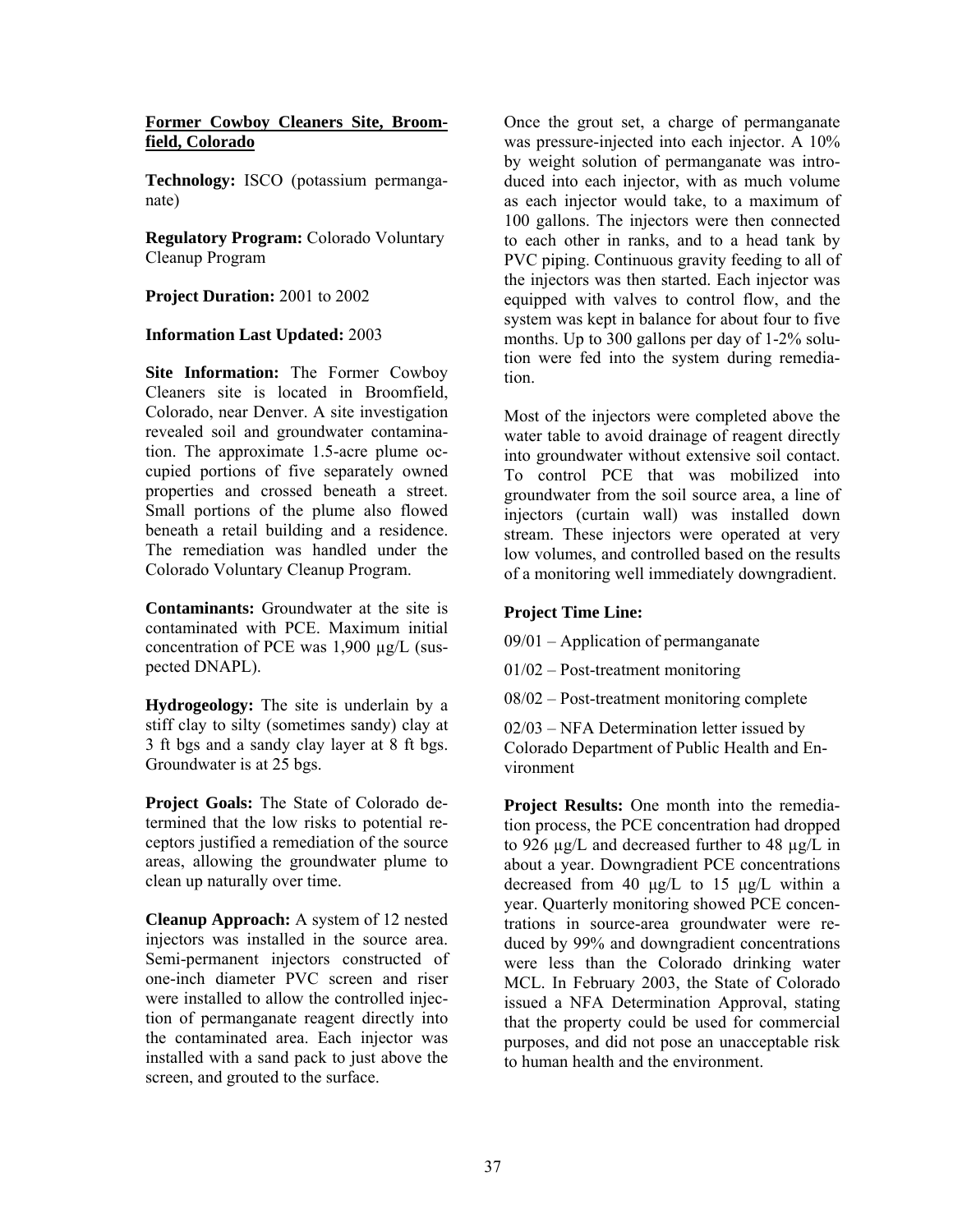**Sources:** Colorado Department of Public Health and Environment. 2003. NFA Approval. James Viellenave. December 16, 2003.

E-mail to Raji Ganguli, Tetra Tech EM, Inc. providing information on the Former Cowboy Cleaners Site in Broomfield, Colorado.

**IPEC 2002.** Viellenave, J.H., J.P. Lauer, and J.V. Fontana. 2002. Using Risk Based Cleanup Goals for ISCO of PCE in Vadose Zone Soils Under a Voluntary Cleanup Program. Paper presented at

http://ipec.utulsa.edu/Conf2002/viellenave\_lauer fontana 66.pdf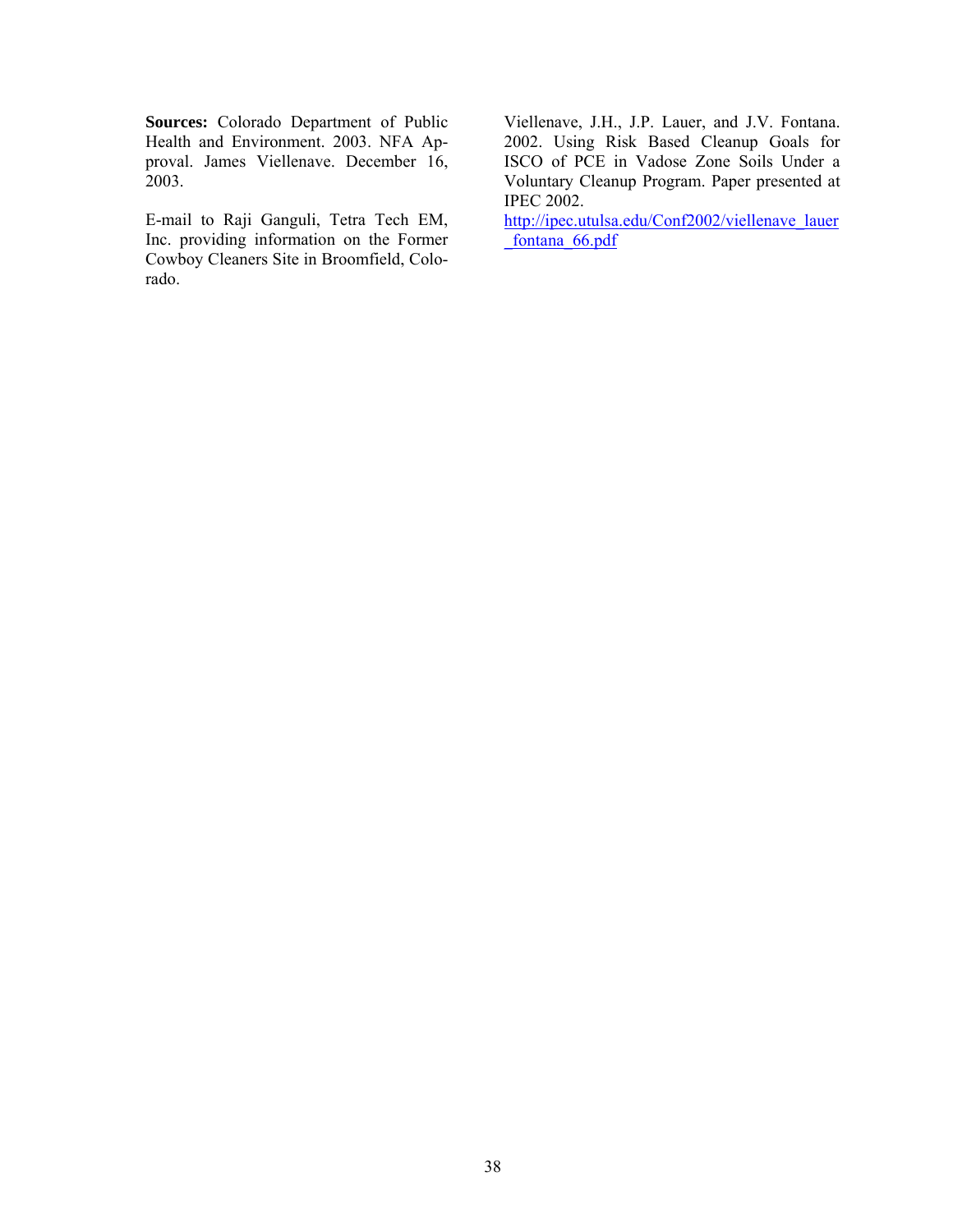#### **Dry Clean USA No. 11502, Orlando, Florida**

**Technologies:** ISCO (hydrogen peroxide), P&T, SVE

**Regulatory Program:** Florida Department of Environmental Protection's Drycleaning Program

**Project Duration:** April 1999 to October 2005

#### **Information Last Updated:** 2008

 **Site Information:** The Former Dry Clean USA operated in a shopping plaza in Orlando, Florida, from 1988 to 1998. Investigations indicated that PCE was released to the soil beneath the floor slab of the facility in the area where the drycleaning machine was located. Releases also occurred from the sanitary sewer line.

SVE and P&T systems were run between April 1999 to November 2002 with only 9.8 lbs of VOCs recovered through SVE and a negligible amount of VOCs recovered through P&T.

**Contaminants:** PCE was detected at concentrations of up to  $27,300 \mu g/L$  in groundwater and 3.9 mg/kg in soil. The contaminant plume extends to about 68-ft bgs and is 800-ft long and 300-ft wide.

**Hydrogeology:** The site is underlain by a slightly silty, fine- to medium-grained sand to a depth of 47 ft bgs. This unit is in turn underlain by a 6-ft-thick, slightly sandy clay followed by a 20-ft-thick, fine- to mediumgrained sand that is interbedded with clayey sand. A 4-ft-thick fine to coarse sand with shell fragments overlays a hard, phosphatic,

limestone bedrock that occurs 93 to 94 ft bgs. The depth to groundwater is 8 to 10 ft bgs.

**Project Goals:** The goal was to treat PCE to the Florida MCL of 3 µg/L for groundwater and 30 µg/kg (leachability) for soil.

**Cleanup Approach:** SVE for soil contamination and P&T for groundwater were successful in reducing groundwater contamination levels to <10 µg/L. Rebound did occur near the source area, so a 1% hydrogen peroxide solution was used as a polishing step.

#### **Project Time Line:**

4/99 – SVE and P&T systems start

12/01/00 – SVE turned off

 $1/17/01 - P&T$  system shut down

 $2/26/01 - P & T$  system restarted because of rebound

11/02 – P&T system turned off

10/04/05 – 10/05/05 – Peroxide injections

2/07 – Site Rehabilitation Completion Order signed

**Project Results:** One year of post oxidation groundwater monitoring showed concentrations of PCE ranging from non-detect to 3 µg/L. The Site Rehabilitation Completion Order was signed February 16, 2007, and all wells were abandoned.

**Sources:** State Coalition for Remediation of Drycleaners profile. Dry Clean USA #11502. June 2008. http://www.drycleancoalition.org/profiles/di splay.cfm?id=24

Personal communication with William Linn, May 8, 2007.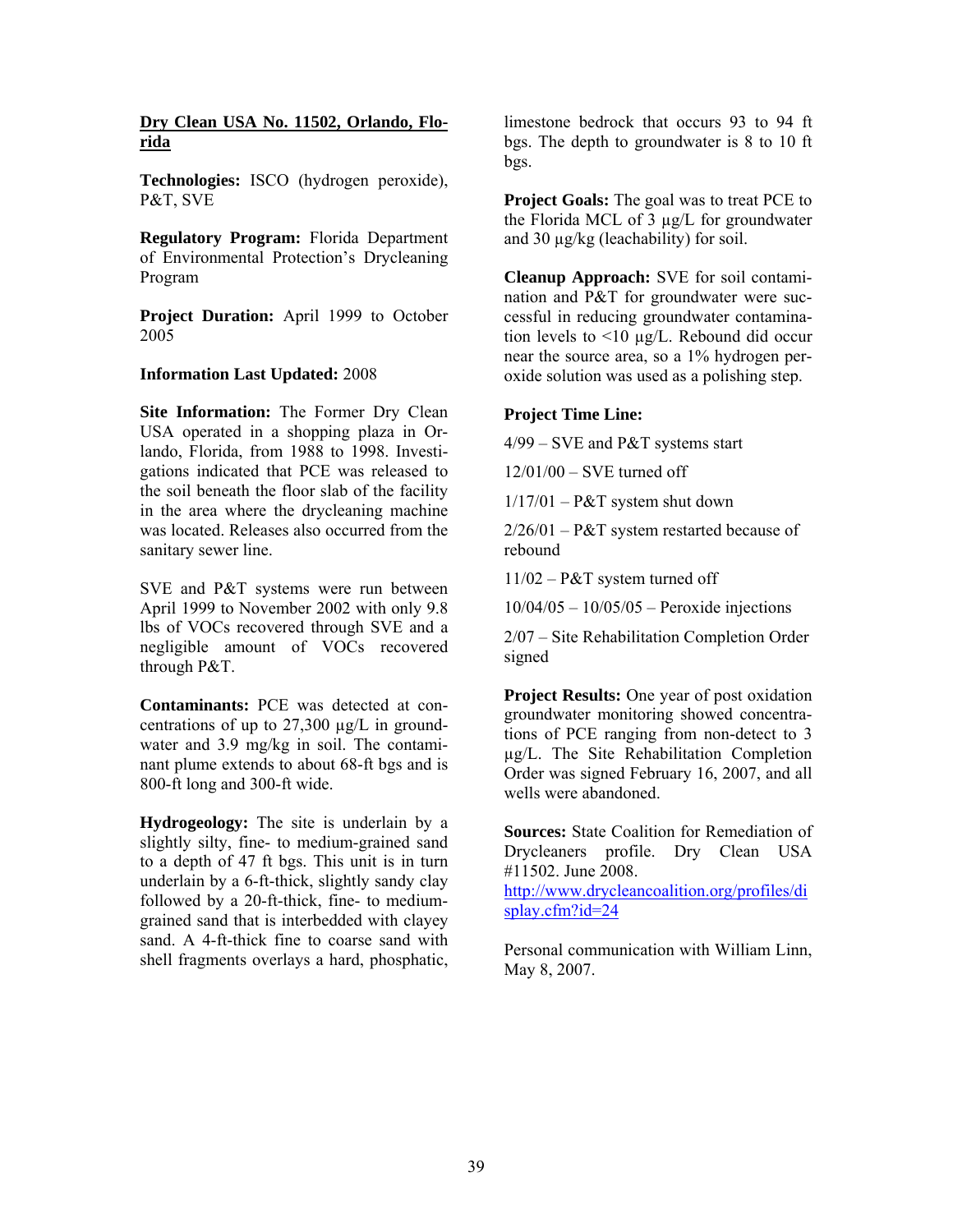#### **Naval Submarine Base Kings Bay Site 11, Camden County, Georgia**

**Technologies:** P&T, ISCO (Fenton's reagent), biostimulation, MNA

**Regulatory Program:** RCRA Corrective Action

**Project Duration:** 1993 to present

#### **Project Last Updated:** 2004

**Site Information:** Site 11, the former Camden County Landfill, is located on Kings Bay Naval Submarine Base. The 25-acre site was used for municipal waste disposal from 1973 until 1980. Trenches 2-3 m deep were excavated, filled with trash, and covered.

**Contaminants:** Chlorinated solvents that were disposed in the landfill are the source of a groundwater contaminant plume estimated to be 700-ft long, 200-ft wide, and 30- to 40-ft deep. Measured concentrations of the contaminants of concern ranged as high as 8,500 µg/L PCE, 550 µg/L TCE, 1,300 µg/L *cis*-DCE, and 4,500 µg/L vinyl chloride. Profiling with direct push equipment identified two localized DNAPL source areas.

**Hydrogeology:** Site 11 is underlain by marginal marine sediments of barrier island and back-barrier lagoon origin. The most permeable sand underlying the site is between 32 and 42 ft bgs. This permeable zone is underlain and overlain by a finer-grained sand and clay unit, which is characterized by lower hydraulic conductivity. A layer of organicrich sand overlies the aquifer. As precipitation infiltrates this organic layer, it becomes anaerobic, thereby forming a naturally occurring anaerobic biodegradation system. Groundwater is encountered at about 6 ft bgs. An important feature of the groundwater chemistry is that the sulfate-reducing conditions predominate near the landfill while iron-reducing conditions exist further downgradient. The sulfate reducing conditions favor degradation of PCE, TCE, and



DCE, while the iron-reducing conditions favor degradation of vinyl chloride.

**Project Goals:** The goal of remedial action at the landfill was to reduce contaminant concentrations in the groundwater plume to levels below the MCLs established by the Georgia Department of Natural Resources (GDNR).

**Cleanup Approach:** P&T was chosen to contain and treat the groundwater plume with UV oxidation. The P&T system, which was installed in 1993, was expected to operate for at least fifty years to meet GDNR's cleanup goals. This projection was based on

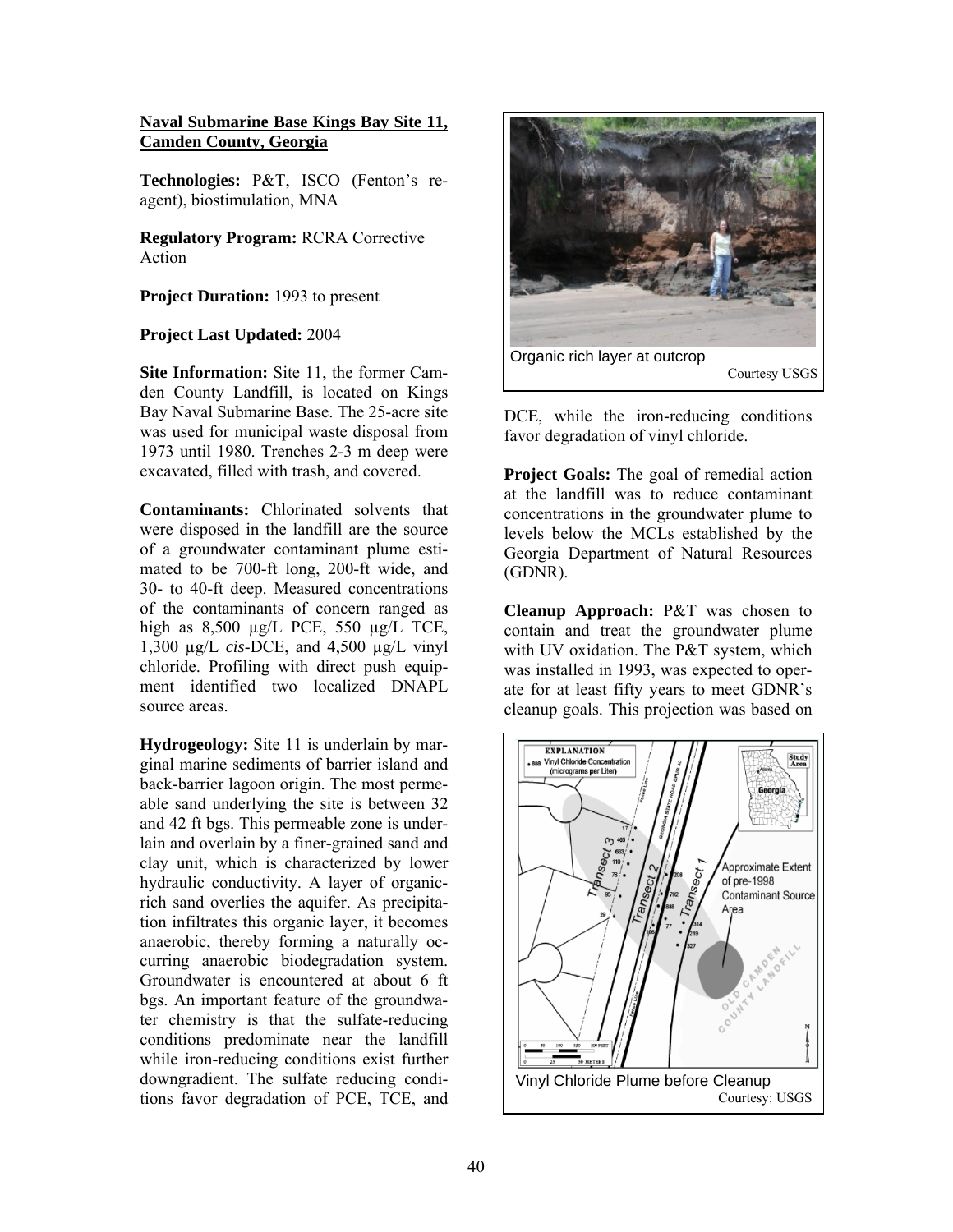

the high concentrations of chlorinated compounds at the site and their low solubility, and on P&T performance data.

The July 1998 corrective action plan called for containment of the plume at the Navy property line. Containment would be facilitated with extraction wells at the perimeter of the installation. The extraction wells would operate until contaminant concentrations were low enough for MNA to be effective on any offsite contamination.

ISCO was selected to treat total VOCs in the source area to below 100  $\mu$ g/L. Since it was not considered possible to achieve zero levels of contamination in the source area, the corrective action plan relied on the reasonable expectation that after removal of the source material, the downgradient plume would attenuate. The USGS used natural attenuation software to calculate the levels of residual contamination in the source area that would allow downgradient attenuation to meet the remediation goals. These calculations provided rational performance standards for the source removal contractors.

The treatment area consisted of an estimated 3,000 tons of contaminated soil and 80,000 gallons of contaminated groundwater.

In November 1998, two extraction wells and six process monitoring wells were installed along with 23 specially designed injection wells that were placed in and around the source area. The monitoring wells were sampled twice daily and analyzed for pH, specific conductance, alkalinity, iron, sulfate, sulfide, dissolved hydrogen, and dissolved oxygen as well as any change in contaminant concentrations.



Fenton's reagent containing 50% hydrogen peroxide was injected twice. The first injection focused on the central part of the contaminant plume, while the second focused on the downgradient areas that were not treated during the first injection. Following the second injection, during which 21 new injectors were added, elevated contaminant concentrations (1,700 µg/L) were detected near one injector indicating the presence of a previously unidentified source area. Thus, two more injections were conducted with the final injection in November 2001.

Since adding Fenton's reagent to an aquifer can change both the geochemistry and the microbial population, monitoring was performed. Measurements in one monitoring well showed an increase in dissolved oxygen from non-detect before injection to over 7 mg/L after injection. Also, microbial activity decreased after each injection. Dissolved hydrogen concentrations indicated that the injection of the ferrous iron activator had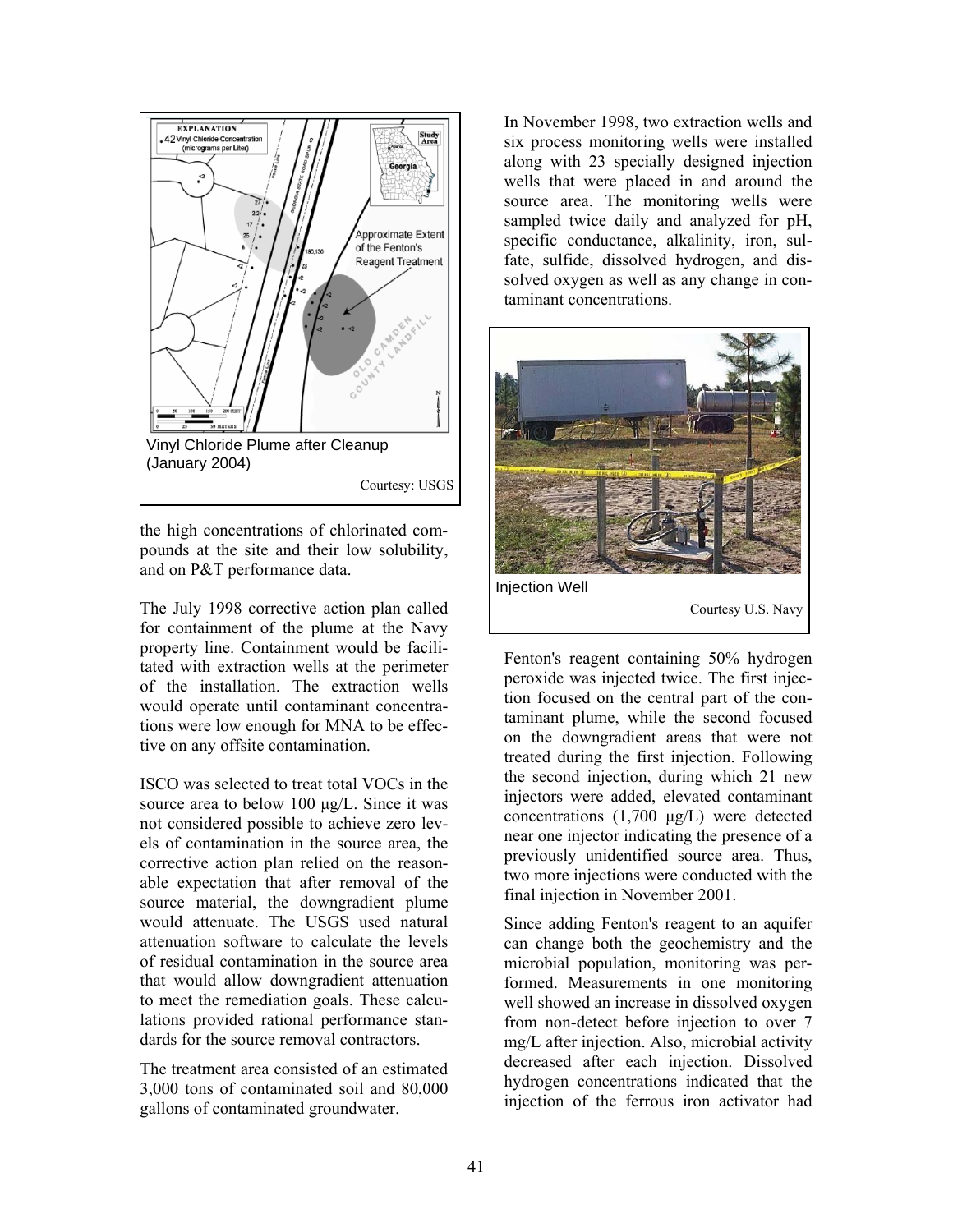

shifted the microbial activity from sulfateand iron-reducing to a more purely ironreducing environment. To reverse this trend, biostimulation was conducted by injecting a solution of emulsified vegetable oil (35% soybean oil with lecithin and 65% water) into the aquifer after the third and fourth injections to return the subsurface to an anaerobic environment and restore some of the sulfate-reducing activity that increases PCE and TCE degradation. Microbial activity generally rebounded within a few months of each Fenton's reagent injection.

In all, about 48,000 gallons of 50% hydrogen peroxide solution and a similar volume of ferrous sulfate catalyst were injected into the aquifer—principally in the more permeable zone between 32 and 42 ft bgs. In addition, about 25,000 gallons of the emulsified soybean oil solution were injected following the third and fourth injections of Fenton's reagent application.

## **Project Time Line:**

1993─Began P&T containment system

November 1998 to February 1999─Performed first ISCO treatment

June 1999 to July 1999─Performed second ISCO treatment

Fall 1999─Shut down P&T system

July 1999 to January 2001─Performed third ISCO treatment

November 2001─Performed fourth and final ISCO treatment

**Project Results:** Levels of total chlorinated hydrocarbons in the most contaminated area decreased from nearly 200,000 µg/L in 1999 to 120 µg/L in 2002. As of 2004, they ranged from  $\leq 1$  to 13.9  $\mu$ g/L. The plume size shrank by about 70%.

The USGS modeling, supported by field data, indicated that when the concentrations of total chlorinated hydrocarbons in groundwater were lowered to about 100 µg/L, MNA would complete cleanup of the plume in about three years. As of May 2003, no exceedances of MCLs occurred in any of the offsite monitoring wells, and many of the onsite monitoring wells had no measurable levels of contaminants. As a result, the P&T system was shut off two months after the second ISCO treatment, and MNA has been implemented as the final corrective action for the landfill. There was no need for further treatment with UV oxidation. Shutting down the P&T system slowed the transport rate of contaminants downgradient, which increased the effectiveness of the biodegradation process.

The estimated cost of the remedial action from 1991 to 1997 was \$9.8 million. The estimated cost for the ISCO and biostimulation is approximately \$5 million. This represents a \$9 million savings over the estimated \$15 million that the P&T system would have cost.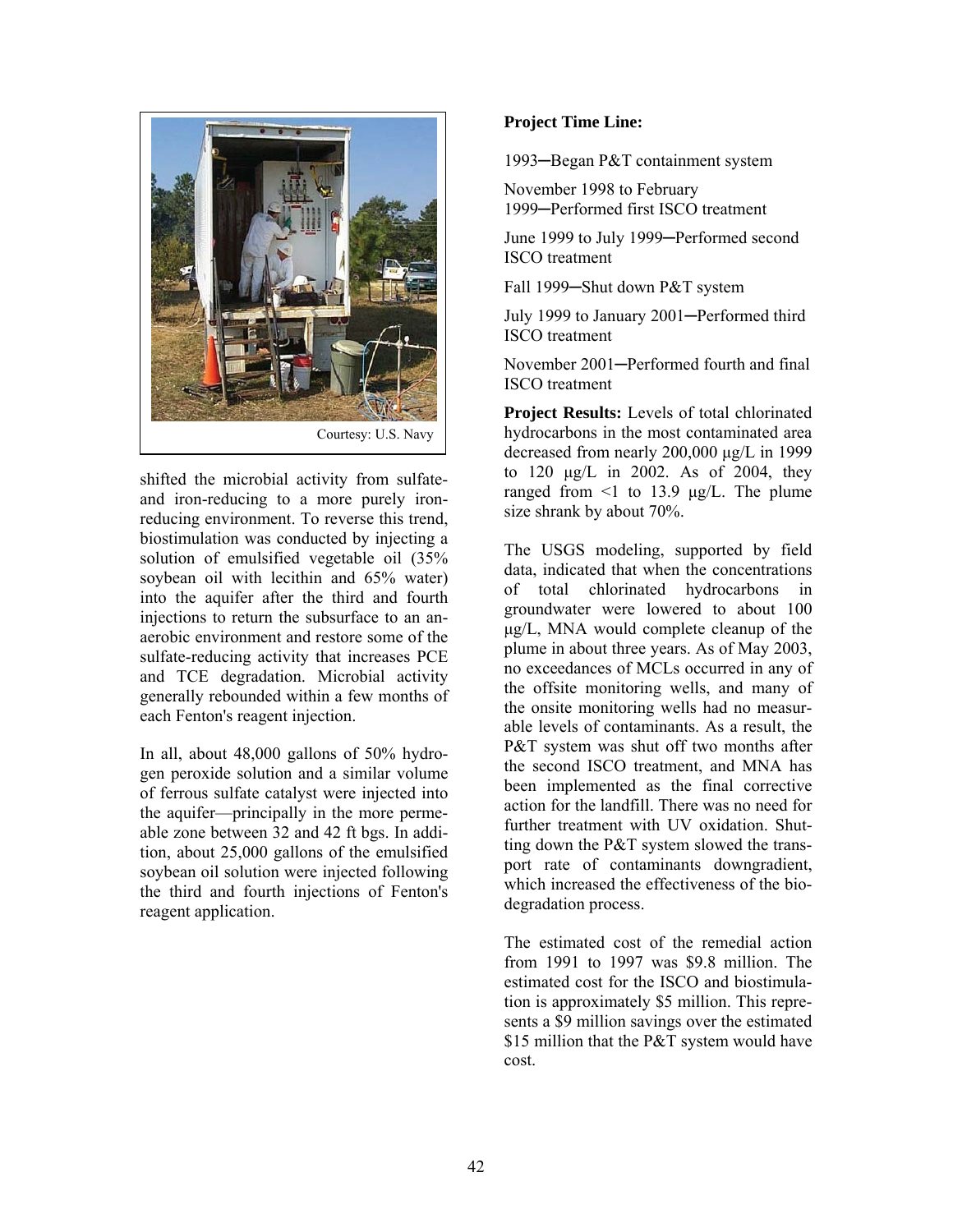**Sources:** Chapelle, F.H. and P.M. Bradley. 1999. Selecting remediation goals by assessing the natural attenuation capacity of ground-water systems. Proceedings of the Technical Meeting Charleston, South Carolina. March 8-12, 1999, Volume 3 of 3 Subsurface Contamination From Point Sources, Water-Resources Investigations Report 99 4018C. U.S. Geological Survey http://toxics.usgs.gov/pubs/wri99 4018/Volume3/keynote/3102\_Chapelle/inde x.html

Chapelle, F.H., P.M. Bradley, and C.C. Casey. 2005. Behavior of a chlorinated ethene plume following source-area treatment with Fenton's reagent. Ground Water Monitoring & Remediation, Vol. 25 No 2, p 131-141, Spring

Chapelle, F.H. and M. Singletary. 2006. Combining Source Area Treatment with Monitored Natural Attenuation, NSB Kings Bay. PowerPoint presentation from Federal Remediation Roundtable meeting

http://www.frtr.gov/pdf/meetings/may07/cha pelle\_presentation.pdf

FRTR. 2000. In situ Chemical Oxidation Using Fenton's Reagent at Naval Submarine Base Kings Bay, Site 11, Camden County, Georgia. Federal Remediation Roundtable http://costperformance.org/pdf/KingsBay.P DF

Spinner, J. 2004. Groundwater Almost Clean. The Periscope April 29, 2004 http://www.kingsbayperiscope.com/stories/0 42904/kin\_groundwater001.shtml

NAVFAC SOUTHDIV. Undated. Site 11, Old Camden County Landfill, Remedial Action Operation, Summary Report: Remedial Action Operation Optimization. U.S. Navy, 8 pp

http://costperformance.org/pdf/KingsBay\_C hemOx.pdf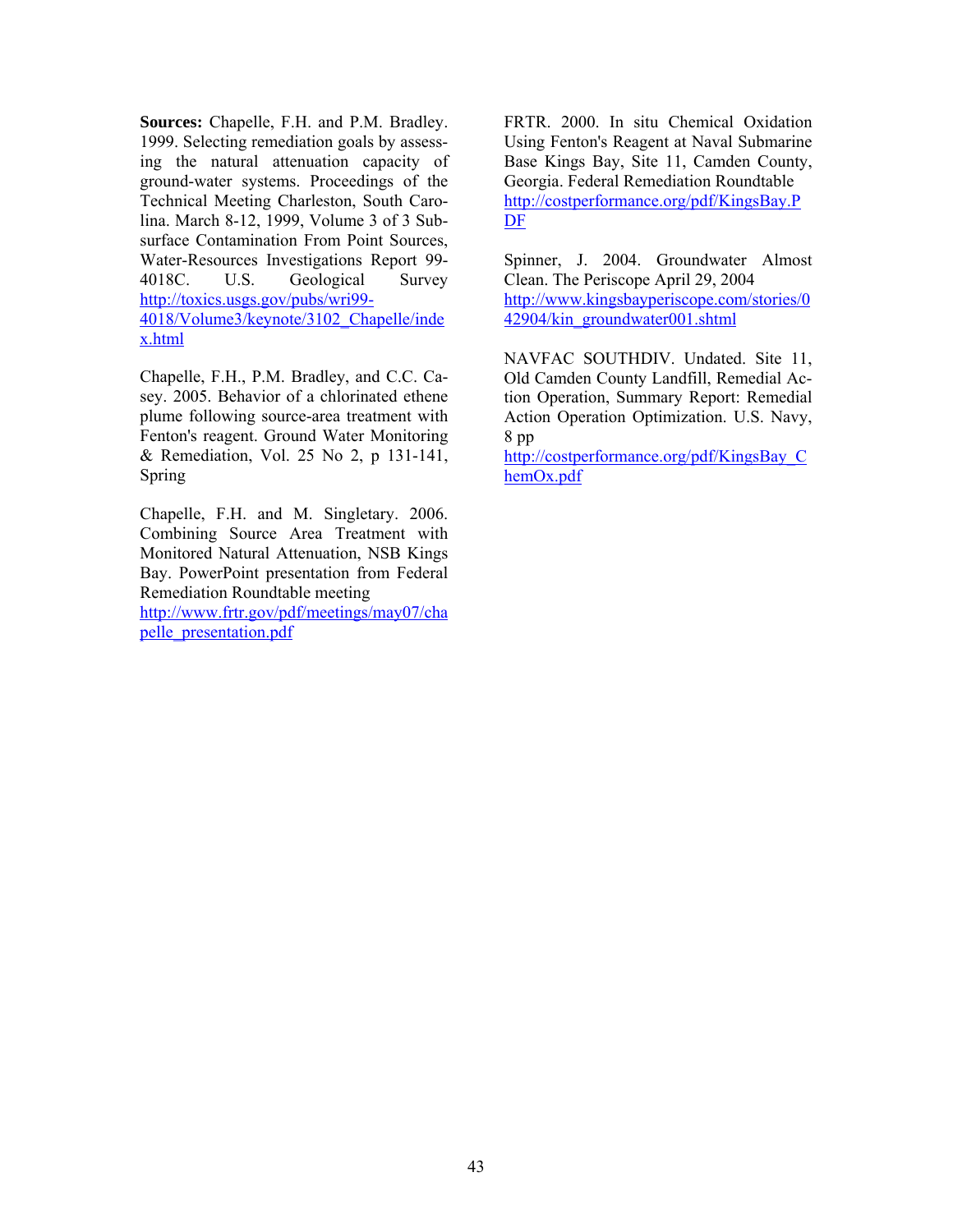#### **Former Sta-Lube Site, Rancho Dominguez, California**

**Technologies:** SVE, P&T, large-diameter auger excavation with offsite disposal, ISCO (catalyzed hydrogen peroxide to activate sodium persulfate)

**Regulatory Program:** California Regional Water Quality Control Board (RWQCB), Los Angeles Region

**Project Duration:** June 2005 to June 2008

## **Information Last Updated:** 2008

**Site Information:** The former Sta-Lube site occupies 2.8 acres. From 1968-1986, Sta-Lube, Inc. manufactured paint, varnish remover, and fuel additives and blended and packaged hand cleaners, greases, and petroleum-based lubricants.

**Contaminants:** Past industrial activities at the site used a variety of chemicals, including petroleum hydrocarbon derivatives and solvents such as methylene chloride. Site investigations indicated that soil and groundwater were contaminated with volatile organic compounds; methylene chloride was the main contaminant of concern. A past release of methylene chloride from a leaking UST caused extensive contamination. In 1995, the dissolved plume measured 200-feet long by 80-feet wide. By 2005, the size of the plume had been reduced to 80 feet long by 30-ft wide, most of which was under the building. The highest concentration of methylene chloride detected in the groundwater was 2,600,000 µg/L, well exceeding the 1% solubility limit of 200,000  $\mu$ g/L.

A membrane interface probe (MIP) survey later indicated that methylene chloride DNAPL was trapped in sandy stringers within the clayey soil underlying the building.

**Hydrogeology:** The site is located within the Central Groundwater Basin, which is

part of the Los Angeles Coastal Plain. The near-surface sediments at the site are part of the Bellflower Aquiclude, a portion of the Recent Alluvium primarily comprising silts and clays. These fine-grained sediments are found beneath the Sta-Lube site to a depth of approximately 45 feet bgs. The depth to the water table is approximately 40 feet bgs. Using the MIP, an 8-foot thick clay zone with thin sand stringers  $(4-8$  inches) was delineated between 40 to 48 feet bgs, while coarse sand is found from 48 feet to over 130 feet bgs.

The groundwater beneath the Sta-Lube site correlates regionally with the Gaspur Aquifer. The bottom of the Gaspur Aquifer is approximately 140 feet beneath the Sta-Lube site. Beneath this aquifer, several claylens aquitards limit vertical migration of the contaminant to the Silverado and Sunnyside Aquifers, which are at depths of approximately 450 to 700 feet bgs. These deeper aquifers are considered high-quality drinking water aquifers.

The California Water Company has indicated that the closest active drinking water well is located 1,750 feet to the southwest of the Sta-Lube site. The well screen is set at 301 to 650 feet bgs and penetrates the Silverado and Sunnyside Aquifers. The groundwater flow direction in the upper saturated zone is towards the southwest placing the well downgradient of the site. However, the Sta-Lube plume is located at 40 to 60 feet bgs, which is the upper 20 feet of the saturated zone beneath the site.

**Project Goals:** After 6 years of SVE, P&T, and a large-diameter auger excavation, the overall goal of implementing ISCO was to quickly attain closure of the site from the RWQCB. The cleanup goal was to attain concentrations less than 50 µg/L of methylene chloride in groundwater.

**Cleanup Approach:** A P&T system was operated at the Sta-Lube site starting in 1997 to treat the dissolved-phase plume. The P&T system operated until 2003. An SVE system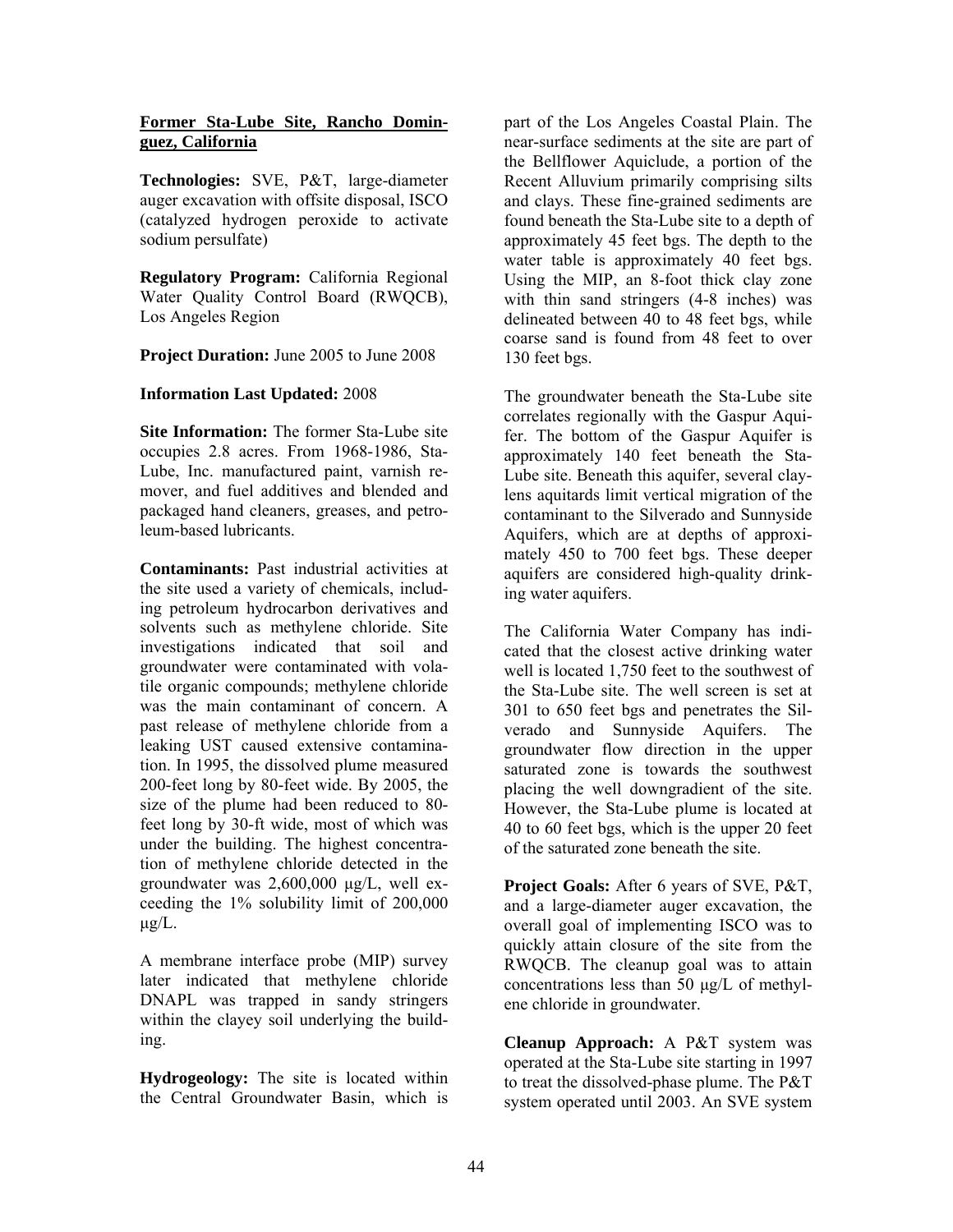supplemented with hot air injection was operated at the site starting in May 2000 and continuing until October 2001. Concentrations of methylene chloride in groundwater from the pumping wells were below 100 µg/L, and the soil and groundwater were close to attaining closure from the RWQCB. However, when the systems were turned off, the concentrations of methylene chloride rebounded significantly suggesting presence of DNAPL.

A supplemental site investigation conducted using MIP revealed DNAPL source zones in sandy stringers trapped within clayey zones at depths of 40 to 48 feet. To remove the DNAPL, these source zones were excavated to a depth of 48 feet using large-diameter augers. The excavated soil, which was contaminated (266 cubic yards), was staged and disposed of offsite. Despite these efforts, groundwater contamination levels still remained high (Table 1). Further investigation revealed methylene chloride had migrated into the clayey soil beneath the building and was slowly seeping out and contaminating the groundwater.

| <b>Table 1. Groundwater Contaminant</b>      |                      |  |  |  |
|----------------------------------------------|----------------------|--|--|--|
| <b>Concentrations Measured June 14, 2004</b> |                      |  |  |  |
| Contaminant                                  | <b>Concentration</b> |  |  |  |
|                                              | Range $(\mu g/L)$    |  |  |  |
| Acetone                                      | $ND-220$             |  |  |  |
| Benzene                                      | $ND - 6.7$           |  |  |  |
| Toluene                                      | $ND - 34$            |  |  |  |
| Bromochloromethane                           | ND - 110             |  |  |  |
| $1,1$ -DCA                                   | $ND - 27$            |  |  |  |
| $1,1$ -DCE                                   | $ND - 89$            |  |  |  |
| Trans-1,2-DCE                                | $ND - 73$            |  |  |  |
| Bromoform                                    | $ND - 16$            |  |  |  |
| Dibromochloromethane                         | $ND - 11$            |  |  |  |
| Chloroform                                   | ND - 88              |  |  |  |
| Methylene Chloride                           | $ND - 18,000$        |  |  |  |
| $1,1,2,2$ -TCA                               | ND - 25              |  |  |  |

 $ND = non-detect$ 

On December 15, 2004, the RWQCB approved ISCO using catalyzed hydrogen peroxide activation of sodium persulfate  $(Kloz\ddot{u}^{\circ})$  for groundwater remediation.

Activated sodium persulfate is a strong oxidant that creates sulfate radicals, which are effective in treating dissolved recalcitrant contaminants. The catalyzed hydrogen peroxide (a Fenton's type reaction) attacks contaminants directly with the hydroxyl radicals that are produced. The Fenton's reaction is a highly exothermic reaction that helps to strip the sorbed contaminants from the soil and convert them to the dissolved phase.

A total of 23 application wells were installed at the site–16 inside and 7 outside the building (Figure 1)–with an estimated radius of influence of 8 to 12 feet. The target groundwater remediation zone was 40 to 48 feet below grade surface.



Figure 1. ISCO Application Wells Courtesy: Gary Cronk

Approximately 7,700 gallons of 22% sodium persulfate solution was injected over the course of six days. This was followed by an injection of 12,044 gallons of 17.5% hydrogen peroxide for 14 days to activate the persulfate. Downhole thermocouples monitored the temperature underground to ensure a temperature of 120 to 160°F for optimum generation of hydroxyl radicals with minimal decomposition of the hydrogen peroxide. Logistical challenges included the use of angled wells to minimize disruption of business operations in the building and safely performing injections inside an active facility. The reaction of catalyzed peroxide produces hydroxyl radicals, heat, and oxygen which tend to force treated groundwater and vapor up to the ground surface via con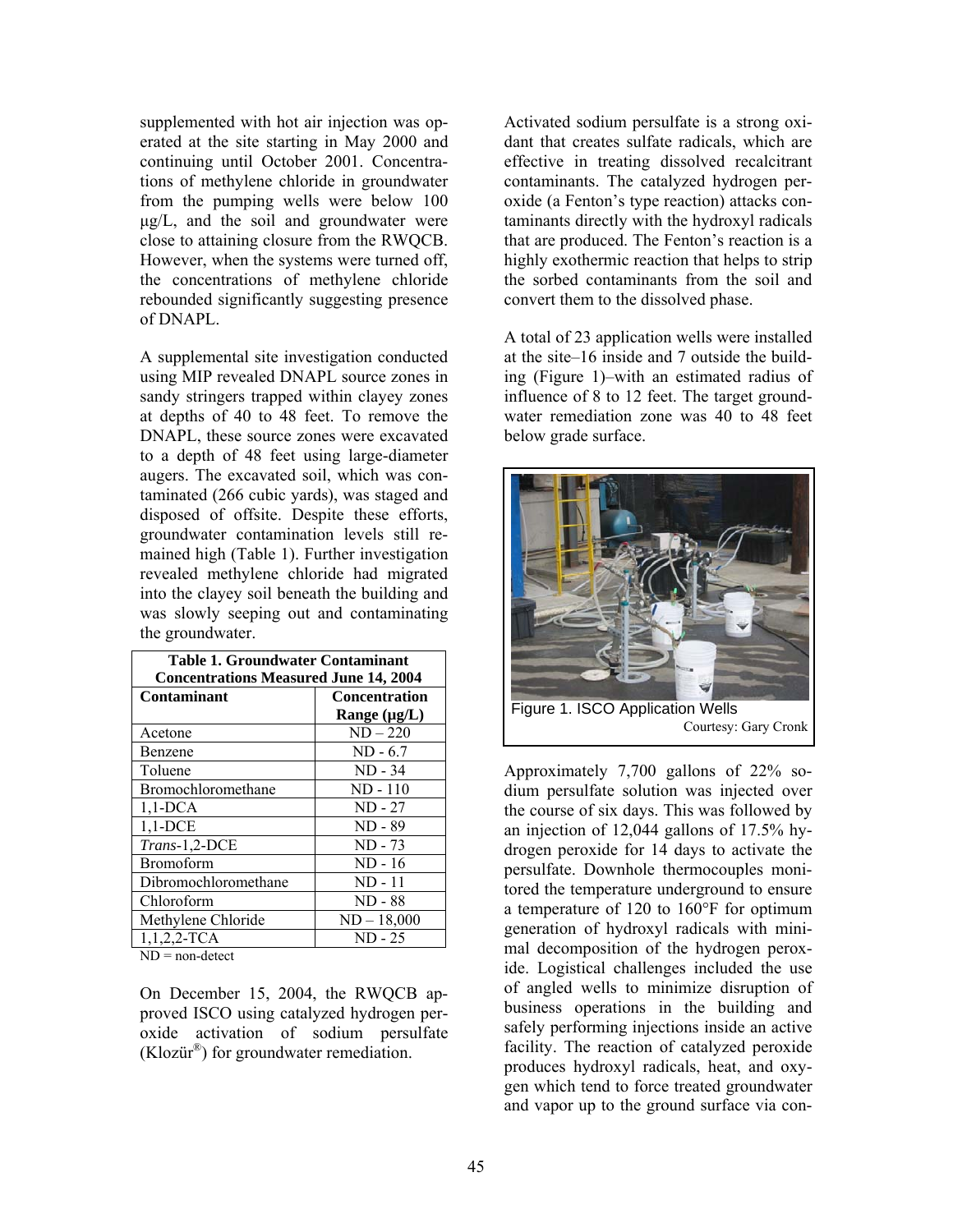duits (e.g., soil crevices, abandoned borings, utility lines, etc.). Therefore, the flow of the injectants had to be optimized to control the reaction.

## **Project Time Line:**

1997-2003─Operation of pump and treat system to treat dissolved-phase plume.

2000-2001─Operation of SVE and hot air injection to treat the vadose zone soils.

2003─Large-diameter auger excavation of DNAPL source area and disposal of contaminated soil offsite. Subsequent discovery of additional DNAPL beneath the building.

December 15, 2004─ RWQCB approves use of ISCO to treat contaminated soil beneath building and the groundwater contaminant plume emanating from it.

June 2005─Persulfate and peroxide injected into treatment area.

November 2005─Cleanup goal of 50 µg/L methylene chloride is reached.

2005-2008─Quarterly monitoring

June 2008─California RWQCB grants final closure of site.

**Project Results:** Monitoring results indicated that ISCO reduced methylene chloride levels by 94% to 97% within 4 months following treatment and below the 50 µg/L cleanup goal within 5 months (Figure 2). The most significant reduction observed was a decrease from 15,000 to 18 µg/L in one well. Quarterly monitoring followed and in June 2008, the site obtained final closure from the California RWQCB.



**Sources:** Personal communication with Gary Cronk, September 18, 2007.

Cronk, Gary. 2006. Optimization of a chemical oxidation treatment train process for groundwater remediation" Presentation at the Battelle  $5<sup>th</sup>$  International Conference on Remediation of Chlorinated and Recalcitrant Compounds. May 25, 2006. Monterey, CA.

[http://jagconsultinggroup.com/uploads/Full\\_](http://jagconsultinggroup.com/uploads/Full_)  Paper - Cronk Battelle 2006.pdf

California Regional Water Quality Control Board, Los Angeles Region. Letter from Executive Officer, Jonathan S. Bishop, to Judi Proetel of Sta-Lube, Inc.

FMC Environmental Solutions. Klozur™ Resource Center. Project Description In-Situ Chemical Oxidation, Activated Persulfate Treatment of Methylene Chloride Chemical Plant in Los Angeles, CA.

http://www.envsolutions.fmc.com/Portals/ fao/Content/Docs/Remediation%20of%20M ethylene%20Chloride%20Plume% 20Using%20H2O2%20Catalyzed%20Persul fate\_MECX.pdf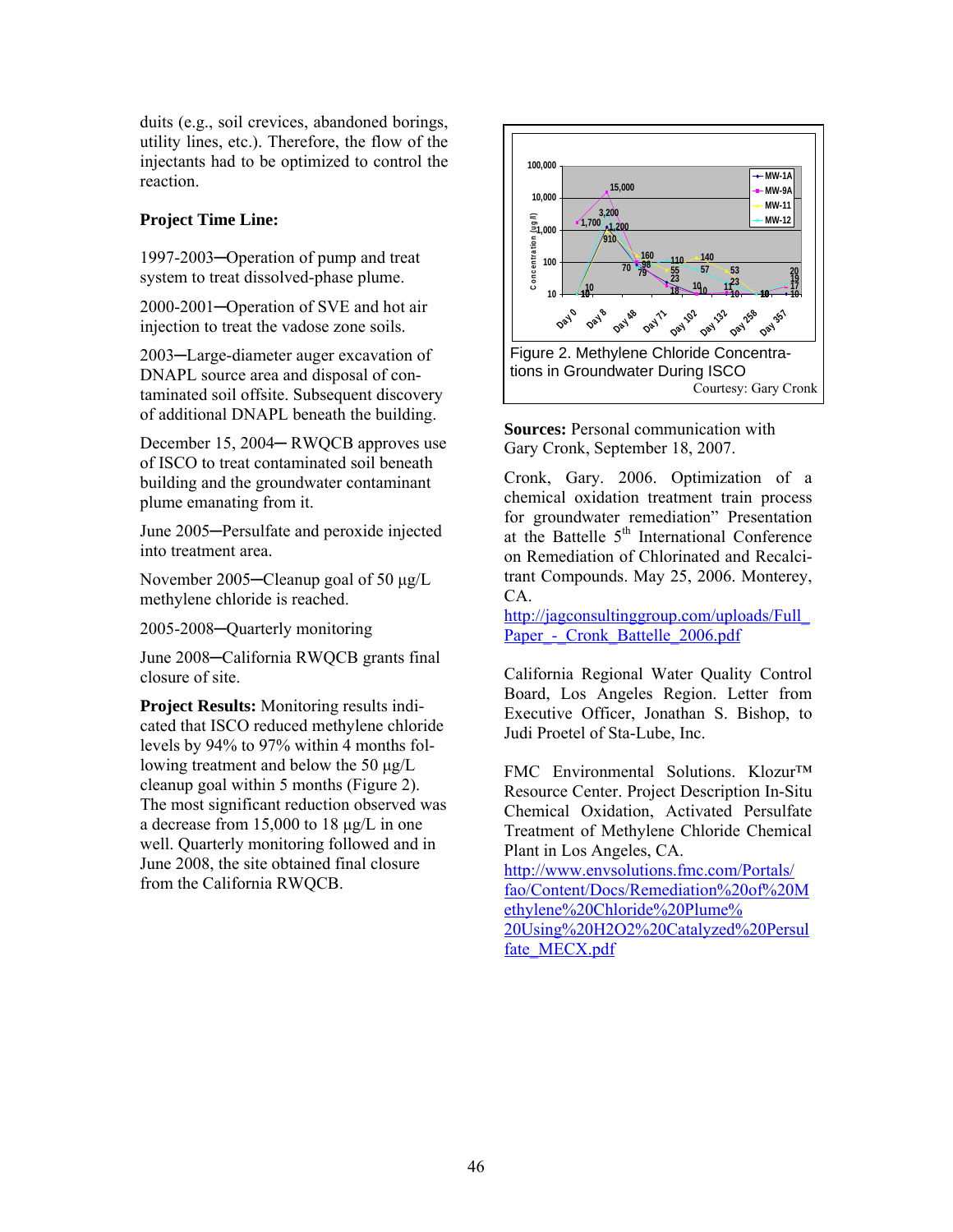### **Pasley Solvents and Chemicals, Inc., Hempstead, New York**

**Technologies:** SVE, air sparging

#### **Regulatory Program:** U.S. EPA Superfund

**Project Duration:** November 1997 to August 2003

#### **Information Last Updated:** 2007

**Site Information:** Pasley Solvents and Chemicals, Inc., is a former tank farm that stored oils, solvents, and other chemicals in above-ground tanks prior to transferring them to 55-gallon drums for delivery to customers. The property is about 75 ft wide and 275 ft long. Poor housekeeping and spills have contaminated soil and groundwater with VOCs and semivolatile organic compounds (SVOCs).

than the 5  $\mu$ g/L MCL. The 60-ft by 400-ft **Contaminants:** The contaminants of concern at the site were 1,1-DCA, 1,1-DCE, *trans-*DCE, chloroform, TCE, toluene, chlorobenzene, ethylbenzene, and xylenes. The highest concentration of total VOCs (mostly PCE and *trans*-1,2-DCE) and SVOCs detected in surface soil was 603 mg/kg and 204 mg/kg, respectively. The maximum concentration of total VOCs measured in groundwater was 37 mg/L (mostly *trans*-1,2-DCE). The highest TCE concentration was 320 µg/L, well higher groundwater contaminant plume extended beyond the site boundary.

**Hydrogeology:** The site is underlain by 60 ft of glacial outwash deposits consisting of unconsolidated sand and gravel. These deposits are underlain by the Magothy Aquifer, a 400- to 500-ft thick formation consisting of fine sand with discontinuous layers of silt and clay. Public water supply wells for the nearby Town of Hempstead draw water from the Magothy Aquifer.

**Project Goals:** The project goals were to clean up the site to residential risk levels and MCLs.

**Cleanup Approach:** Chemical source areas in the vadose zone were treated with SVE, and the groundwater plume was treated using air sparging wells to encourage aerobic bioremediation and volatilization.

For the onsite contamination, 19 2-inch PVC air sparging wells screened 50 to 52 ft bgs; eight shallow 2-inch PVC SVE wells, screened 5 to 10 ft bgs; eight 4-inch PVC SVE wells, screened 15 to 20 ft bgs; and five monitoring well clusters were installed. To treat the offsite plume, 15 2-inch PVC air sparging wells, screened 50 to 52 ft bgs; five 2-inch PVC SVE wells, screened 15 to 20 ft bgs; and six monitoring-well clusters were installed. Collected vapors were treated with activated carbon. In accordance with the Consent Decree and O&M Manual, the O&M period was to be performed for a minimum of five years followed by postremediation monitoring.

## **Project Time Line:**

6/97 – Construction of the remedy begins

10/97 – Remedy construction completed

11/97 – Remedy becomes operational

10/02 – SVE/AS system shut down to test for rebound

July 2000 and April 2003 – Confirmation soil sampling

2004 – Remediation equipment removed from site

2004-2006 – Semi-annual groundwater monitoring

2006 – NFA discontinue groundwater monitoring

**Project Results:** Soil confirmation sampling indicated that residential cleanup values (all under 1 mg/kg for the contaminants of concern) were met. Concentrations of total VOCs in monitoring wells also met ground-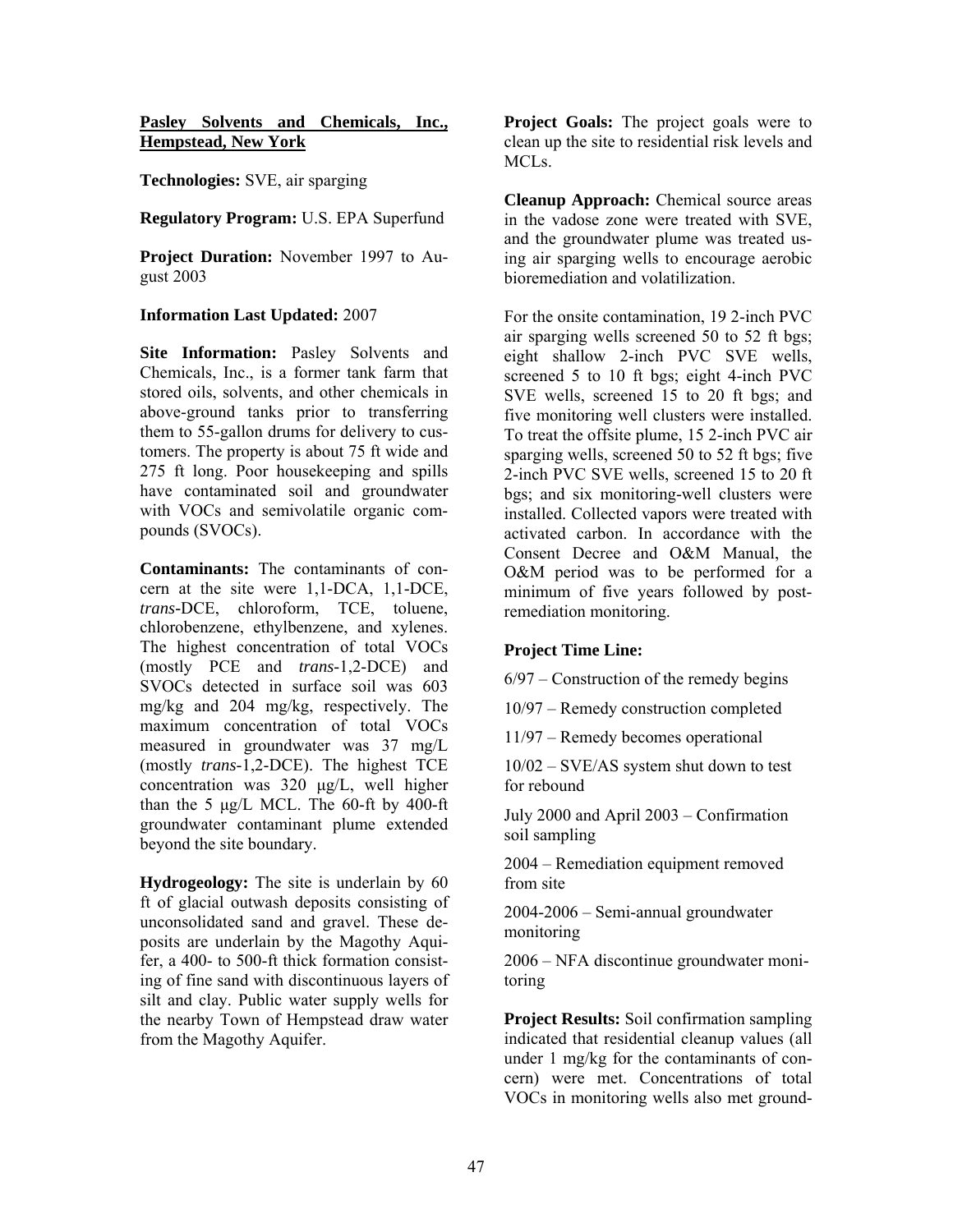water treatment goals. Within two years of air sparging operation, concentrations of total VOCs in onsite monitoring wells ranged from non-detect to 4  $\mu$ g/L, which was down from original concentrations ranging as high as 7,496 µg/L. After five years, concentrations in offsite monitoring wells were all below MCLs for 12 straight quarters.

**Sources:** Personal communication with Sherrel Henry, U.S. EPA Region 2, April 2, 2007.

U.S. EPA. 1992. Record of Decision: Pasley Solvents & Chemicals, Inc. EPA ID: NYD991292004, OU 01 Hempstead, NY. http://www.epa.gov/superfund/sites/rods/full text/r0292171.pdf

U.S. EPA. 2004. Five-Year Review Report Pasley Solvents and Chemical Site Town of Hempstead Nassau County, New York. http://www.epa.gov/superfund/sites/fiveyear /f04-02026.pdf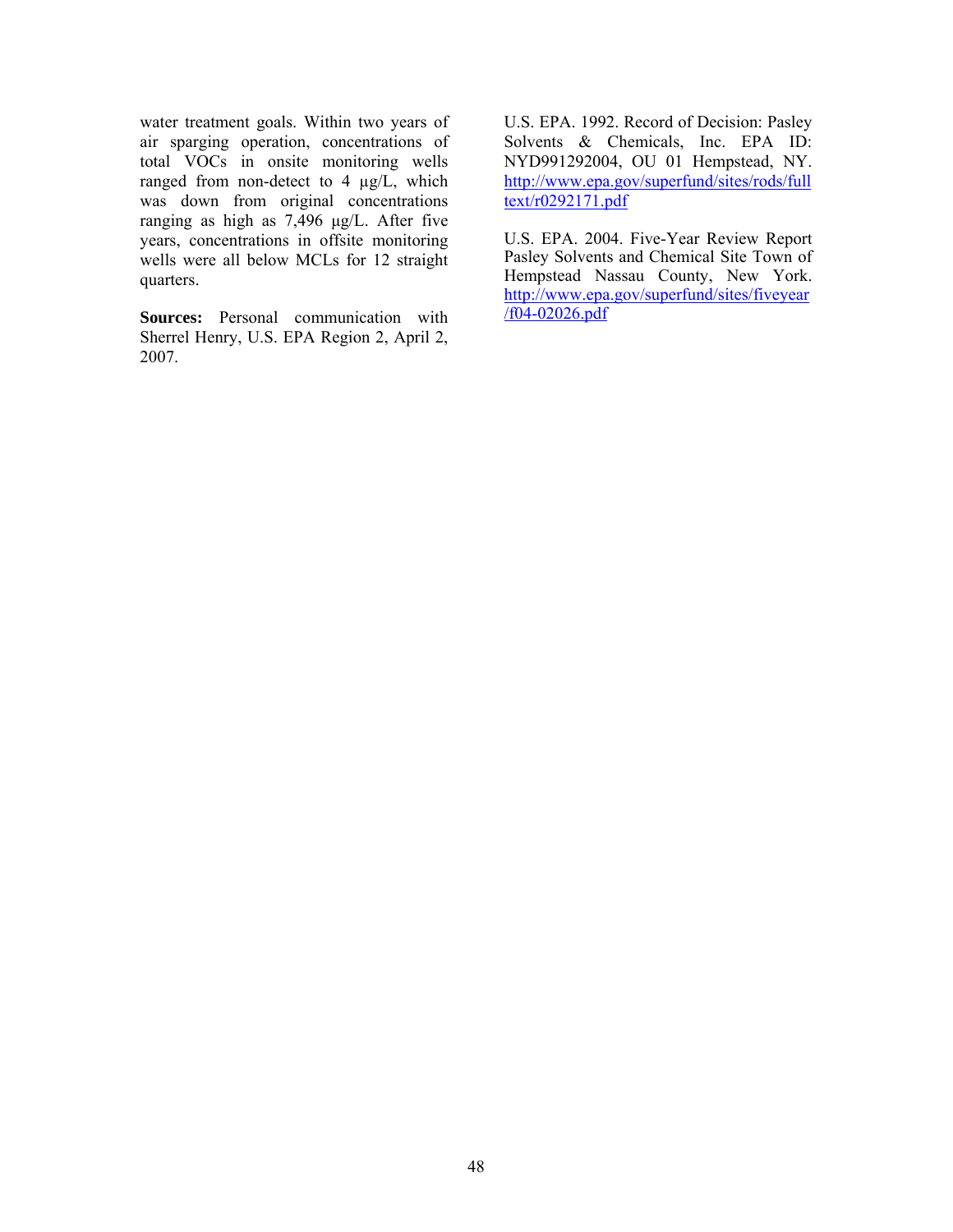## **Appendix B**

## **Suspected DNAPL Thresholds Based On Solubility Relative to One Percent of Aqueous Solubility**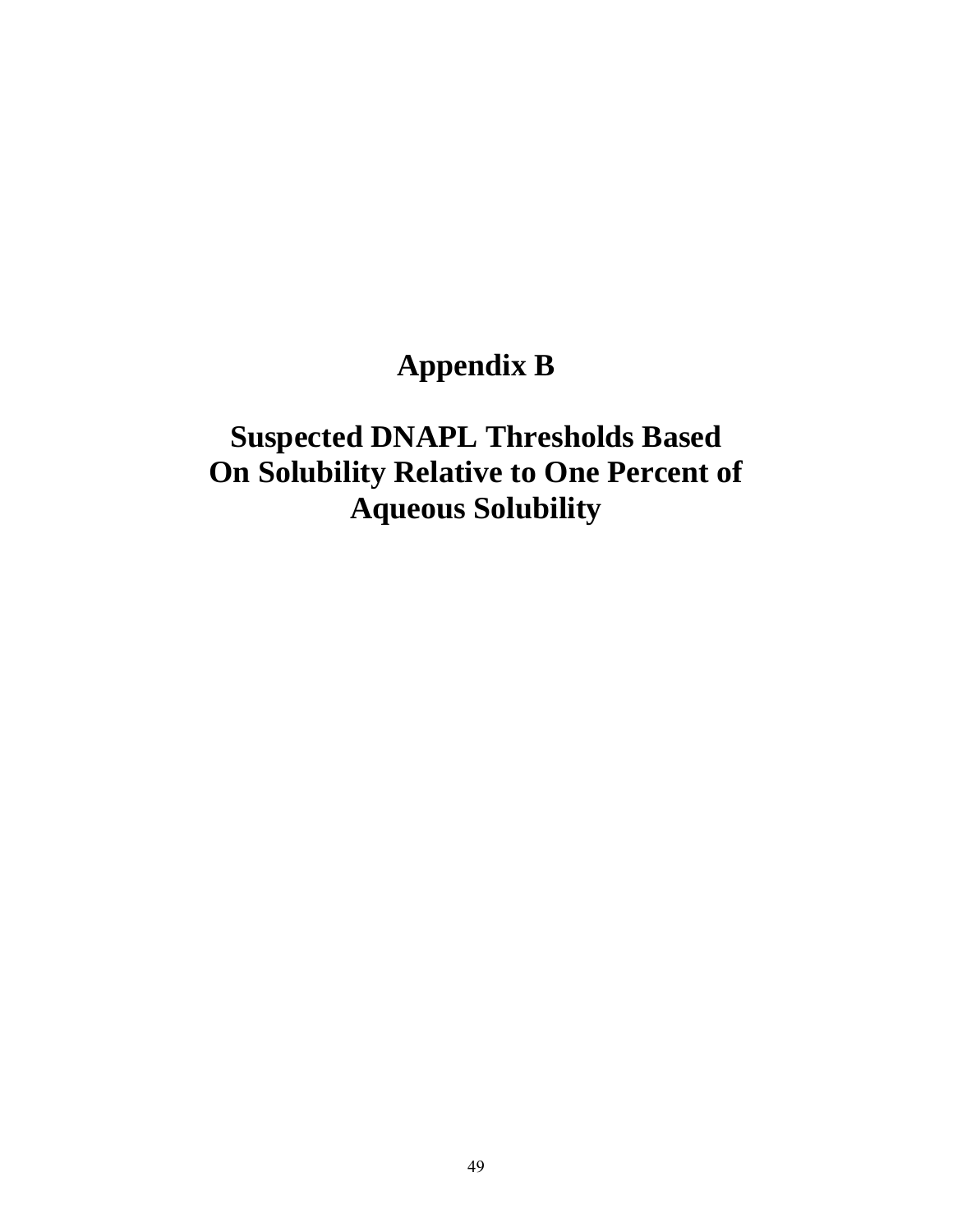| <b>Chlorinated Solvent (CAS Number)</b> | <b>Aqueous Solubility</b>   | 1% of Aqueous Solubility    |
|-----------------------------------------|-----------------------------|-----------------------------|
|                                         | $(\mu g/L \ @ 20^{\circ}C)$ | $(\mu g/L \ @ 20^{\circ}C)$ |
| $PCE(127-18-4)$                         | 150,000                     | 1,500                       |
| TCE (79-01-6)                           | 1,100,000                   | 11,000                      |
| cis-DCE (156-59-2)                      | 3,500,000                   | 35,000                      |
| trans-1,2-DCE (156-60-5)                | 600,000                     | 6,000                       |
| $1,1$ -DCE (75-35-4)                    | 400,000                     | 4,000                       |
| $1,1,1$ -TCA (71-55-6)                  | 1,360,000                   | 13,600                      |
| $1,1,2$ -TCA (79-00-5)                  | 4,500,000                   | 45,000                      |
| $1,2$ -DCA $(107-06-2)$                 | 8,690,000                   | 86,900                      |
| $1,1$ -DCA (75-34-3)                    | 5,500,000                   | 55,000                      |
| Carbon Disulfide(75-15-0)               | 2,100,000                   | 21,000                      |
| Carbon Tetrachloride (56-23-5)          | 800,000                     | 8,000                       |
| Chlorobenzene (108-90-7)                | 500,000                     | 5,000                       |
| Chloroform (67-66-3)                    | 8,000,000                   | 80,000                      |
| Hexachlorobutadiene (87-68-3)           | 2,550                       | 25                          |
| Methylene Chloride (75-09-2)            | 20,000,000                  | 200,000                     |
| Trichlorofluoromethane (75-69-4)        | 1,100,000                   | 11,000                      |
| 1,1,2-Trichlorotrifluorethane (76-13-1) | 200,000                     | 2,000                       |

### **Suspected DNAPL Thresholds Based on Solubility Relative to 1% of Aqueous Solubility**

#### **Notes:**

- 1. The source for all Aqueous Solubility and 1 Percent Rule except 1,2 *cis* DCE: Cohen, R. and J. Mercer. 1993. DNAPL Site Evaluation, EPA 600/R-93/022. http://www.cluin.org/download/contaminantfocus/dnapl/600r93022.pdf
- 2. Source for 1,2-*cis* DCE solubility datum: Howard, P. (ed.).1989. Handbook of Environmental Fate and Exposure Data for Organic Chemicals. Lewis Publishers.
- 3. DCA (dichloroethane), DCE (dichloroethene) PCE (tetrachloroethene), TCA (trichloroethane), TCE (trichloroethene)

If the chemicals are part of a mixture, then their solubility will be less than the solubility of the pure substances. The effective solubility of each component can be estimated using Raoult's Law and is equal to the mole fraction of the component in the NAPL times its pure form solubility (Cohen and Mercer 1993).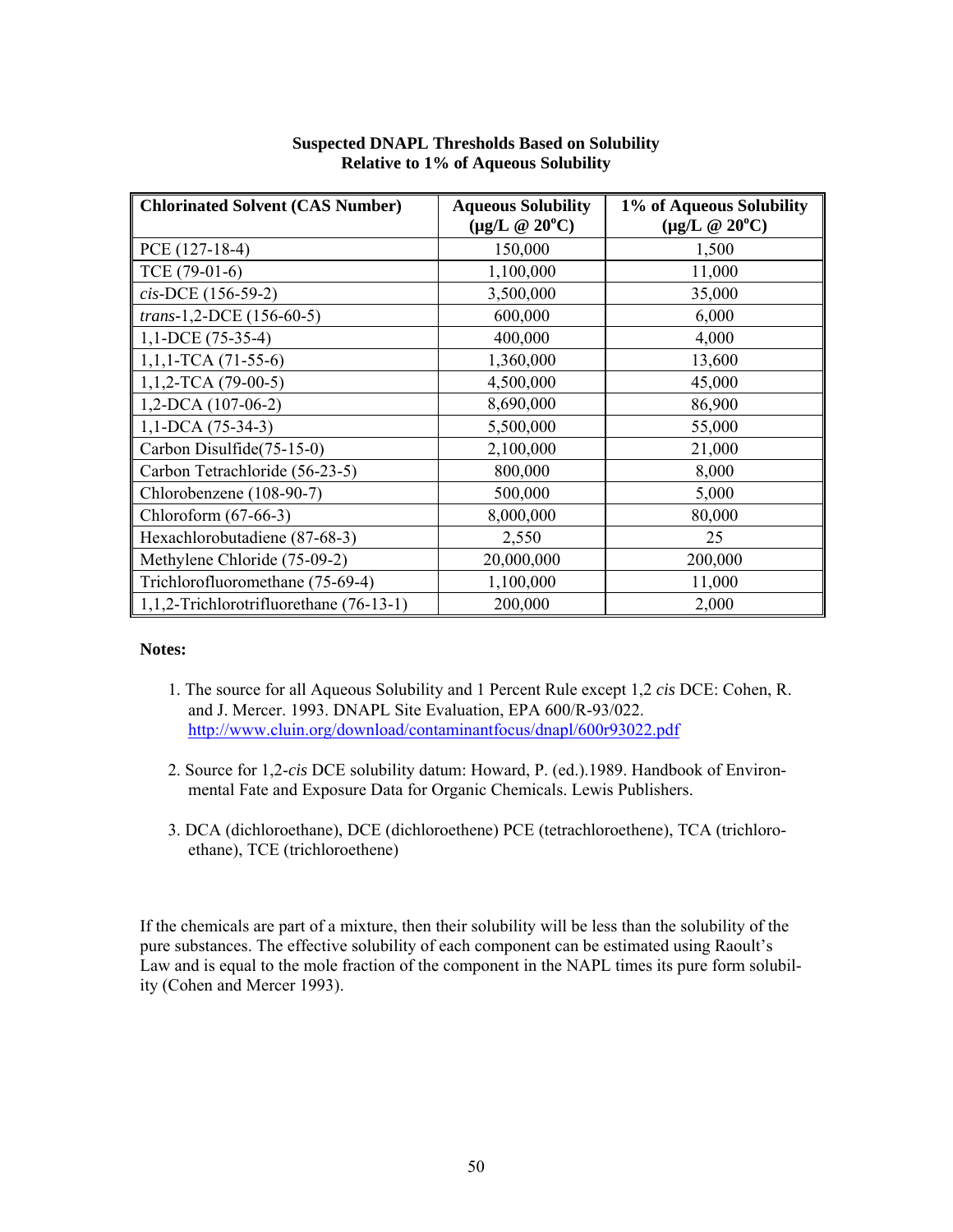# **Appendix C**

# **Acronyms and Abbreviations**